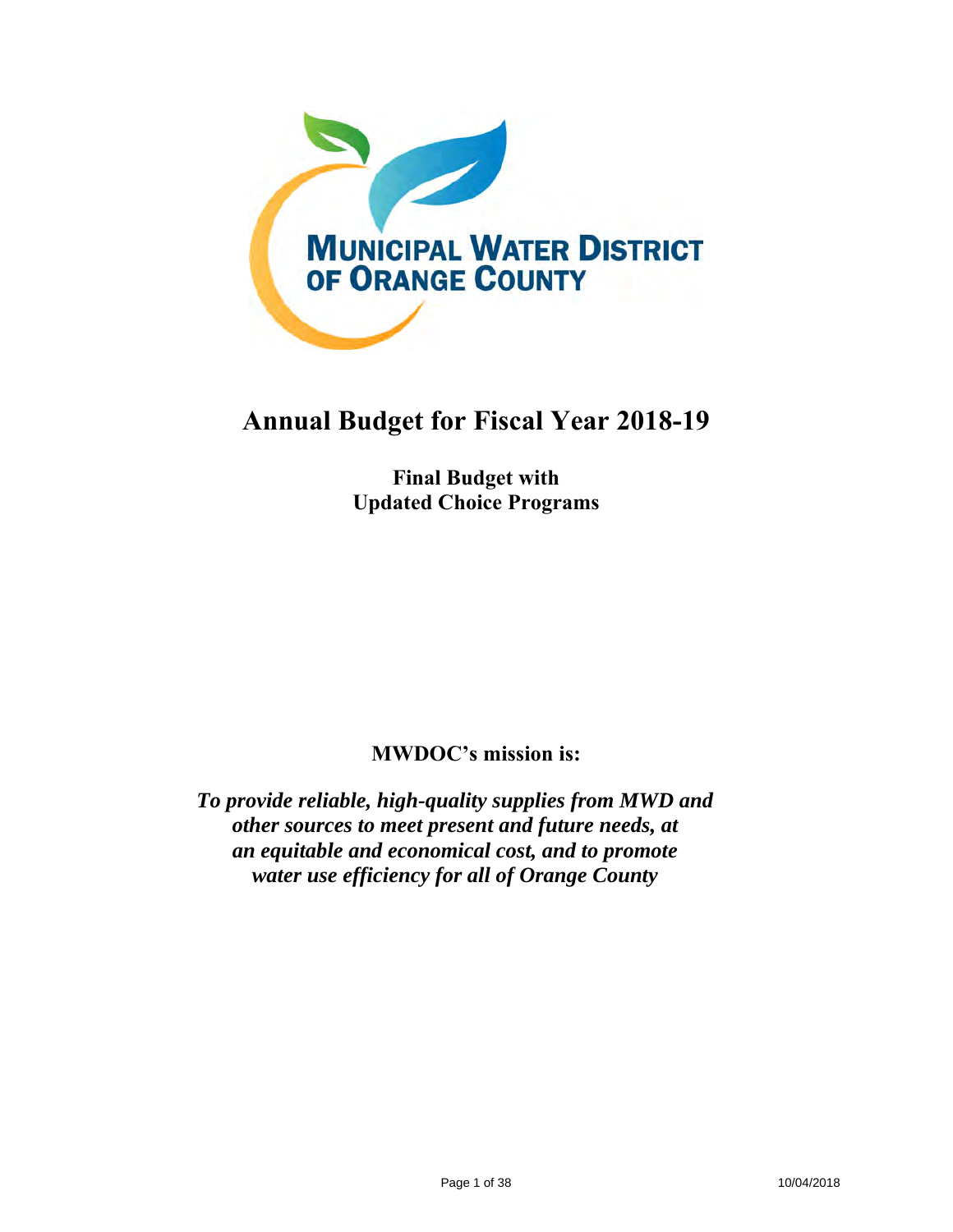## **Exhibit A2 SUMMARY OF REVENUES AND EXPENSES BY LINE ITEMS CORE FUND**

|                                                | FY 2017-2018<br><b>ADOPTED</b><br><b>BUDGET</b> | FY 2017-2018<br><b>PROJECTED</b><br><b>ACTUALS</b> | <b>VARIANCE</b><br><b>ACTUALS TO</b><br><b>BUDGET</b> | FY 2018-2019<br><b>PROPOSED</b><br><b>BUDGET</b> | <b>VARIANCE TO</b><br><b>PROJECTED</b><br><b>ACTUALS</b> | <b>VARIANCE TO</b><br>FY 2017-2018<br><b>BUDGET</b> |
|------------------------------------------------|-------------------------------------------------|----------------------------------------------------|-------------------------------------------------------|--------------------------------------------------|----------------------------------------------------------|-----------------------------------------------------|
| <b>  OPERATING EXPENSES:</b>                   |                                                 |                                                    |                                                       |                                                  |                                                          |                                                     |
| Salaries & Wages                               | \$<br>3,143,264                                 | \$2,974,005                                        | \$<br>$(169, 259)$ \$                                 | 3,104,292                                        | \$<br>130,287                                            | (1)<br>\$<br>(38, 972)                              |
| <b>Employee Benefits</b>                       | 929,655                                         | 909,766                                            | (19, 889)                                             | 979,729                                          | 69,962                                                   | (2)<br>50,073                                       |
| Director Compensation                          | 243,197                                         | 213,069                                            | (30, 128)                                             | 255,360                                          | 42,291                                                   | 12,163                                              |
| Director Benefits                              | 81,728                                          | 83,323                                             | 1,594                                                 | 94,767                                           | 11,444                                                   | 13,038                                              |
| <b>MWD Representation</b>                      | 138,969                                         | 123,774                                            | (15, 195)                                             | 145,920                                          | 22.146                                                   | 6,951                                               |
| <b>CALPERS Unfunded Liability Contribution</b> |                                                 |                                                    |                                                       | 207,000                                          | 207,000                                                  | 207,000                                             |
| Overhead Reimbursement                         | (151, 910)                                      | (140, 612)                                         | 11,298                                                | (161, 317)                                       | (20, 705)                                                | (9,408)                                             |
| Health Insurance Coverage for Retirees         | 59,554                                          | 54,354                                             | (5,200)                                               | 70,519                                           | 16,165                                                   | 10,965                                              |
| <b>Audit Expense</b>                           | 40,000                                          | 19,000                                             | (21,000)                                              | 29,000                                           | 10,000                                                   | (11,000)                                            |
| Automotive & Toll Road Expenses                | 17.400                                          | 19,040                                             | 1,640                                                 | 18,262                                           | (778)                                                    | 862                                                 |
| Conference Expense - Staff                     | 38,945                                          | 31,564                                             | (7, 381)                                              | 42,880                                           | 11,316                                                   | 3,935                                               |
| Conference Expense - Directors                 | 23,700                                          | 22,500                                             | (1,200)                                               | 24,930                                           | 2,430                                                    | 1,230                                               |
| <b>Engineering Expense</b>                     | 360,000                                         | 263,000                                            | (97,000)                                              | 330,000                                          | 67,000                                                   | (30,000)                                            |
| Insurance Expense                              | 110,250                                         | 110,000                                            | (250)                                                 | 138,500                                          | 28,500                                                   | 28,250                                              |
| Legal Expense - General                        | 250,000                                         | 228,526                                            | (21, 474)                                             | 255,000                                          | 26,474                                                   | 5,000                                               |
| Maintenance Expense                            | 123,500                                         | 115,446                                            | (8,054)                                               | 132,796                                          | 17,350                                                   | 9,296                                               |
| Membership / Sponsorship                       | 142,102                                         | 138,641                                            | (3,461)                                               | 141,662                                          | 3,021                                                    | (440)                                               |
| <b>CDR Participation</b>                       | 48,803                                          | 43,803                                             | (5,000)                                               | 47,044                                           | 3,241                                                    | (1,759)                                             |
| Miscellaneous Expense                          | 124,650                                         | 105,499                                            | (19, 151)                                             | 134,430                                          | 28,931                                                   | 9,780                                               |
| Postage / Mail Delivery                        | 9,700                                           | 8,622                                              | (1,078)                                               | 8,600                                            | (22)                                                     | (1,100)                                             |
| <b>Professional Fees</b>                       | 983,678                                         | 830,683                                            | (152,995)                                             | 862,921                                          | 32,238                                                   | (120, 757)                                          |
| Rents & Leases                                 | 8,400                                           | 3,342                                              | (5,058)                                               | 3,460                                            | 118                                                      | (4,940)                                             |
| Outside Printing, Subscription & Books         | 28,775                                          | 28,355                                             | (420)                                                 | 34,573                                           | 6,218                                                    | 5,798                                               |
| <b>Office Supplies</b>                         | 35,580                                          | 35,500                                             | (80)                                                  | 36,000                                           | 500                                                      | 420                                                 |
| <b>Building Repair &amp; Maintenance</b>       | 11,000                                          | 20,000                                             | 9,000                                                 | 20,000                                           |                                                          | 9,000                                               |
| <b>Computer Maintenance</b>                    | 10,000                                          | 7,878                                              | (2, 122)                                              | 8,000                                            | 122                                                      | (2,000)                                             |
| <b>Business Expense</b>                        | 5,200                                           | 5,642                                              | 442                                                   | 5,600                                            | (42)                                                     | 400                                                 |
| Software Support & Expense                     | 93,154                                          | 78,263                                             | (14, 891)                                             | 97,795                                           | 19,532                                                   | 4,641                                               |
| <b>Computers and Equipment</b>                 | 33,050                                          | 29,639                                             | (3, 411)                                              | 11,850                                           | (17, 789)                                                | (21, 200)                                           |
| <b>Telecommunications Expense</b>              | 21,300                                          | 14,800                                             | (6,500)                                               | 20,178                                           | 5,378                                                    | (1, 122)                                            |
| Temporary Help Expense                         | 5,000                                           | 4,775                                              | (225)                                                 | 5,000                                            | 225                                                      |                                                     |
| <b>Training Expense</b>                        | 10,000                                          | 8,000                                              | (2,000)                                               | 25,000                                           | 17,000                                                   | 15,000                                              |
| <b>Tuition Reimbursement</b>                   | 5,000                                           | $\overline{\phantom{a}}$                           | (5,000)                                               | 5,000                                            | 5,000                                                    |                                                     |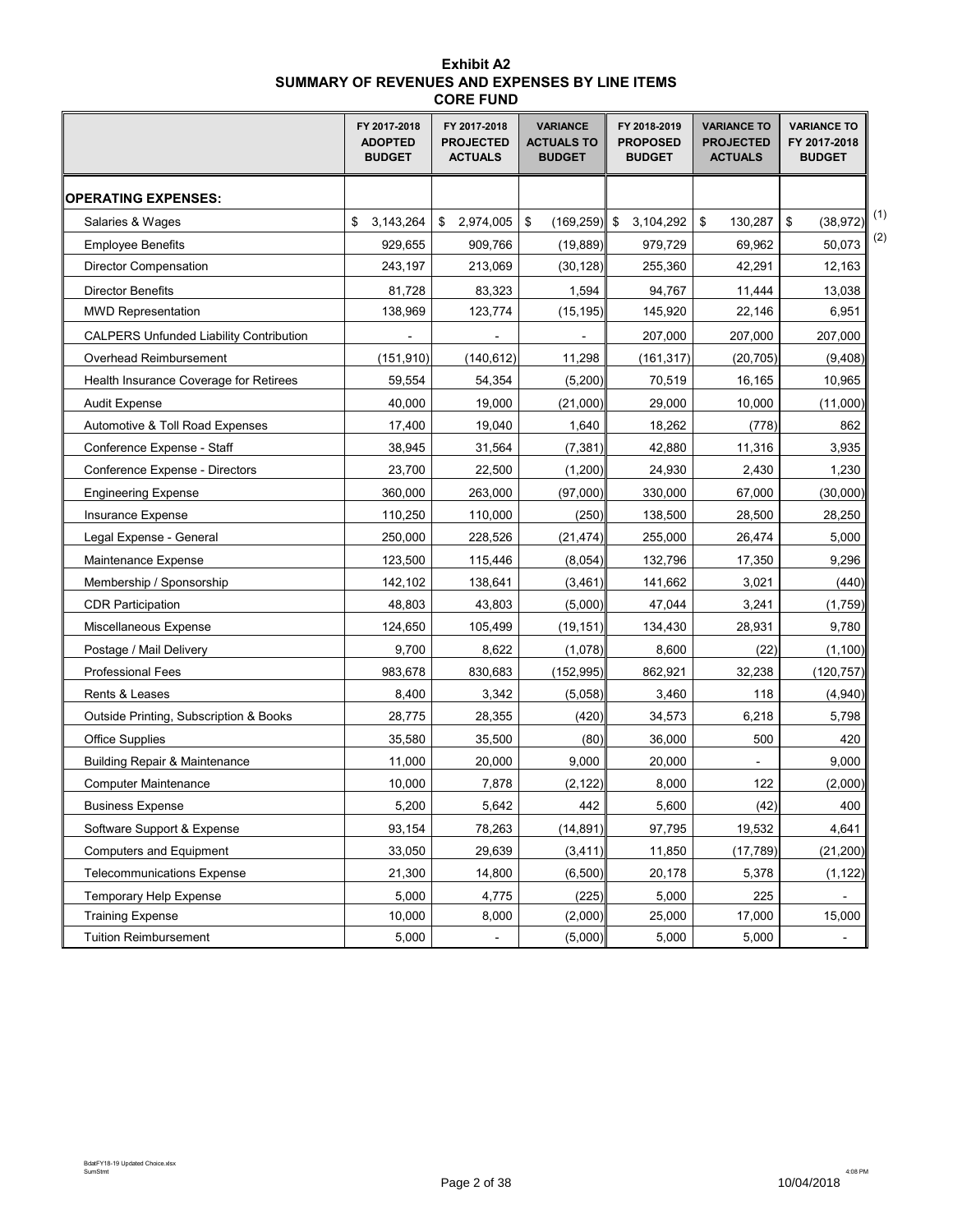| <b>Exhibit A2</b>                              |
|------------------------------------------------|
| SUMMARY OF REVENUES AND EXPENSES BY LINE ITEMS |
| <b>CORE FUND</b>                               |

|                                           | FY 2017-2018<br><b>ADOPTED</b><br><b>BUDGET</b> | FY 2017-2018<br><b>PROJECTED</b><br><b>ACTUALS</b> | <b>VARIANCE</b><br><b>ACTUALS TO</b><br><b>BUDGET</b> | FY 2018-2019<br><b>PROPOSED</b><br><b>BUDGET</b> | <b>VARIANCE TO</b><br><b>PROJECTED</b><br><b>ACTUALS</b> | <b>VARIANCE TO</b><br>FY 2017-2018<br><b>BUDGET</b> |
|-------------------------------------------|-------------------------------------------------|----------------------------------------------------|-------------------------------------------------------|--------------------------------------------------|----------------------------------------------------------|-----------------------------------------------------|
| OPERATING EXPENSES: continued             |                                                 |                                                    |                                                       |                                                  |                                                          |                                                     |
| Travel & Accommodations - Staff           | 95,600                                          | 79,853                                             | (15, 747)                                             | 99,600                                           | 19,747                                                   | 4,000                                               |
| Travel & Accommodations - Directors       | 49.850                                          | 46,752                                             | (3,098)                                               | 51,750                                           | 4,998                                                    | 1,900                                               |
| MWDOC's Contribution to WEROC: Operations | 179,217                                         | 179,217                                            | $\overline{a}$                                        | 191,380                                          | 12,163                                                   | 12,163                                              |
| and to WEROC Capital Improvements         | 281,657                                         | 281,657                                            | $\overline{a}$                                        | 25,488                                           | (256, 169)                                               | (256, 169)                                          |
| Capital Acquisition (excluding building)  | 249,500                                         | 170,507                                            | (78, 993)                                             | 255,500                                          | 84,993                                                   | 6,000                                               |
| <b>NORMAL OPERATING EXPENSES</b>          | 7,839,469<br>\$                                 | 7,148,184<br>\$                                    | (691, 286)<br>\$                                      | 7,758,468<br>\$                                  | 610,284<br>\$                                            | \$<br>(81,001)                                      |
| <b>MWDOC's Building Expense</b>           | \$<br>356,400                                   | \$<br>371,923                                      | \$<br>15,523                                          | 531,827<br>\$                                    | \$<br>159,904                                            | \$<br>175,427                                       |
| <b>Contribution to Election Reserve</b>   |                                                 | 304,000                                            | 304,000                                               | 304,000                                          |                                                          | 304,000                                             |
| <b>TOTAL EXPENSES</b>                     | \$8,195,869                                     | \$7,824,107                                        | \$<br>(371, 762)                                      | \$8,594,295                                      | 770,188<br>\$                                            | 398,426<br>S                                        |
| <b>IREVENUES:</b>                         |                                                 |                                                    |                                                       |                                                  |                                                          |                                                     |
| Retail Meter Charge                       | \$<br>7,435,834                                 | \$<br>7,435,834                                    | \$<br>$\overline{a}$                                  | \$<br>7,697,006                                  | \$<br>261,172                                            | \$<br>261,172                                       |
| Ground Water Customer Charge              | 468,565                                         | 468,565                                            |                                                       | 499,012                                          | 30,447                                                   | 30,447                                              |
| <b>Interest Revenue</b>                   | 150.000                                         | 287,155                                            | 137,155                                               | 390,000                                          | 102.845                                                  | 240.000                                             |
| Miscellaneous Income                      | 3,000                                           | 3,000                                              |                                                       | 3,000                                            |                                                          |                                                     |
| <b>TOTAL REVENUES</b>                     | \$8,057,399                                     | \$8,194,554                                        | \$<br>137,155                                         | \$8,589,018                                      | 394,464<br>\$                                            | 531,619<br>\$                                       |

| <b>IEFFECT ON RESERVES:</b>                       |                 |                         |                      |              |                 |         |
|---------------------------------------------------|-----------------|-------------------------|----------------------|--------------|-----------------|---------|
| TOTAL CONTRIBUTION (DRAW) FROM<br><b>RESERVES</b> | $(138, 470)$ \$ | $370,447$ $\frac{1}{5}$ | $508,917$ $\sqrt{5}$ | $(5,277)$ \$ | $(375, 724)$ \$ | 133,193 |

(1) Total FY18-19 Salaries & Wages includes \$35,358 for intern support

(2) Total FY18-19 Benefits includes \$3,655 for intern support. Total Benefits also includes a Calpers contribution for full time employees of 9.409% for classic employees and 6.842% for PEPRA Calpers employees. A further assumption is that medical, dental and vision insurance rates will increase by 8% for calendar year 2018.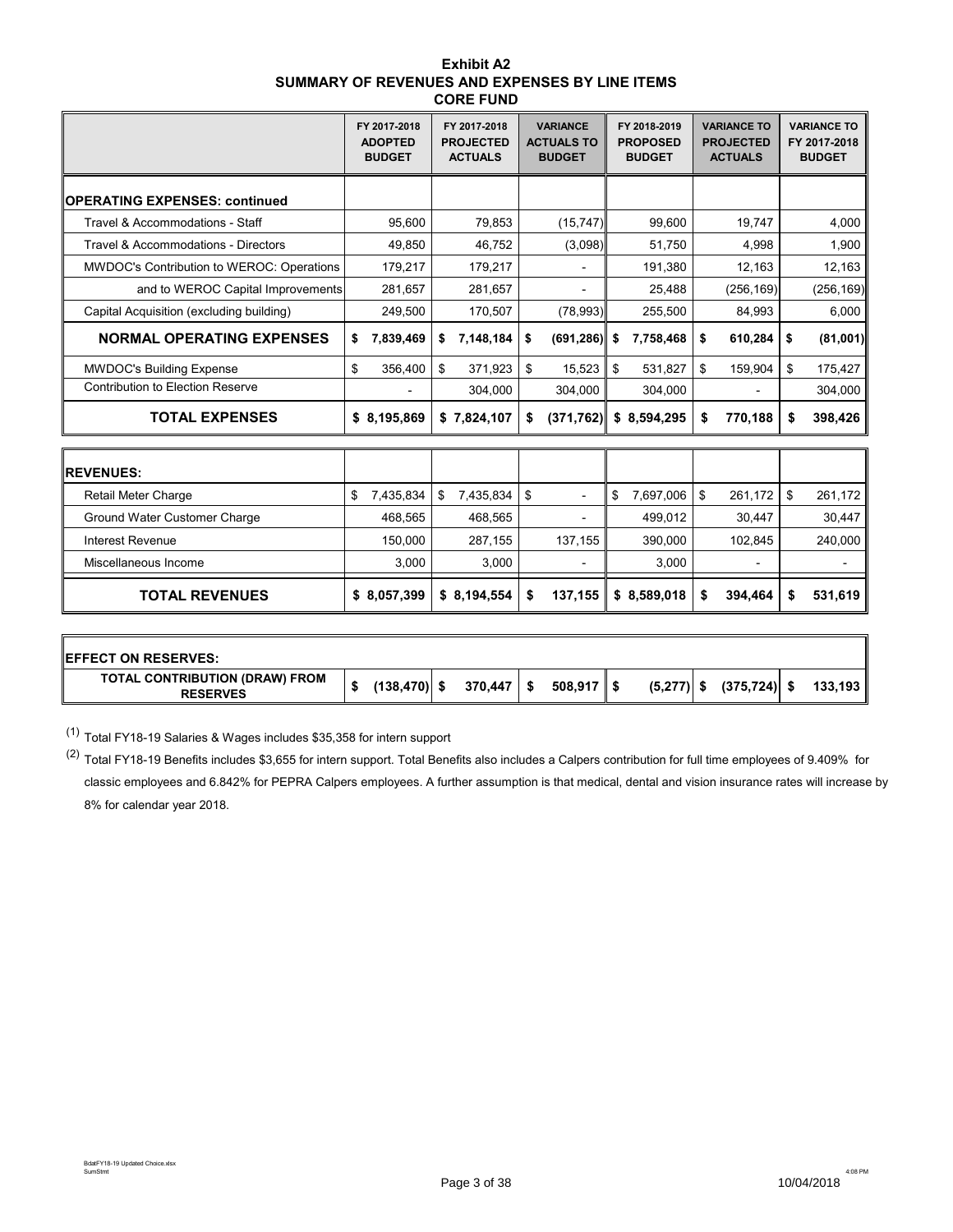| <b>Exhibit A3</b>                              |
|------------------------------------------------|
| SUMMARY OF REVENUES AND EXPENSES BY LINE ITEMS |
| <b>CHOICE FUNDS</b>                            |

|                                        |              | FY 2017-2018<br><b>ADOPTED</b><br><b>BUDGET</b> | FY 2017-2018<br><b>PROJECTED</b><br><b>ACTUALS</b> | <b>VARIANCE</b><br><b>ACTUALS TO</b><br><b>BUDGET</b> | FY 2018-2019<br><b>PROPOSED</b><br><b>BUDGET</b> |                          | <b>VARIANCE TO</b><br><b>PROJECTED</b><br><b>ACTUALS</b> |                          |                         | <b>VARIANCE TO</b><br>FY 2017-2018<br><b>BUDGET</b> |     |
|----------------------------------------|--------------|-------------------------------------------------|----------------------------------------------------|-------------------------------------------------------|--------------------------------------------------|--------------------------|----------------------------------------------------------|--------------------------|-------------------------|-----------------------------------------------------|-----|
| <b>OPERATING EXPENSES:</b>             |              |                                                 |                                                    |                                                       |                                                  |                          |                                                          |                          |                         |                                                     |     |
| Salaries & Wages                       | $\mathbb{S}$ | 427,946                                         | \$<br>383,902                                      | \$<br>$(44,044)$ \$                                   |                                                  | 418,691                  | \$                                                       | 34,789                   | $\sqrt[6]{\frac{1}{2}}$ | (9, 255)                                            | (1) |
| less for Recovery from Grants          |              | (23, 279)                                       | (21, 400)                                          | 1,879                                                 |                                                  | (6,300)                  |                                                          | 15,100                   |                         | 16,979                                              |     |
| <b>Employee Benefits</b>               |              | 127,111                                         | 109,726                                            | (17, 385)                                             |                                                  | 128,836                  |                                                          | 19,110                   |                         | 1,725                                               | (2) |
| <b>Director Compensation</b>           |              |                                                 |                                                    |                                                       |                                                  |                          |                                                          |                          |                         |                                                     |     |
| <b>Director Benefits</b>               |              |                                                 |                                                    |                                                       |                                                  |                          |                                                          |                          |                         | $\overline{a}$                                      |     |
| <b>MWD Representation</b>              |              |                                                 | $\overline{a}$                                     | $\overline{a}$                                        |                                                  | $\overline{a}$           |                                                          | $\overline{a}$           |                         | $\overline{a}$                                      |     |
| Overhead Reimbursement                 |              | 151,910                                         | 140,612                                            | (11, 298)                                             |                                                  | 161,317                  |                                                          | 20,705                   |                         | 9,407                                               |     |
| Health Insurance Coverage for Retirees |              |                                                 | $\overline{a}$                                     |                                                       |                                                  | L,                       |                                                          |                          |                         |                                                     |     |
| <b>Audit Expense</b>                   |              |                                                 | $\overline{a}$                                     |                                                       |                                                  | $\overline{a}$           |                                                          |                          |                         |                                                     |     |
| Automotive & Toll Road Expenses        |              | $\blacksquare$                                  | $\overline{\phantom{a}}$                           | $\blacksquare$                                        |                                                  | $\overline{\phantom{a}}$ |                                                          | $\blacksquare$           |                         | $\overline{a}$                                      |     |
| Conference Expense - Staff             |              | $\blacksquare$                                  | $\overline{a}$                                     | $\blacksquare$                                        |                                                  | $\blacksquare$           |                                                          | ÷,                       |                         | ÷,                                                  |     |
| Conference Expense - Directors         |              | $\overline{a}$                                  | $\overline{a}$                                     | $\overline{\phantom{a}}$                              |                                                  | $\overline{a}$           |                                                          |                          |                         |                                                     |     |
| <b>Engineering Expense</b>             |              | $\blacksquare$                                  | $\blacksquare$                                     | $\blacksquare$                                        |                                                  | $\blacksquare$           |                                                          | $\blacksquare$           |                         | ٠                                                   |     |
| Insurance Expense                      |              | $\overline{a}$                                  | $\overline{a}$                                     | $\overline{a}$                                        |                                                  | $\overline{a}$           |                                                          | $\overline{a}$           |                         | $\overline{a}$                                      |     |
| Legal Expense - General                |              | $\overline{a}$                                  | $\overline{\phantom{a}}$                           | $\overline{\phantom{a}}$                              |                                                  | $\overline{a}$           |                                                          | $\overline{a}$           |                         | $\overline{a}$                                      |     |
| Maintenance Expense                    |              | $\blacksquare$                                  | $\blacksquare$                                     | $\blacksquare$                                        |                                                  | $\blacksquare$           |                                                          | $\blacksquare$           |                         | $\blacksquare$                                      |     |
| Membership / Sponsorship               |              |                                                 |                                                    |                                                       |                                                  |                          |                                                          |                          |                         | ٠                                                   |     |
| Miscellaneous Expense                  |              | 6,000                                           | 10,000                                             | 4,000                                                 |                                                  | 6,000                    |                                                          | (4,000)                  |                         |                                                     |     |
| Postage / Mail Delivery                |              | 800                                             | 400                                                | (400)                                                 |                                                  | 400                      |                                                          | $\overline{a}$           |                         | (400)                                               |     |
| <b>Professional Fees</b>               |              | 556,132                                         | 433,686                                            | (122, 446)                                            |                                                  | 512,667                  |                                                          | 78,981                   |                         | (43, 465)                                           |     |
| Rents & Leases                         |              | $\overline{a}$                                  | ÷,                                                 | $\overline{\phantom{a}}$                              |                                                  | ÷,                       |                                                          | $\overline{a}$           |                         | $\blacksquare$                                      |     |
| Outside Printing, Subscription & Books |              |                                                 | $\overline{a}$                                     |                                                       |                                                  | $\overline{a}$           |                                                          | $\overline{a}$           |                         |                                                     |     |
| Office Supplies                        |              | $\overline{a}$                                  | $\overline{a}$                                     | $\overline{a}$                                        |                                                  | $\overline{a}$           |                                                          | $\overline{a}$           |                         | $\overline{a}$                                      |     |
| <b>Computer Maintenance</b>            |              | $\blacksquare$                                  | $\blacksquare$                                     | $\blacksquare$                                        |                                                  | $\blacksquare$           |                                                          | $\blacksquare$           |                         | $\blacksquare$                                      |     |
| Software Support & Expense             |              | $\blacksquare$                                  | $\blacksquare$                                     | $\blacksquare$                                        |                                                  | $\blacksquare$           |                                                          | $\overline{\phantom{a}}$ |                         |                                                     |     |
| <b>Telecommunications Expense</b>      |              | $\overline{a}$                                  | $\blacksquare$                                     | $\overline{a}$                                        |                                                  | $\overline{a}$           |                                                          | $\overline{a}$           |                         | ÷,                                                  |     |
| <b>Computers and Equipment</b>         |              | $\overline{\phantom{a}}$                        | $\overline{\phantom{a}}$                           | $\overline{\phantom{a}}$                              |                                                  | $\overline{\phantom{a}}$ |                                                          | $\overline{\phantom{a}}$ |                         | ٠                                                   |     |
| Temporary Help Expense                 |              |                                                 |                                                    |                                                       |                                                  | $\overline{a}$           |                                                          | $\overline{a}$           |                         |                                                     |     |
| <b>Training Expense</b>                |              | $\overline{\phantom{a}}$                        | $\blacksquare$                                     | $\blacksquare$                                        |                                                  | $\blacksquare$           |                                                          | $\overline{\phantom{a}}$ |                         | ٠                                                   |     |
| <b>Tuition Reimbursement</b>           |              |                                                 |                                                    |                                                       |                                                  |                          |                                                          |                          |                         |                                                     |     |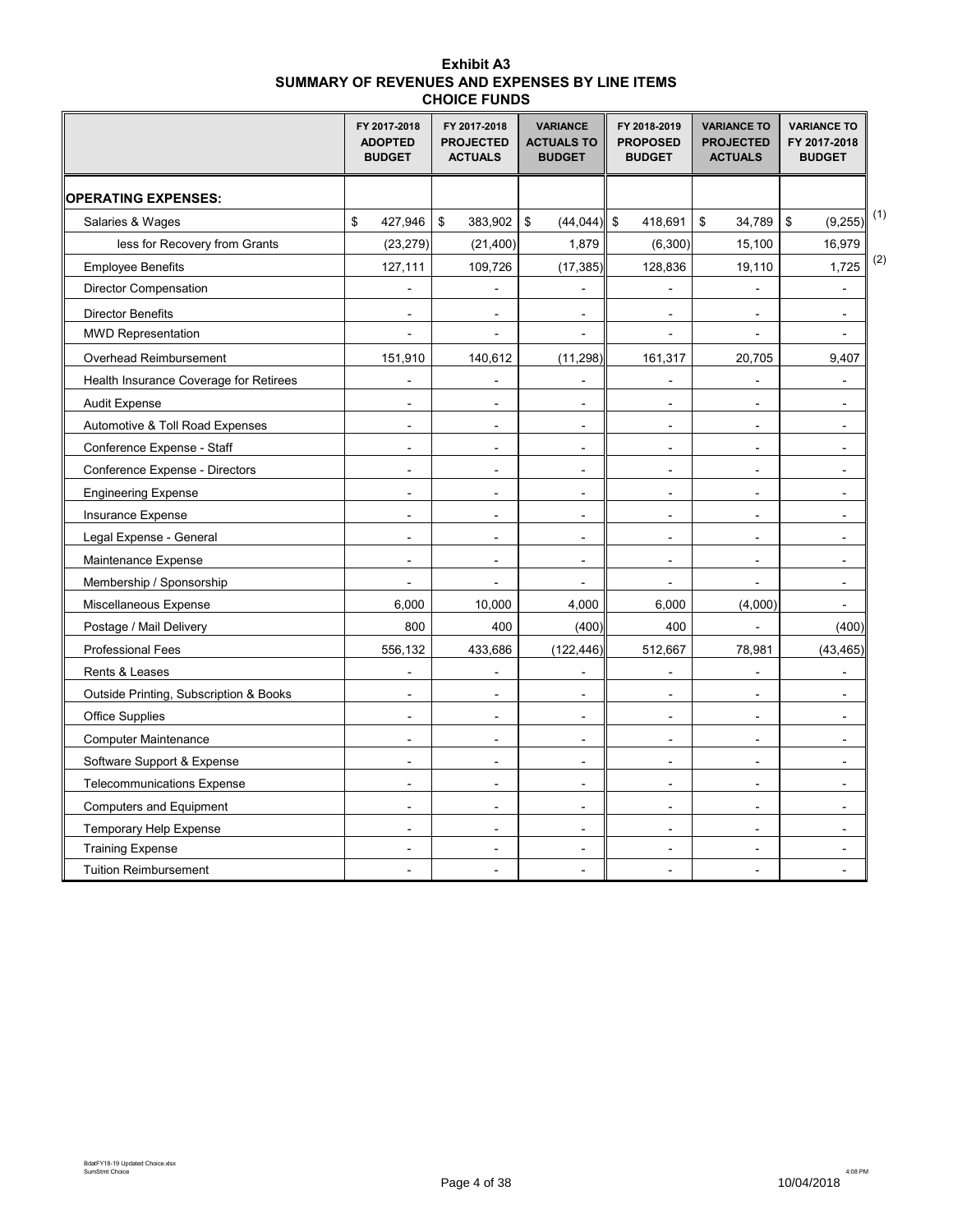### **Exhibit A3 SUMMARY OF REVENUES AND EXPENSES BY LINE ITEMS CHOICE FUNDS**

|                                      | FY 2017-2018<br><b>ADOPTED</b><br><b>BUDGET</b> | FY 2017-2018<br><b>PROJECTED</b><br><b>ACTUALS</b> | <b>VARIANCE</b><br><b>ACTUALS TO</b><br><b>BUDGET</b> | FY 2018-2019<br><b>PROPOSED</b><br><b>BUDGET</b> | <b>VARIANCE TO</b><br><b>PROJECTED</b><br><b>ACTUALS</b> | <b>VARIANCE TO</b><br>FY 2017-2018<br><b>BUDGET</b> |
|--------------------------------------|-------------------------------------------------|----------------------------------------------------|-------------------------------------------------------|--------------------------------------------------|----------------------------------------------------------|-----------------------------------------------------|
| <b>OPERATING EXPENSES: continued</b> |                                                 |                                                    |                                                       |                                                  |                                                          |                                                     |
| Travel & Accommodations - Staff      |                                                 | $\blacksquare$                                     | $\blacksquare$                                        |                                                  |                                                          |                                                     |
| Travel & Accommodations - Directors  |                                                 |                                                    |                                                       |                                                  |                                                          |                                                     |
| <b>Subtotal Expenses</b>             | 1,615,957<br>S                                  | 1,056,926<br>\$                                    | $(189, 694)$ \$<br>-S                                 | 1,221,611                                        | 164,685<br>\$                                            | 15.58%                                              |
| <b>TOTAL EXPENSES</b>                | \$1,246,619                                     | \$1,056,926                                        | \$                                                    | $(189,693)$ \$ 1,221,611                         | 164,685<br>S                                             | (25,008)<br>- \$                                    |

| <b>IREVENUES:</b>     |             |              |                                                                      |           |          |
|-----------------------|-------------|--------------|----------------------------------------------------------------------|-----------|----------|
| Choice Revenue        | 1.246.619 S | 1,056,926 \$ | $(189,693)$ \$ 1,221,611 \\$                                         | 164.685 S | (25,008) |
| <b>TOTAL REVENUES</b> |             |              | $$1,246,619 \mid $1,056,926 \mid $ (189,693) \mid $1,221,611 \mid $$ | 164.685 S | (25.008) |

(1) Total FY18-19 Salaries & Wages includes \$43,694 for intern support

 $(2)$  Total FY18-19 Benefits includes \$4,661 for intern support. Total Benefits also includes a Calpers contribution for full time employees of 9.409% for classic employees and 6.842% for PEPRA Calpers employees. A further assumption is that medical, dental and vision insurance rates will increase by 8% for calendar year 2018.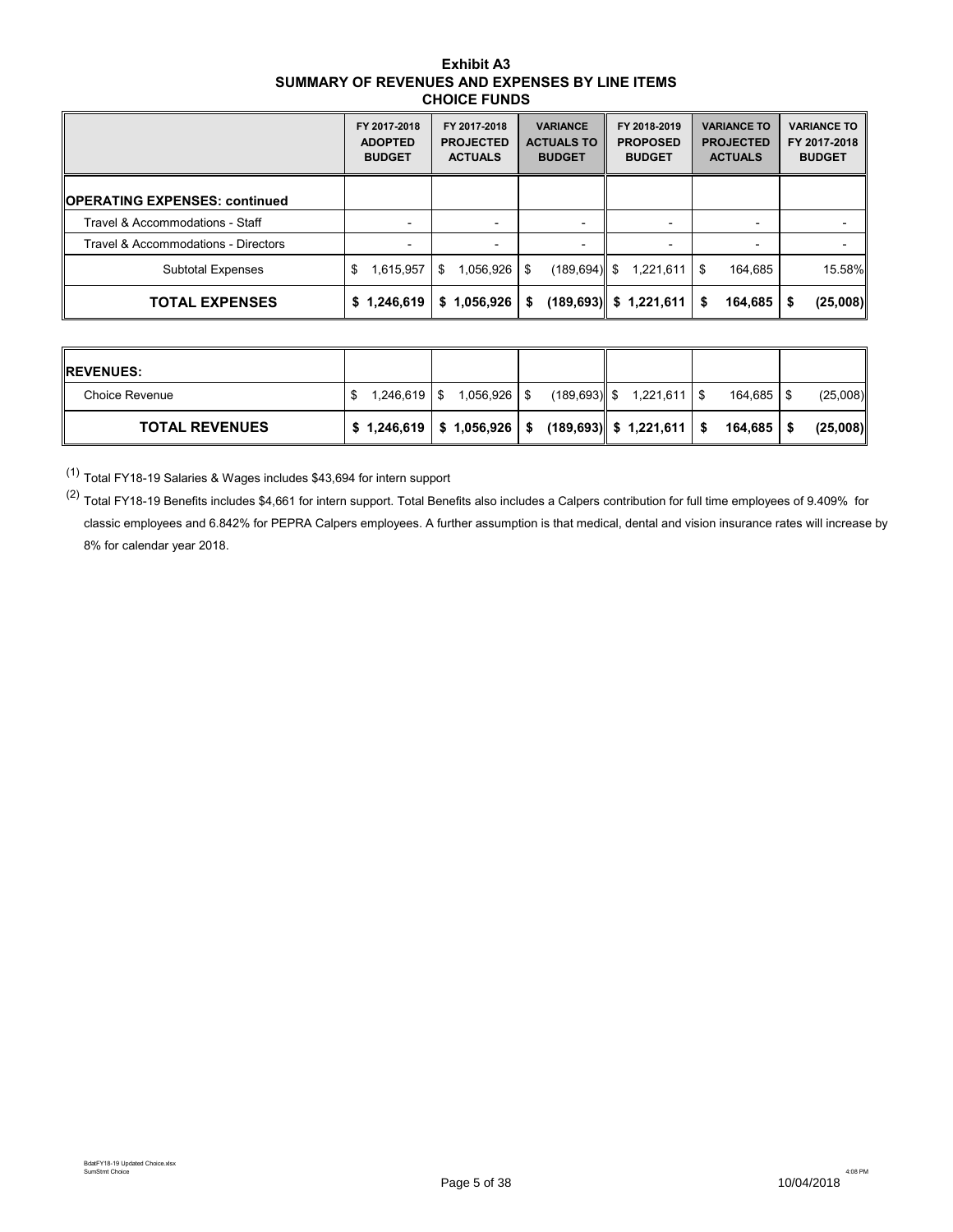| Exhibit A4                                     |
|------------------------------------------------|
| SUMMARY OF REVENUES AND EXPENSES BY LINE ITEMS |
| <b>CONSOLIDATED</b>                            |

|                                                | FY 2017-2018<br><b>ADOPTED</b><br><b>BUDGET</b> | FY 2017-2018<br><b>PROJECTED</b><br><b>ACTUALS</b> | <b>VARIANCE</b><br><b>ACTUALS TO</b><br><b>BUDGET</b> | FY 2018-2019<br><b>PROPOSED</b><br><b>BUDGET</b> | <b>VARIANCE TO</b><br><b>PROJECTED</b><br><b>ACTUALS</b> | <b>VARIANCE TO</b><br>FY 2017-2018<br><b>BUDGET</b> |
|------------------------------------------------|-------------------------------------------------|----------------------------------------------------|-------------------------------------------------------|--------------------------------------------------|----------------------------------------------------------|-----------------------------------------------------|
| <b>OPERATING EXPENSES:</b>                     |                                                 |                                                    |                                                       |                                                  |                                                          |                                                     |
| Salaries & Wages                               | 3,571,210<br>\$                                 | \$<br>3,357,907                                    | \$<br>$(213, 303)$ \$                                 | 3,522,983                                        | 165,076 \$<br>$\sqrt[6]{2}$                              | (1)<br>(48, 226)                                    |
| less for Recovery from Grants                  | (23, 279)                                       | (21, 400)                                          | 1,879                                                 | (6,300)                                          | 15,100                                                   | 16,979                                              |
| <b>Employee Benefits</b>                       | 1,056,766                                       | 1.019.492                                          | (37, 274)                                             | 1,108,564                                        | 89,072                                                   | (2)<br>51,798                                       |
| Director Compensation                          | 243,197                                         | 213,069                                            | (30, 128)                                             | 255,360                                          | 42,291                                                   | 12,163                                              |
| <b>Director Benefits</b>                       | 81,728                                          | 83,323                                             | 1,594                                                 | 94,767                                           | 11.444                                                   | 13,038                                              |
| <b>MWD Representation</b>                      | 138,969                                         | 123,774                                            | (15, 195)                                             | 145,920                                          | 22,146                                                   | 6,951                                               |
| <b>CALPERS Unfunded Liability Contribution</b> | $\overline{\phantom{a}}$                        | $\overline{\phantom{a}}$                           | $\overline{\phantom{a}}$                              | 207,000                                          | 207,000                                                  | 207,000                                             |
| Overhead Reimbursement                         |                                                 |                                                    |                                                       |                                                  |                                                          |                                                     |
| Health Insurance Coverage for Retirees         | 59,554                                          | 54,354                                             | (5,200)                                               | 70,519                                           | 16,165                                                   | 10,965                                              |
| <b>Audit Expense</b>                           | 40,000                                          | 19,000                                             | (21,000)                                              | 29,000                                           | 10,000                                                   | (11,000)                                            |
| Automotive & Toll Road Expenses                | 17,400                                          | 19,040                                             | 1,640                                                 | 18,262                                           | (778)                                                    | 862                                                 |
| Conference Expense - Staff                     | 38,945                                          | 31,564                                             | (7, 381)                                              | 42,880                                           | 11,316                                                   | 3,935                                               |
| Conference Expense - Directors                 | 23,700                                          | 22,500                                             | (1,200)                                               | 24,930                                           | 2,430                                                    | 1,230                                               |
| <b>Engineering Expense</b>                     | 360,000                                         | 263,000                                            | (97,000)                                              | 330,000                                          | 67,000                                                   | (30,000)                                            |
| Insurance Expense                              | 110,250                                         | 110,000                                            | (250)                                                 | 138,500                                          | 28,500                                                   | 28,250                                              |
| Legal Expense - General                        | 250,000                                         | 228,526                                            | (21, 474)                                             | 255,000                                          | 26,474                                                   | 5,000                                               |
| Maintenance Expense                            | 123,500                                         | 115,446                                            | (8,054)                                               | 132,796                                          | 17,350                                                   | 9,296                                               |
| Membership / Sponsorship                       | 142,102                                         | 138,641                                            | (3, 461)                                              | 141,662                                          | 3,021                                                    | (440)                                               |
| <b>CDR Participation</b>                       | 48,803                                          | 43,803                                             | (5,000)                                               | 47,044                                           | 3,241                                                    | (1,759)                                             |
| Miscellaneous Expense                          | 130,650                                         | 115,499                                            | (15, 151)                                             | 140,430                                          | 24,931                                                   | 9,780                                               |
| Postage / Mail Delivery                        | 10,500                                          | 9,022                                              | (1, 478)                                              | 9,000                                            | (22)                                                     | (1,500)                                             |
| <b>Professional Fees</b>                       | 1,539,810                                       | 1,264,369                                          | (275, 441)                                            | 1,375,588                                        | 111,219                                                  | (164, 222)                                          |
| Rents & Leases                                 | 8,400                                           | 3,342                                              | (5,058)                                               | 3,460                                            | 118                                                      | (4,940)                                             |
| Outside Printing, Subscription & Books         | 28,775                                          | 28,355                                             | (420)                                                 | 34,573                                           | 6,218                                                    | 5,798                                               |
| <b>Office Supplies</b>                         | 35,580                                          | 35.500                                             | (80)                                                  | 36,000                                           | 500                                                      | 420                                                 |
| <b>Building Repair &amp; Maintenance</b>       | 11,000                                          | 20,000                                             | 9,000                                                 | 20,000                                           |                                                          | 9,000                                               |
| <b>Computer Maintenance</b>                    | 10,000                                          | 7,878                                              | (2, 122)                                              | 8,000                                            | 122                                                      | (2,000)                                             |
| <b>Business Expense</b>                        | 5,200                                           | 5,642                                              | 442                                                   | 5,600                                            | (42)                                                     | 400                                                 |
| Software Support & Expense                     | 93,154                                          | 78,263                                             | (14, 891)                                             | 97,795                                           | 19,532                                                   | 4,641                                               |
| <b>Computers and Equipment</b>                 | 33,050                                          | 29,639                                             | (3, 411)                                              | 11,850                                           | (17, 789)                                                | (21, 200)                                           |
| <b>Telecommunications Expense</b>              | 21,300                                          | 14,800                                             | (6,500)                                               | 20,178                                           | 5,378                                                    | (1, 122)                                            |
| <b>Temporary Help Expense</b>                  | 5,000                                           | 4,775                                              | (225)                                                 | 5,000                                            | 225                                                      |                                                     |
| <b>Training Expense</b>                        | 10,000                                          | 8,000                                              | (2,000)                                               | 25,000                                           | 17,000                                                   | 15,000                                              |
| <b>Tuition Reimbursement</b>                   | 5,000                                           |                                                    | (5,000)                                               | 5,000                                            | 5,000                                                    |                                                     |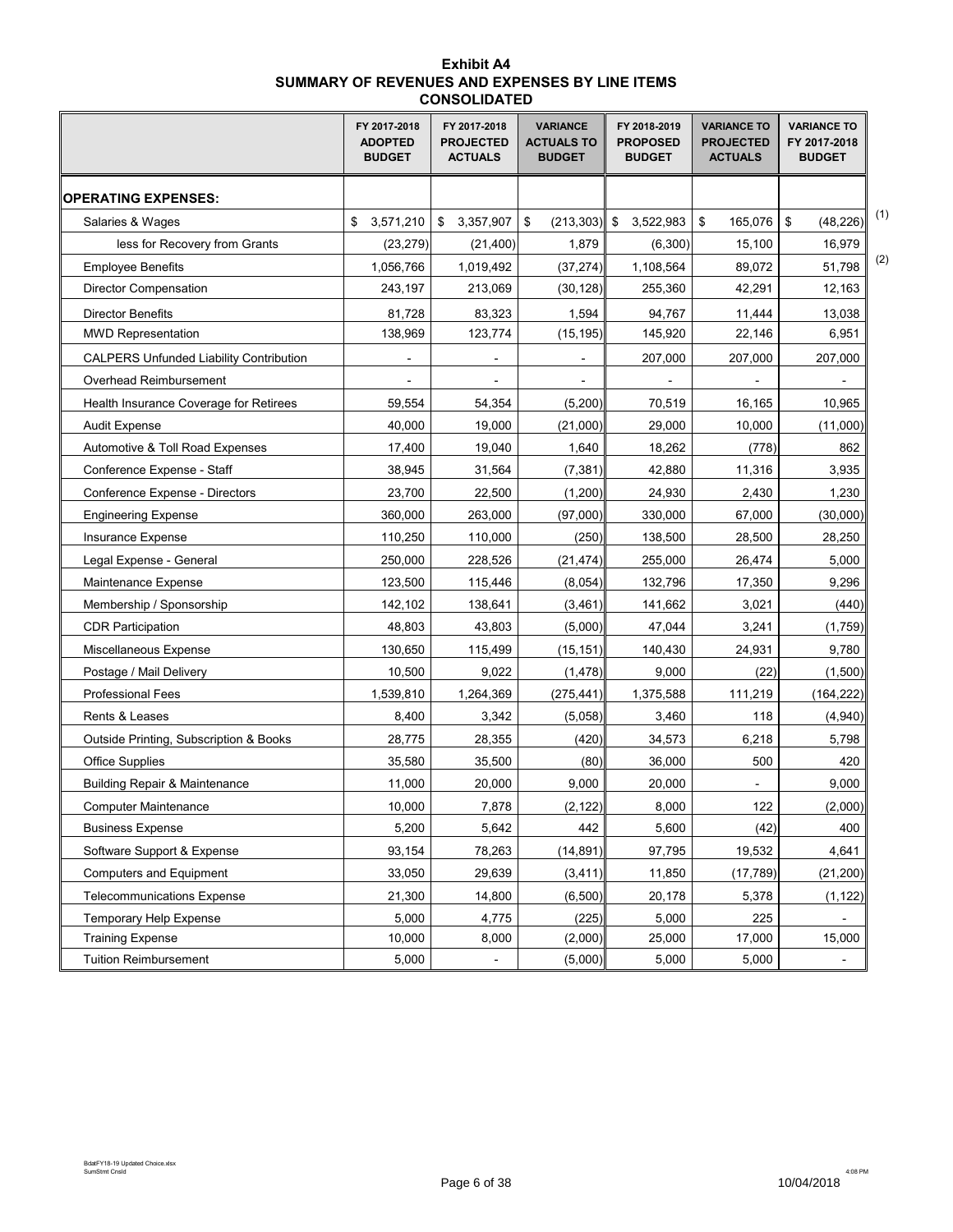| Exhibit A4                                     |
|------------------------------------------------|
| SUMMARY OF REVENUES AND EXPENSES BY LINE ITEMS |
| <b>CONSOLIDATED</b>                            |

|                                           |    | FY 2017-2018<br><b>ADOPTED</b><br><b>BUDGET</b> | FY 2017-2018<br><b>PROJECTED</b><br><b>ACTUALS</b> | <b>VARIANCE</b><br><b>ACTUALS TO</b><br><b>BUDGET</b> | FY 2018-2019<br><b>PROPOSED</b><br><b>BUDGET</b> | <b>VARIANCE TO</b><br><b>PROJECTED</b><br><b>ACTUALS</b> | <b>VARIANCE TO</b><br>FY 2017-2018<br><b>BUDGET</b> |
|-------------------------------------------|----|-------------------------------------------------|----------------------------------------------------|-------------------------------------------------------|--------------------------------------------------|----------------------------------------------------------|-----------------------------------------------------|
| <b>OPERATING EXPENSES: continued</b>      |    |                                                 |                                                    |                                                       |                                                  |                                                          |                                                     |
| Travel & Accommodations - Staff           |    | 95,600                                          | 79,853                                             | (15, 747)                                             | 99,600                                           | 19.747                                                   | 4,000                                               |
| Travel & Accommodations - Directors       |    | 49,850                                          | 46,752                                             | (3,098)                                               | 51,750                                           | 4,998                                                    | 1,900                                               |
| MWDOC's Contribution to WEROC: Operations |    | 179,217                                         | 179,217                                            |                                                       | 191,380                                          | 12,163                                                   | 12,163                                              |
| and to WEROC Capital Improvements         |    | 281,657                                         | 281,657                                            |                                                       | 25,488                                           | (256, 169)                                               | (256, 169)                                          |
| Capital Acquisition (excluding building)  |    | 249,500                                         | 170,507                                            | (78,993)                                              | 255,500                                          | 84,993                                                   | 6,000                                               |
| <b>NORMAL OPERATING EXPENSES</b>          | S  | 9,086,088                                       | \$<br>8,205,109                                    | \$<br>$(880, 979)$ \$                                 | 8,980,079                                        | \$<br>774,969                                            | \$<br>(106, 009)                                    |
| <b>MWDOC's Building Expense</b>           | \$ | 356,400                                         | \$<br>371,923                                      | \$<br>$15,523$ \$                                     | 531,827                                          | \$<br>159,904                                            | \$<br>175,427                                       |
| <b>Contribution to Election Reserve</b>   |    |                                                 | 304,000                                            | 304,000                                               | 304,000                                          |                                                          | 304,000                                             |
| <b>TOTAL EXPENSES</b>                     |    | \$9,442,488                                     | \$8,881,032                                        | \$                                                    | $(561, 456)$ \$ 9,815,906                        | \$<br>934,873                                            | \$<br>373,418                                       |
|                                           |    |                                                 |                                                    |                                                       |                                                  |                                                          |                                                     |
| <b>REVENUES:</b>                          |    |                                                 |                                                    |                                                       |                                                  |                                                          |                                                     |
| <b>Retail Meter Charge</b>                | \$ | 7,435,834                                       | \$<br>7,435,834                                    | \$<br>$\overline{a}$                                  | \$<br>7,697,006                                  | \$<br>261,172                                            | \$<br>261,172                                       |
| Ground Water Customer Charge              |    | 468,565                                         | 468,565                                            |                                                       | 499,012                                          | 30,447                                                   | 30,447                                              |
| <b>Interest Revenue</b>                   |    | 150,000                                         | 287,155                                            | 137,155                                               | 390,000                                          | 102,845                                                  | 240,000                                             |
| Miscellaneous Income                      |    | 3,000                                           | 3,000                                              |                                                       | 3,000                                            |                                                          |                                                     |
| Choice Revenue                            |    | 1 246 619                                       | 1 056 926                                          | (189693)                                              | 1 221 611                                        | 164 685                                                  | (25.008)                                            |

| Choice Revenue        | 1.246.619 | 1.056.926                           | (189, 693) | 1,221,611                  | 164.685              | (25,008) |
|-----------------------|-----------|-------------------------------------|------------|----------------------------|----------------------|----------|
| <b>TOTAL REVENUES</b> |           | $$9,304,018 \mid $9,251,480 \mid $$ |            | $(52,538)$ \$ 9,810,629 \$ | $559,149$ $\sqrt{5}$ | 506.611  |
|                       |           |                                     |            |                            |                      |          |

| <b>IEFFECT ON RESERVES:</b>                       |                 |                         |                          |              |                 |         |
|---------------------------------------------------|-----------------|-------------------------|--------------------------|--------------|-----------------|---------|
| TOTAL CONTRIBUTION (DRAW) FROM<br><b>RESERVES</b> | $(138, 470)$ \$ | $370.447$ $\frac{1}{5}$ | $508,917$ $\parallel$ \$ | $(5,277)$ \$ | $(375, 724)$ \$ | 133,193 |

(1) Total FY18-19 Salaries & Wages includes \$79,052 for intern support

 $(2)$  Total Benefits includes \$8,316 for intern support. Total Benefits also includes a Calpers contribution for full time employees of 9.409% for classic employees and 6.842% for PEPRA Calpers employees. A further assumption is that medical, dental and vision insurance rates will increase by 8% for calendar year 2018.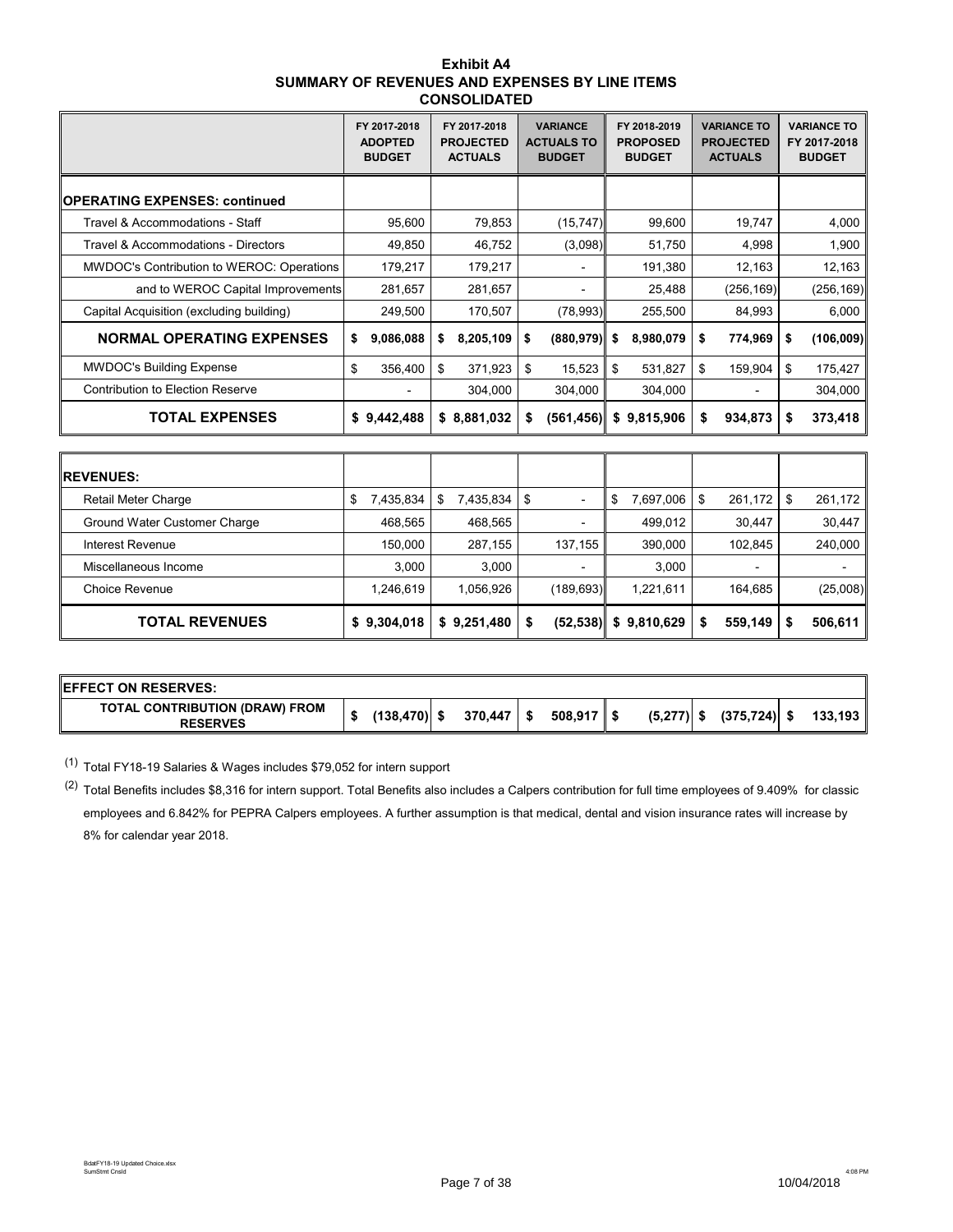#### **Exhibit A5 SUMMARY OF REVENUES AND EXPENSES BY LINE ITEMS WATER FUND**

|                                   |              | FY 2017-2018<br><b>ADOPTED</b><br><b>BUDGET</b> |     | FY 2017-2018<br><b>PROJECTED</b><br><b>ACTUALS</b> | <b>VARIANCE</b><br><b>ACTUALS TO</b><br><b>BUDGET</b> | FY 2018-2019<br><b>PROPOSED</b><br><b>BUDGET</b> | <b>VARIANCE TO</b><br><b>PROJECTED</b><br><b>ACTUALS</b> |            | <b>VARIANCE TO</b><br>FY 2017-2018<br><b>BUDGET</b> |
|-----------------------------------|--------------|-------------------------------------------------|-----|----------------------------------------------------|-------------------------------------------------------|--------------------------------------------------|----------------------------------------------------------|------------|-----------------------------------------------------|
| <b>Water Revenues</b>             |              |                                                 |     |                                                    |                                                       |                                                  |                                                          |            |                                                     |
| <b>Water Sales</b>                | \$           | 171,308,629                                     | -\$ | 229,271,993                                        | \$<br>57,963,364                                      | \$<br>205,393,716                                | \$<br>$(23,878,277)$ \$                                  |            | 34,085,087                                          |
| Local Resource Program Incentives |              | (16, 574, 748)                                  |     | (16, 413, 806)                                     | 160,942                                               | (16, 416, 776)                                   | (2,970)                                                  |            | 157,972                                             |
| Readiness-To-Serve Charge         |              | 10,397,278                                      |     | 10,347,493                                         | (49, 785)                                             | 10,902,178                                       | 554,685                                                  |            | 504,900                                             |
| Capacity Charge                   |              | 3,544,800                                       |     | 3,699,888                                          | 155,088                                               | 3,854,976                                        | 155,088                                                  |            | 310,176                                             |
| Interest Revenue - Tier 2 Cont.   |              | 9,400                                           |     | 10,375                                             | 975                                                   | 13,000                                           | 2,625                                                    |            | 3,600                                               |
| <b>SCP/SAC Pipeline Surcharge</b> |              | 423,000                                         |     | 356,000                                            | (67,000)                                              | 365,000                                          | 9,000                                                    |            | (58,000)                                            |
| <b>TOTAL WATER REVENUES</b>       | \$           | 169,108,359                                     | \$  | 227,271,943                                        | \$<br>58,163,584                                      | \$<br>204,112,094                                | \$<br>$(23, 159, 849)$ \$                                |            | 35,003,735                                          |
| <b>Water Expenses</b>             |              |                                                 |     |                                                    |                                                       |                                                  |                                                          |            |                                                     |
| <b>Water Purchases</b>            | $\mathbf{s}$ | 171,308,629                                     | \$  | 229,271,993                                        | \$<br>57,963,364                                      | \$<br>205,393,716                                | \$<br>$(23,878,277)$ \$                                  |            | 34,085,087                                          |
| Local Resource Program Incentives |              | (16, 574, 748)                                  |     | (16, 413, 806)                                     | 160,942                                               | (16, 416, 776)                                   | (2,970)                                                  |            | 157,972                                             |
| Readiness-To-Serve Charge         |              | 10,397,278                                      |     | 10,347,493                                         | (49, 785)                                             | 10,902,178                                       | 554,685                                                  |            | 504,900                                             |
| Capacity Charge                   |              | 3,544,800                                       |     | 3,699,888                                          | 155,088                                               | 3,854,976                                        | 155,088                                                  |            | 310,176                                             |
| <b>SCP/SAC Pipeline Surcharge</b> |              | 423,000                                         |     | 356,000                                            | (67,000)                                              | 365,000                                          | 9,000                                                    |            | (58,000)                                            |
| <b>TOTAL WATER EXPENSES</b>       | S.           | 169,098,959                                     | S   | 227,261,568                                        | \$<br>58,162,609                                      | \$<br>204,099,094                                | \$<br>$(23, 162, 474)$ \$                                |            | 35,000,135                                          |
| <b>Changes to Fund Balance:</b>   |              |                                                 |     |                                                    |                                                       |                                                  |                                                          |            |                                                     |
| <b>Tier 2 Contingency</b>         | \$           | 9,400                                           | \$  | 10,375                                             | \$<br>975                                             | \$<br>13,000                                     | \$<br>2,625                                              | $\sqrt{3}$ | 3,600                                               |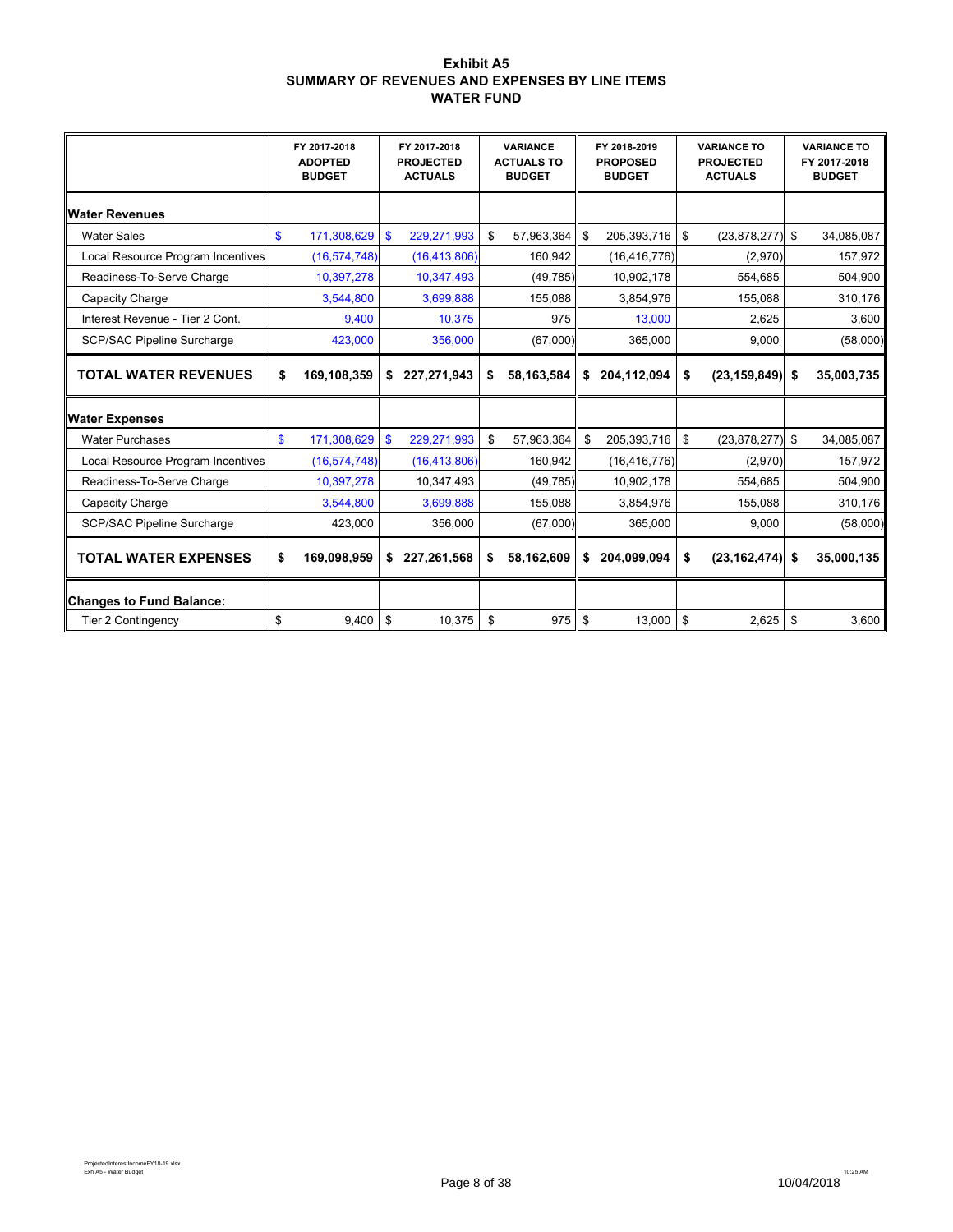#### **Exhibit A6 SUMMARY OF FUNDING AND EXPENSES For All Water Use Efficiency Programs**

|                                              | FY 2017-2018<br><b>ADOPTED</b><br><b>BUDGET</b> | FY 2017-2018<br><b>PROJECTED</b><br><b>ACTUALS</b> | <b>VARIANCE</b><br><b>ACTUALS TO</b><br><b>BUDGET</b> | FY 2018-2019<br><b>PROPOSED</b><br><b>BUDGET</b> | <b>VARIANCE TO</b><br><b>PROJECTED</b><br><b>ACTUALS</b> | <b>VARIANCE TO</b><br>FY 2017-2018<br><b>BUDGET</b> |
|----------------------------------------------|-------------------------------------------------|----------------------------------------------------|-------------------------------------------------------|--------------------------------------------------|----------------------------------------------------------|-----------------------------------------------------|
| Funding                                      |                                                 |                                                    |                                                       |                                                  |                                                          |                                                     |
| Metropolitan Water District                  | $\mathbf{s}$<br>1,001,682                       | $\mathbf{\$}$<br>562,259                           | \$<br>$(439, 423)$ \$                                 | 680,000                                          | \$<br>117,741                                            | $\sqrt{3}$<br>(321, 682)                            |
| <b>USBR</b>                                  | 258,749                                         | 443,369                                            | 184,620                                               | 127,380                                          | (315,989)                                                | (131, 369)                                          |
| <b>DWR</b>                                   | 708,833                                         | 563,740                                            | (145,093)                                             | 714,755                                          | 151,015                                                  | 5,922                                               |
| <b>Member Agencies</b>                       | 2,210,331                                       | 1,255,917                                          | (954, 414)                                            | 1,356,000                                        | 100,083                                                  | (854, 331)                                          |
| <b>MWDOC</b>                                 |                                                 | 44,000                                             | 44,000<br>94,000<br>50,000                            |                                                  | 94,000                                                   |                                                     |
| <b>TOTAL OUTSIDE FUNDING</b>                 | \$<br>4,179,594                                 | 2,869,285<br>\$                                    | (1,310,309)<br>\$                                     | 2,972,135<br>\$                                  | $102,850$ \$<br>\$                                       | (1, 207, 459)                                       |
| Program Expenses Funded from Outside Sources |                                                 |                                                    |                                                       |                                                  |                                                          |                                                     |
| Project Administration - Staff Time          | 23,279<br>\$                                    | $\mathbf{\$}$<br>14,278                            | \$<br>(9,001)                                         | \$<br>6,300                                      | \$<br>$(7,978)$ \$                                       | (16, 979)                                           |
| Monitoring and Evaluation                    |                                                 | 6,803                                              | 6,803                                                 |                                                  | (6,803)                                                  |                                                     |
| <b>Installation Verification</b>             | 65,000                                          | 151,511                                            | 86,511                                                | 199,000                                          | 47,489                                                   | 134,000                                             |
| Rebate Incentives                            | 4,091,316                                       | 2,513,912                                          | (1,577,404)                                           | 2,766,835                                        | 252,923                                                  | (1,324,481)                                         |
| Databasing                                   |                                                 | 1,350                                              | 1,350                                                 |                                                  | (1,350)                                                  |                                                     |
| <b>TOTAL PROGRAMS EXPENSES</b>               | \$<br>4,179,595                                 | 2,687,854<br>\$                                    | $(1,491,741)$ \$<br>S                                 | 2,972,135                                        | $284,281$ \$<br>\$                                       | (1, 207, 460)                                       |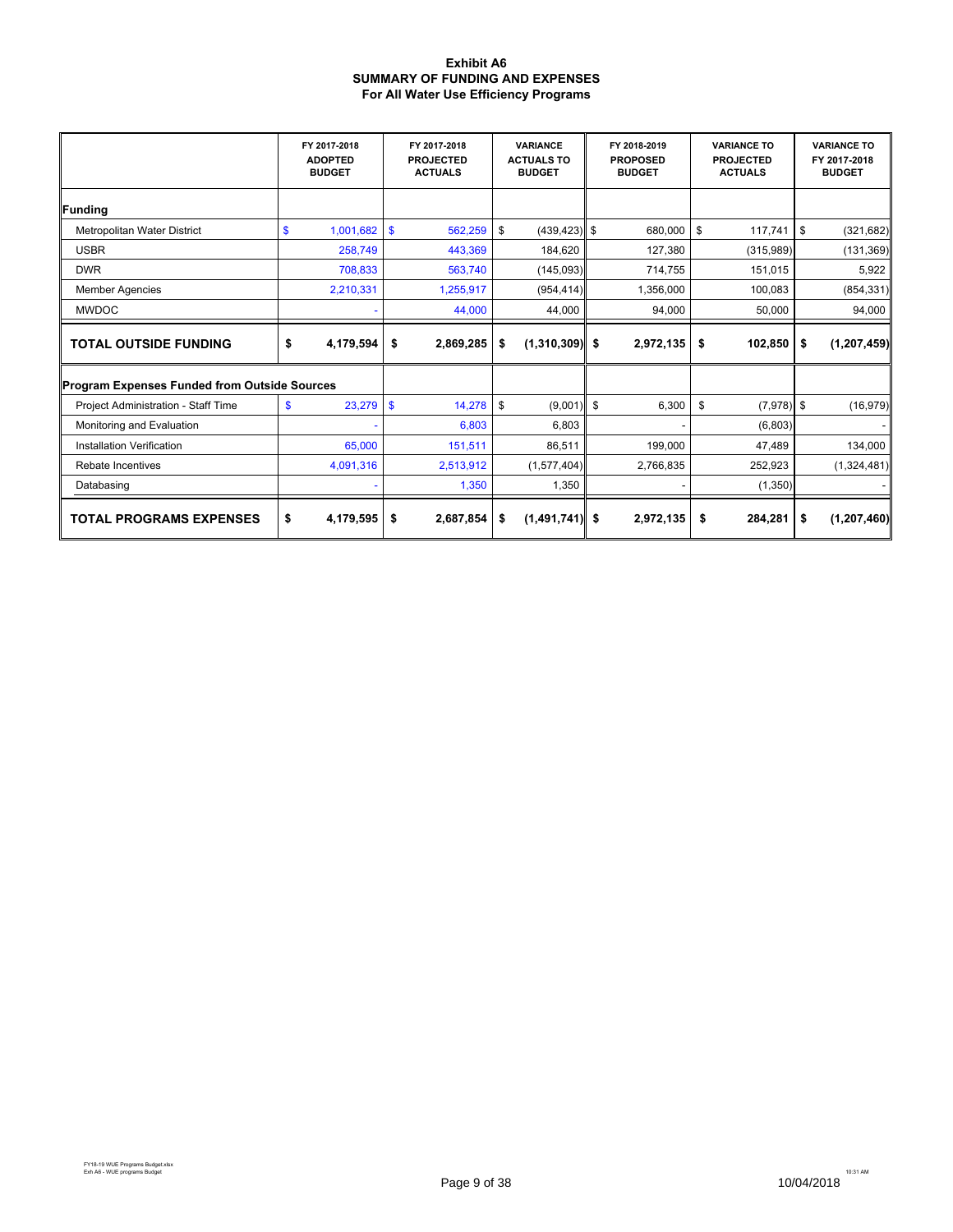## **Exhibit B Expenditures by Program**

| Cost<br><b>Center</b> | <b>PROGRAM</b>                             | <b>BUDGET</b><br><b>FTE</b> | FY 2017-2018 FY 2018-2019<br><b>BUDGET</b><br><b>FTE</b> | FY 2017-2018<br><b>BUDGET</b> | FY 2017-2018<br><b>PROJECTED</b><br><b>ACTUALS</b> | FY 2018-2019<br><b>PROPOSED</b><br><b>BUDGET</b> |     |
|-----------------------|--------------------------------------------|-----------------------------|----------------------------------------------------------|-------------------------------|----------------------------------------------------|--------------------------------------------------|-----|
| 11                    | Administrative - Board                     | 1.89                        | 1.85                                                     | \$<br>1,148,384               | 1,084,273<br>\$                                    | \$<br>1,188,992                                  |     |
| 12                    | Administrative - General                   | 3.86                        | 3.45                                                     | 645,146                       | 575,554                                            | 616,618                                          |     |
| 13                    | Personnel / Staff Development              | 1.40                        | 1.40                                                     | 335,590                       | 296,226                                            | 315,728                                          |     |
| 19                    | Overhead                                   | 3.92                        | 3.79                                                     | 1,105,965                     | 979,172                                            | 1,283,116                                        |     |
| 21                    | Planning & Resource Development            | 3.58                        | 3.85                                                     | 738,946                       | 723,935                                            | 785.812                                          |     |
| 22                    | <b>Research Participation</b>              | 0.00                        | 0.00                                                     | 48,803                        | 43,803                                             | 47,044                                           |     |
| 23                    | Met Issues and Special Projects            | 4.48                        | 4.14                                                     | 900,499                       | 772,435                                            | 843,133                                          |     |
| 31                    | <b>Governmental Affairs</b>                | 1.03                        | 0.96                                                     | 483,719                       | 438,754                                            | 480,284                                          |     |
| 35                    | Water Use Efficiency (Core)                | 0.58                        | 0.62                                                     | 417,986                       | 419,375                                            | 386,212                                          |     |
| 32                    | <b>Public Affairs</b>                      | 3.74                        | 3.68                                                     | 722,010                       | 652.677                                            | 756,078                                          |     |
| 41                    | Finance                                    | 3.13                        | 3.18                                                     | 552,106                       | 441,969                                            | 508,581                                          |     |
| 45                    | Information Technology                     | 0.99                        | 1.00                                                     | 279,442                       | 259,137                                            | 330.002                                          |     |
| 25                    | <b>IMWDOC's Contribution to WEROC</b>      | 2.00                        | 2.55                                                     | 460,874                       | 460,874                                            | 216,868                                          | (1) |
|                       | <b>CORE TOTAL</b>                          | 30.61                       | 30.48                                                    | \$<br>7,839,469               | \$<br>7,148,184                                    | \$<br>7,758,468                                  |     |
| 62                    | Water Use Efficiency Program               | 5.77                        | 5.13                                                     | 835,106                       | 734,623                                            | 839,155                                          |     |
| 63                    | <b>School Programs</b>                     | 0.10                        | 0.21                                                     | 411,513                       | 322,303                                            | 382,456                                          |     |
|                       | <b>CHOICE TOTAL</b>                        | 5.88                        | 5.33                                                     | \$<br>1,246,619               | \$<br>1,056,926                                    | \$<br>1,221,611                                  |     |
|                       | <b>CORE &amp; CHOICE TOTAL</b>             | 36.49                       | 35.81                                                    | \$<br>9,086,088               | 8,205,109<br>\$                                    | \$<br>8,980,079                                  |     |
| Includes:             | Full-time employees<br>Part-time employees | 30.00<br>1.99               | 30.00<br>0.72                                            |                               |                                                    |                                                  |     |
|                       | Interns                                    | 2.50                        | 2.50                                                     |                               |                                                    |                                                  |     |
|                       | <b>WEROC Full-time employees</b>           | 2.00                        | 2.00                                                     |                               |                                                    |                                                  |     |
|                       | <b>WEROC Part-time employees</b>           | 0.00                        | 0.59                                                     |                               |                                                    |                                                  |     |

 $^{(1)}$  Total Operational Costs of WEROC is allocated among MWDOC, OCWD, OCSD, Anaheim, Santa Ana, Fullerton and South Orange County Wastewater Authority. Capital Expenditures are provided by MWDOC. Dollars shown are MWDOC's share only.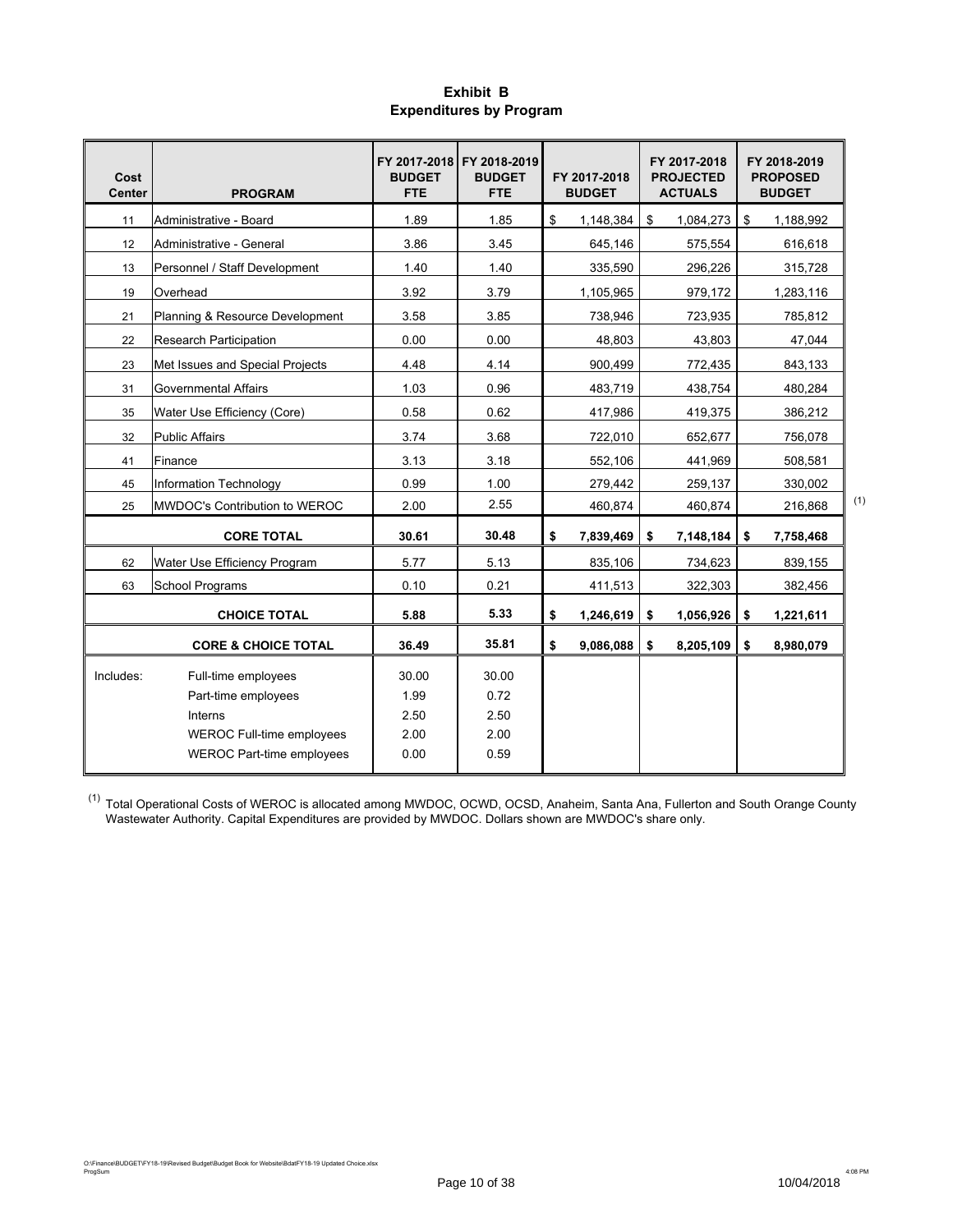## **2018-2019 FISCAL MASTER PLAN PROJECTIONS** (in thousands) **Municipal Water District of Orange County**

|                                                                                          |                                            | Projected<br><b>ACTUALS</b><br>FY17-18 | FY18-19 | <b>BUDGET</b>  |    | FY19-20        |                | FY20-21        |    | FISCAL MASTER PLAN PROJECTIONS<br>FY21-22 |     | FY22-23           | 1  | FY23-24        |
|------------------------------------------------------------------------------------------|--------------------------------------------|----------------------------------------|---------|----------------|----|----------------|----------------|----------------|----|-------------------------------------------|-----|-------------------|----|----------------|
| Beginning Designated Reserve Balance - MWDOC                                             |                                            | $$6,004$ \$                            |         | $6,374$ \$     |    | 6,369 \$       |                | $6,461$ \$     |    | 6,790 \$                                  |     | $7,114$ \$        |    | 7,407          |
| Net OPEB Asset                                                                           |                                            | 484                                    |         | 484            |    | 484            |                | 484            |    | 484                                       |     | 484               |    | 484            |
| OPEB Reserve                                                                             |                                            | 209                                    |         | 209            |    | 209            |                | 209            |    | 209                                       |     | 209               |    | 209            |
| Adjusted Reserve Balance                                                                 |                                            | 5,311                                  |         | 5,681          |    | 5,676          |                | 5,768          |    | 6,097                                     |     | 6,421             |    | 6,714          |
| <b>Revenues</b>                                                                          |                                            |                                        |         |                |    |                |                |                |    |                                           |     |                   |    |                |
| Water Rate Revenues:                                                                     |                                            |                                        |         |                |    |                |                |                |    |                                           |     |                   |    |                |
| Retail Meter Agency Charge                                                               |                                            | 7,436                                  |         | 7,697          |    | 7,766          |                | 7,844          |    | 7.950                                     |     | 8,033             |    | 8,125          |
| Ground Water Customer Charge                                                             |                                            | 469                                    |         | 499            |    | 509            |                | 519            |    | 530                                       |     | 540               |    | 551            |
| Subtotal                                                                                 |                                            | 7,904                                  |         | 8,196          |    | 8,275          |                | 8,363          |    | 8,480                                     |     | 8,573             |    | 8,676          |
| Other Revenues:                                                                          |                                            |                                        |         |                |    |                |                |                |    |                                           |     |                   |    |                |
| <b>Choice Revenues</b><br><b>Interest Earnings</b>                                       |                                            | 1,057<br>287                           |         | 1,222<br>390   |    | 1,246<br>142   |                | 1,271<br>143   |    | 1,296<br>177                              |     | 1,322<br>213      |    | 1,349<br>249   |
| Misc./Reimbursements                                                                     |                                            |                                        |         | 3              |    | 3              |                | 3              |    | 3                                         |     | 3                 |    | 3              |
| Subtotal                                                                                 |                                            | 1,347                                  |         | 1,615          |    | 1,391          |                | 1,417          |    | 1,476                                     |     | 1,538             |    | 1,601          |
| <b>Total Revenues</b>                                                                    |                                            | 9,251                                  |         | 9,811          |    | 9,666          |                | 9,780          |    | 9,956                                     |     | 10,111            |    | 10,277         |
| <b>Expenses</b>                                                                          |                                            |                                        |         |                |    |                |                |                |    |                                           |     |                   |    |                |
| <b>Core Expenses</b>                                                                     |                                            | 6,978                                  |         | 7,503          |    | 7,653          |                | 7,806          |    | 7,962                                     |     | 8,121             |    | 8,284          |
| <b>Choice Expenses</b>                                                                   |                                            | 1,057                                  |         | 1,222          |    | 1,246          |                | 1,271          |    | 1,296                                     |     | 1,322             |    | 1,349          |
| Capital Acquisitions (not including building)                                            |                                            | 171                                    |         | 256            |    | 20             |                | 20             |    | 20                                        |     | 20                |    | 20             |
| <b>Total Expenses w/o Building &amp; Election</b>                                        |                                            | 8,205                                  |         | 8,980          |    | 8,919          |                | 9,097          |    | 9,279                                     |     | 9,464             |    | 9,653          |
| Revenue Over Expenses w/o Building & Election                                            |                                            | 1,046                                  |         | 831            |    | 747            |                | 683            |    | 678                                       |     | 647               |    | 624            |
| <b>ELECTION Reserve Beginning Balance</b>                                                |                                            | 304                                    |         | 608            |    | 390            |                | 690            |    | 298                                       |     | 602               |    | 384            |
| <b>Annual Election Reserve Contribution</b>                                              |                                            | 304                                    |         | 304            |    | 300            |                | 304            |    | 304                                       |     | 304               |    | 304            |
| <b>Annual Election Expense</b><br><b>Election Reserve Ending Balance</b>                 |                                            | 608                                    |         | 522<br>390     |    | 690            |                | 696<br>298     |    | 602                                       |     | 522<br>384        |    | 688            |
|                                                                                          |                                            | 350                                    |         | 350            |    | 350            |                | 350            |    | 350                                       |     | 350               |    | 350            |
| <b>BUILDING Reserve Beginning Balance</b><br><b>Annual Building Reserve Contribution</b> |                                            | 372                                    |         | 532            |    | 355            |                | 50             |    | 50                                        |     | 50                |    | 50             |
| <b>Annual Building Expense</b>                                                           |                                            | 372                                    |         | 532            |    | 355            |                | 50             |    | 50                                        |     | 50                |    | 50             |
| <b>Building Reserve Ending Balance</b>                                                   |                                            | 350                                    |         | 350            |    | 350            |                | 350            |    | 350                                       |     | 350               |    | 350            |
|                                                                                          |                                            |                                        |         |                |    |                |                |                |    |                                           |     |                   |    |                |
| <b>CASH FLOW Reserve Beginning Balance</b>                                               |                                            | 1,500                                  |         |                |    |                |                |                |    |                                           |     |                   |    |                |
| Annual Cash Flow Reserve Contribution                                                    |                                            |                                        |         | $\overline{a}$ |    |                |                |                |    |                                           |     |                   |    |                |
| <b>Cash Flow Reserve Ending Balance</b>                                                  |                                            | 1,500                                  |         | 1,500          |    | 1,500          |                | 1,500          |    | 1,500                                     |     | 1,500             |    | 1,500          |
| <b>Adjustments to the General Fund Reserve</b>                                           |                                            |                                        |         |                |    |                |                |                |    |                                           |     |                   |    |                |
| MWDOC's Contribution to OPEB Trust Fund                                                  |                                            |                                        |         |                |    |                |                |                |    |                                           |     |                   |    |                |
| <b>Ending General Fund &amp; Cash Flow Reserves</b>                                      | \$                                         | 4,723 \$                               |         | 4,937 \$       |    | 4,728 \$       |                | 5,449 \$       |    | $5,469$ \$                                |     | 5,980 \$          |    | 5,946          |
| Document does not reflect MWDOC's irrevocable trust towards OPEB liability               |                                            |                                        |         |                |    |                |                |                |    |                                           |     |                   |    |                |
| <b>MWDOC Water Rates</b>                                                                 |                                            |                                        |         |                |    |                |                |                |    |                                           |     |                   |    |                |
| Water Sales in Acre Feet                                                                 |                                            | 259,619                                |         | 216,233        |    | 220,121        |                | 230,154        |    | 238,554                                   |     | 240,123           |    | 245,123        |
| <b>Total Retail Customer Meters</b><br>OCWD BPP %                                        |                                            | 624,860<br>75%                         |         | 628,327<br>75% |    | 631,421<br>75% |                | 635,111<br>75% |    | 641,151<br>75%                            |     | 645,211<br>75%    |    | 650,010<br>75% |
| <b>Increment Rate</b>                                                                    |                                            |                                        |         |                | \$ |                | \$             |                | \$ |                                           | \$  |                   | \$ |                |
| <b>Connection Charge</b>                                                                 | \$<br>\$                                   | 11.90                                  | \$      | 12.25          | \$ | 12.30          | \$             | 12.35          | \$ | 12.40                                     | \$  | 12.45             | \$ | 12.50          |
| Fixed Charge %                                                                           |                                            |                                        |         | 100%           |    | 100%           |                | 100%           |    | 100%                                      |     | 100%              |    | 100%           |
| Rate Increase Proposal:                                                                  |                                            |                                        |         |                |    |                |                |                |    |                                           |     |                   |    |                |
| <b>Increment Rate</b>                                                                    |                                            |                                        | S       |                | S  |                | S              |                | s  |                                           | s   |                   | S  |                |
| Connection Charge                                                                        |                                            |                                        | \$      | $0.35$ \$      |    | $0.05$ \$      |                | $0.05$ \$      |    | 0.05                                      | -\$ | 0.05 <sub>5</sub> |    | 0.05           |
| 1 Assumptions for FMP:                                                                   | Inflation factor:                          |                                        |         |                |    | 2.00% per year |                |                |    |                                           |     |                   |    |                |
|                                                                                          | Rate of return on Investment of portfolio: |                                        |         |                |    |                | 1.25% per year |                |    |                                           |     |                   |    |                |

#### **Working Capital and Interest Revenue Projections**

|                                           |          | <b>FISCAL MASTER PLAN PROJECTIONS</b> |         |         |         |
|-------------------------------------------|----------|---------------------------------------|---------|---------|---------|
|                                           | FY18-19  | FY19-20                               | FY20-21 | FY21-22 | FY22-23 |
| <b>Working Capital:</b>                   |          |                                       |         |         |         |
| Designated Reserve Fund                   | 5.676.45 | 5.768                                 | 6.097   | 6.421   | 6,714   |
| General Fund Float                        | 1.000    | 1.000                                 | 1.000   | 1.000   | 1,000   |
| WUE use of fund                           | (200)    | (200)                                 | (200)   | (200)   | (200)   |
| Water Payment Float                       | 4.850    | 4.875                                 | 4.900   | 4.925   | 4,950   |
| Average Working Capital                   | 11,326   | 11.443                                | 11,797  | 12,146  | 12,464  |
| Interest rate                             | 1.25%    | 1.25%                                 | 1.50%   | 1.75%   | 2.00%   |
| <b>Interest Revenue Projections:</b>      |          |                                       |         |         |         |
| Interest income - General                 | 142      | 143                                   | 177     | 213     | 249     |
| <b>Total Interest Revenue Projections</b> | 142      | 143                                   | 177     | 213     | 249     |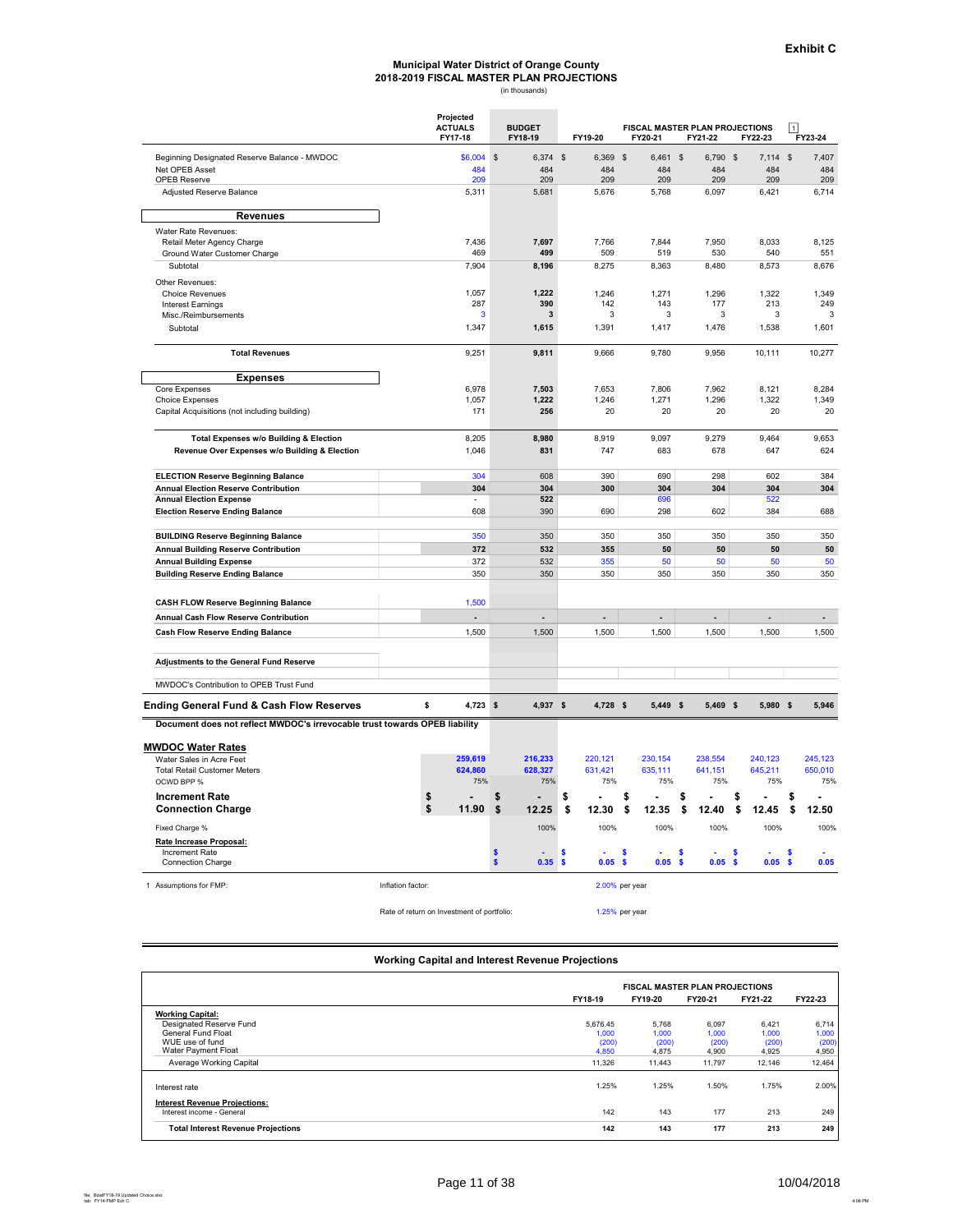|      |                                                | FY 2017-2018<br><b>BUDGET</b> | FY 2017-2018<br><b>PROJECTED</b><br><b>ACTUALS</b> | FY 2018-2019<br><b>PROPOSED</b><br><b>BUDGET</b> |
|------|------------------------------------------------|-------------------------------|----------------------------------------------------|--------------------------------------------------|
| 6010 | Salaries & Wages - Admin                       | 3,143,264                     | 2,974,005                                          | 3,104,292                                        |
| 6090 | Directors Compensation - MWDOC                 | 243,197                       | 213,069                                            | 255,360                                          |
| 6095 | Directors Compensation - MWD                   | 138,969                       | 123,774                                            | 145,920                                          |
| 6105 | Benefits - Admin                               | 929,655                       | 909,766                                            | 979,729                                          |
|      | <b>CALPERS Unfunded Liability Contribution</b> |                               |                                                    | 207,000                                          |
|      | Overhead Reimbursement                         | (151, 910)                    | (140, 612)                                         | (161, 317)                                       |
| 6115 | Benefits - Directors                           | 81,728                        | 83,323                                             | 94,767                                           |
| 6120 | Health Insurance Coverage for Retirees         | 59,554                        | 54,354                                             | 70,519                                           |
| 6205 | Training                                       | 10,000                        | 8,000                                              | 25,000                                           |
| 6210 | <b>Tuition Reimbursement</b>                   | 5,000                         |                                                    | 5,000                                            |
| 6220 | <b>Temporary Help</b>                          | 5,000                         | 4,775                                              | 5,000                                            |
| 7010 | <b>Engineering - Outside Services</b>          | 360,000                       | 263,000                                            | 330,000                                          |
| 7020 | Legal - General                                | 250,000                       | 228,526                                            | 255,000                                          |
| 7030 | Audit                                          | 40,000                        | 19,000                                             | 29,000                                           |
| 7040 | <b>Other Professional Fees</b>                 | 983,678                       | 830,683                                            | 862,921                                          |
| 7110 | Conference - Employee                          | 38,945                        | 31,564                                             | 42,880                                           |
| 7115 | Conference - Directors                         | 23,700                        | 22,500                                             | 24,930                                           |
| 7150 | Travel & Accommodations - Employee             | 95,600                        | 79,853                                             | 99,600                                           |
| 7155 | Travel & Accommodations - Director             | 49,850                        | 46,752                                             | 51,750                                           |
| 7210 | Membership / Sponsorship                       | 142,102                       | 138,641                                            | 141,662                                          |
| 7250 | <b>CDR Participation</b>                       | 48,803                        | 43,803                                             | 47,044                                           |
| 7305 | <b>Business Expense</b>                        | 5,200                         | 5,642                                              | 5,600                                            |
| 7310 | <b>Office Maintenance</b>                      | 123,500                       | 115,446                                            | 132,796                                          |
| 7315 | <b>Building Repair &amp; Maintenance</b>       | 11,000                        | 20,000                                             | 20,000                                           |
| 7320 | Rents & Leases                                 | 8,400                         | 3,342                                              | 3,460                                            |
| 7330 | <b>Office Supplies</b>                         | 35,580                        | 35,500                                             | 36,000                                           |
| 7340 | Postal / Mail Delivery                         | 9,700                         | 8,622                                              | 8,600                                            |
| 7350 | Subscriptions / Books                          | 1,500                         | 1,500                                              | 1,500                                            |
| 7360 | <b>Reproduction Expense</b>                    | 27,275                        | 26,855                                             | 33,073                                           |
| 7410 | Computer & Peripherals Maint                   | 10,000                        | 7,878                                              | 8,000                                            |
| 7430 | Software Purchase                              | 44,260                        | 36,635                                             | 45,861                                           |
| 7440 | Software Support                               | 48,894                        | 41,628                                             | 51,934                                           |
| 7540 | <b>Computers and Equipment</b>                 | 33,050                        | 29,639                                             | 11,850                                           |
| 7580 | Maintenance Expense                            |                               |                                                    |                                                  |
| 7610 | Automotive / Mileage                           | 16,400                        | 18,240                                             | 17,262                                           |
| 7615 | <b>Toll Road Charges</b>                       | 1,000                         | 800                                                | 1,000                                            |
| 7620 | <b>Insurance Expense</b>                       | 110,250                       | 110,000                                            | 138,500                                          |
| 7640 | Utilities - Telephone                          | 21,300                        | 14,800                                             | 20,178                                           |
| 7650 | <b>Bank Fees</b>                               | 11,000                        | 14,000                                             | 21,225                                           |
| 7670 | Miscellaneous Expenses                         | 113,650                       | 91,499                                             | 113,205                                          |
| 8810 | Capital Acquisition                            | 249,500                       | 170,507                                            | 255,500                                          |
|      | <b>Total Expenditure</b>                       | 7,378,595                     | 6,687,310                                          | 7,541,599                                        |
|      | <b>MWDOC's Contribution:</b>                   |                               |                                                    |                                                  |
|      | to WEROC Capital improvements                  | 281,657                       | 281,657                                            | 25,488                                           |
|      | to WEROC Operations                            | 179,217                       | 179,217                                            | 191,380                                          |
|      | MWDOC's Contribution to Election Rsrv          |                               | 304,000                                            | 304,000                                          |
|      | <b>MWDOC's Building Expense</b>                | 356,400                       | 371,923                                            | 531,827                                          |
|      |                                                | 8,195,869                     | 7,824,107                                          | 8,594,295                                        |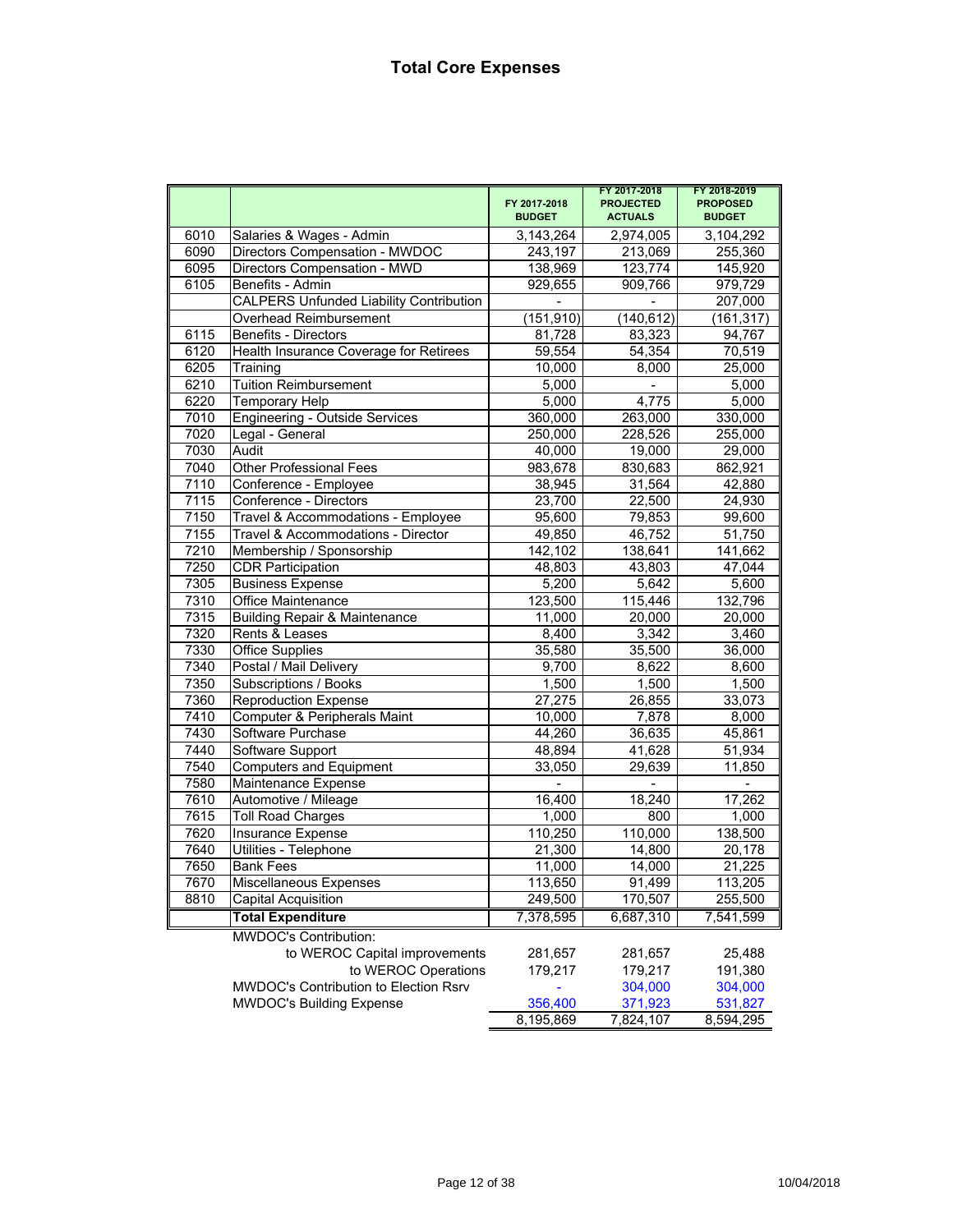|      |                           | FY 2017-2018<br><b>BUDGET</b> | FY 2017-2018<br><b>PROJECTED</b><br><b>ACTUALS</b> | FY 2018-2019<br><b>PROPOSED</b><br><b>BUDGET</b> |
|------|---------------------------|-------------------------------|----------------------------------------------------|--------------------------------------------------|
|      | <b>Choice Revenue</b>     | 954,566                       | 1,043,490                                          | 1,220,489                                        |
| 4205 | <b>School Contracts</b>   | 70,000                        | 115,041                                            |                                                  |
| 4705 | Prior Year Carry Over     | 222,053                       | ۰                                                  | 1,122                                            |
|      |                           | ۰                             | ۰                                                  |                                                  |
|      | Choice billing over/under | -                             | (101, 605)                                         |                                                  |
|      |                           |                               |                                                    |                                                  |
|      |                           |                               |                                                    |                                                  |
|      |                           |                               |                                                    |                                                  |
|      |                           |                               |                                                    |                                                  |
|      | <b>Total Revenue</b>      | 1,246,619                     | 1,056,926                                          | 1,221,611                                        |

|      |                                           | FY 2017-2018<br><b>BUDGET</b> | FY 2017-2018<br><b>PROJECTED</b><br><b>ACTUALS</b> | FY 2018-2019<br><b>PROPOSED</b><br><b>BUDGET</b> |
|------|-------------------------------------------|-------------------------------|----------------------------------------------------|--------------------------------------------------|
| 6010 | Salaries & Wages - Admin                  | 427,946                       | 383,902                                            | 418,691                                          |
|      | S & B Reimb. DSC or Recov from Grants     | (23, 279)                     | (21, 400)                                          | (6, 300)                                         |
| 6090 | Directors Compensation - MWDOC            |                               |                                                    |                                                  |
| 6095 | Directors Compensation - MWD              |                               |                                                    |                                                  |
| 6105 | Benefits - Admin                          | 127,111                       | 109,726                                            | 128,836                                          |
|      | Overhead Reimbursement                    | 151,910                       | 140,612                                            | 161,317                                          |
| 6115 | <b>Benefits - Directors</b>               |                               |                                                    |                                                  |
| 6120 | Health Insurance Coverage for Retirees    | $\overline{a}$                |                                                    |                                                  |
| 6205 | Training                                  |                               |                                                    |                                                  |
| 6210 | <b>Tuition Reimbursement</b>              | $\blacksquare$                | $\overline{\phantom{a}}$                           | ٠                                                |
| 6220 | <b>Temporary Help</b>                     | $\sim$                        | ÷                                                  | ÷.                                               |
| 7010 | <b>Engineering - Outside Services</b>     |                               |                                                    |                                                  |
| 7020 | Legal - General                           |                               | L.                                                 |                                                  |
| 7030 | Audit                                     |                               |                                                    |                                                  |
| 7040 | <b>Other Professional Fees</b>            | 165,972                       | 113,472                                            | 165,972                                          |
|      | Other Professional Fees - School Programs | 390,160                       | 320,214                                            | 346,695                                          |
| 7110 | Conference - Employee                     |                               |                                                    |                                                  |
| 7115 | Conference - Directors                    |                               |                                                    |                                                  |
| 7150 | Travel & Accommodations - Employee        |                               |                                                    |                                                  |
| 7155 | Travel & Accommodations - Director        | $\qquad \qquad \blacksquare$  | $\overline{\phantom{0}}$                           | ۰                                                |
| 7210 | Membership / Sponsorship                  |                               |                                                    |                                                  |
| 7250 | <b>CDR Participation</b>                  | $\blacksquare$                | $\blacksquare$                                     | ٠                                                |
| 7310 | <b>Office Maintenance</b>                 |                               | $\blacksquare$                                     | $\blacksquare$                                   |
| 7320 | Rents & Leases                            |                               | $\blacksquare$                                     |                                                  |
| 7330 | <b>Office Supplies</b>                    |                               | ÷.                                                 |                                                  |
| 7340 | Postal / Mail Delivery                    | 800                           | 400                                                | 400                                              |
| 7350 | Subscriptions / Books                     | L.                            | $\overline{\phantom{0}}$                           | $\overline{a}$                                   |
| 7360 | Reproduction Expense                      |                               |                                                    | ÷                                                |
| 7410 | Computer & Peripherals Maint              | ä,                            | ÷.                                                 | ÷.                                               |
| 7430 | Software Purchase                         | $\qquad \qquad \blacksquare$  | $\overline{\phantom{0}}$                           | $\overline{\phantom{0}}$                         |
| 7440 | Software Support                          |                               |                                                    |                                                  |
| 7540 | <b>Computers and Equipment</b>            | ٠                             | $\sim$                                             | $\blacksquare$                                   |
| 7580 | Maintenance Expense                       | ÷.                            | ÷.                                                 | $\blacksquare$                                   |
| 7610 | Automotive / Mileage                      |                               |                                                    |                                                  |
| 7615 | <b>Toll Road Charges</b>                  | $\blacksquare$                | $\blacksquare$                                     | $\blacksquare$                                   |
| 7620 | <b>Insurance Expense</b>                  |                               |                                                    |                                                  |
| 7640 | Utilities - Telephone                     | $\blacksquare$                | $\overline{\phantom{a}}$                           | $\overline{\phantom{a}}$                         |
| 7650 | <b>Bank Fees</b>                          | ÷                             |                                                    |                                                  |
| 7670 | Miscellaneous Expenses                    | 6,000                         | 10,000                                             | 6,000                                            |
| 8410 | Overhead Reimbursement                    |                               |                                                    |                                                  |
| 8610 | <b>Depreciation Expense</b>               |                               |                                                    |                                                  |
| 8710 | <b>Election Expenses</b>                  |                               |                                                    |                                                  |
| 8810 | <b>Capital Acquisition</b>                |                               |                                                    |                                                  |
|      | <b>Total Expenditure</b>                  | 1,246,619                     | 1,056,926                                          | 1,221,611                                        |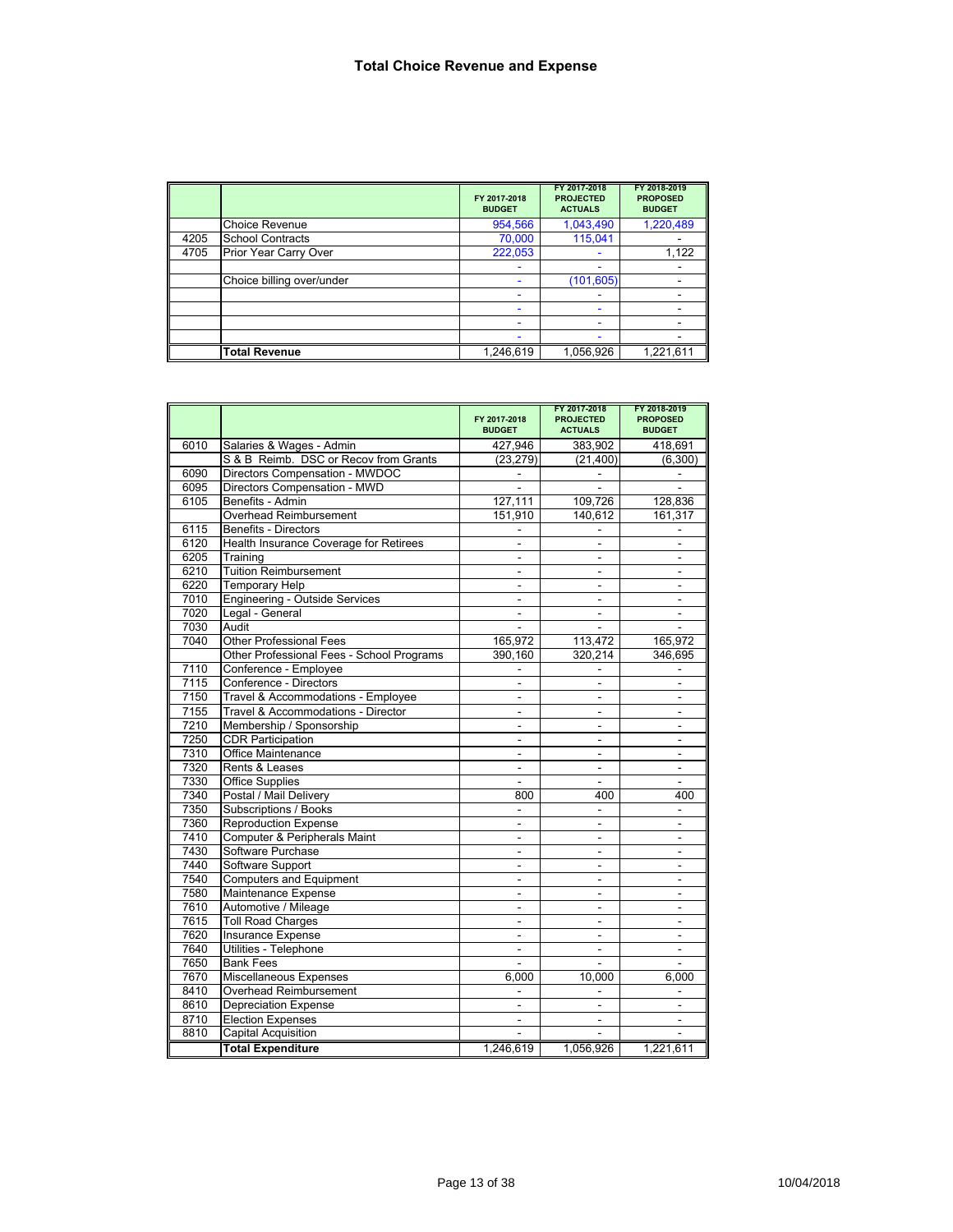|      |                                                | FY 2017 2018<br><b>BUDGET</b> | FY 2017 2018<br><b>PROJECTED</b><br><b>ACTUALS</b> | FY 2018 2019<br><b>PROPOSED</b><br><b>BUDGET</b> |
|------|------------------------------------------------|-------------------------------|----------------------------------------------------|--------------------------------------------------|
| 6010 | Salaries & Wages - Admin                       | 3,571,210                     | 3,357,907                                          | 3,522,983                                        |
|      | S & B Reimb. DSC or Recov from Grants          | (23, 279)                     | (21, 400)                                          | (6,300)                                          |
| 6090 | Directors Compensation - MWDOC                 | 243,197                       | 213,069                                            | 255,360                                          |
| 6095 | Directors Compensation - MWD                   | 138,969                       | 123,774                                            | 145,920                                          |
| 6105 | Benefits - Admin                               | 1.056.766                     | 1,019,492                                          | 1,108,564                                        |
|      | <b>CALPERS Unfunded Liability Contribution</b> |                               |                                                    | 207,000                                          |
|      | Overhead Reimbursement                         | $\mathbf{r}$                  |                                                    |                                                  |
| 6115 | <b>Benefits - Directors</b>                    | 81,728                        | 83,323                                             | 94,767                                           |
| 6120 | Health Insurance Coverage for Retirees         | 59,554                        | 54,354                                             | 70,519                                           |
| 6205 | Training                                       | 10,000                        | 8,000                                              | 25,000                                           |
| 6210 | <b>Tuition Reimbursement</b>                   | 5,000                         | ÷                                                  | 5,000                                            |
| 6220 | <b>Temporary Help</b>                          | 5,000                         | 4,775                                              | 5,000                                            |
| 7010 | <b>Engineering - Outside Services</b>          | 360,000                       | 263,000                                            | 330,000                                          |
| 7020 | Legal - General                                | 250,000                       | 228,526                                            | 255,000                                          |
| 7030 | Audit                                          | 40,000                        | 19,000                                             | 29,000                                           |
| 7040 | <b>Other Professional Fees</b>                 | 1,149,650                     | 944,155                                            | 1,028,893                                        |
|      | Other Professional Fees - School Programs      | 390,160                       | 320,214                                            | 346,695                                          |
| 7110 | Conference - Employee                          | 38,945                        | 31,564                                             | 42,880                                           |
| 7115 | Conference - Directors                         | 23,700                        | 22,500                                             | 24,930                                           |
| 7150 | Travel & Accommodations - Employee             | 95.600                        | 79,853                                             | 99,600                                           |
| 7155 | Travel & Accommodations - Director             | 49,850                        | 46,752                                             | 51,750                                           |
| 7210 | Membership / Sponsorship                       | 142,102                       | 138,641                                            | 141,662                                          |
| 7250 | <b>CDR Participation</b>                       | 48,803                        | 43,803                                             | 47,044                                           |
| 7305 | <b>Business Expense</b>                        | 5,200                         | 5,642                                              | 5,600                                            |
| 7310 | <b>Office Maintenance</b>                      | 123,500                       | 115,446                                            | 132,796                                          |
| 7315 | <b>Building Repair &amp; Maintenance</b>       | 11,000                        | 20,000                                             | 20,000                                           |
| 7320 | Rents & Leases                                 | 8,400                         | 3,342                                              | 3,460                                            |
| 7330 | Office Supplies                                | 35,580                        | 35,500                                             | 36,000                                           |
| 7340 | Postal / Mail Delivery                         | 10,500                        | 9,022                                              | 9,000                                            |
| 7350 | Subscriptions / Books                          | 1,500                         | 1,500                                              | 1,500                                            |
| 7360 | <b>Reproduction Expense</b>                    | 27,275                        | 26,855                                             | 33,073                                           |
| 7410 | Computer & Peripherals Maint                   | 10,000                        | 7,878                                              | 8,000                                            |
| 7430 | Software Purchase                              | 44,260                        | 36,635                                             | 45,861                                           |
| 7440 | Software Support                               | 48,894                        | 41,628                                             | 51,934                                           |
| 7540 | <b>Computers and Equipment</b>                 | 33,050                        | 29,639                                             | 11,850                                           |
| 7580 | Maintenance Expense                            |                               |                                                    |                                                  |
| 7610 | Automotive / Mileage                           | 16,400                        | 18,240                                             | 17,262                                           |
| 7615 | <b>Toll Road Charges</b>                       | 1,000                         | 800                                                | 1,000                                            |
| 7620 | Insurance Expense                              | 110,250                       | 110,000                                            | 138,500                                          |
| 7640 | Utilities - Telephone                          | 21,300                        | 14,800                                             | 20,178                                           |
| 7650 | <b>Bank Fees</b>                               | 11,000                        | 14,000                                             | 21,225                                           |
| 7670 | Miscellaneous Expenses                         | 119,650                       | 101,499                                            | 119,205                                          |
| 8810 | Capital Acquisition                            | 249,500                       | 170,507                                            | 255,500                                          |
|      | <b>Total Expenditure</b>                       | 8,625,214                     | 7,744,235                                          | 8,763,211                                        |
|      | <b>MWDOC's Contribution:</b>                   |                               |                                                    |                                                  |
|      | to WEROC Capital improvements                  | 281,657                       | 281,657                                            | 25,488                                           |
|      | to WEROC Operations                            | 179,217                       | 179,217                                            | 191,380                                          |
|      | MWDOC's Contribution to Election Rsrv          |                               | 304,000                                            | 304,000                                          |
|      | <b>MWDOC's Building Expense</b>                | 356,400                       | 371,923                                            | 531,827                                          |
|      |                                                | 9,442,488                     | 8,881,032                                          | 9,815,906                                        |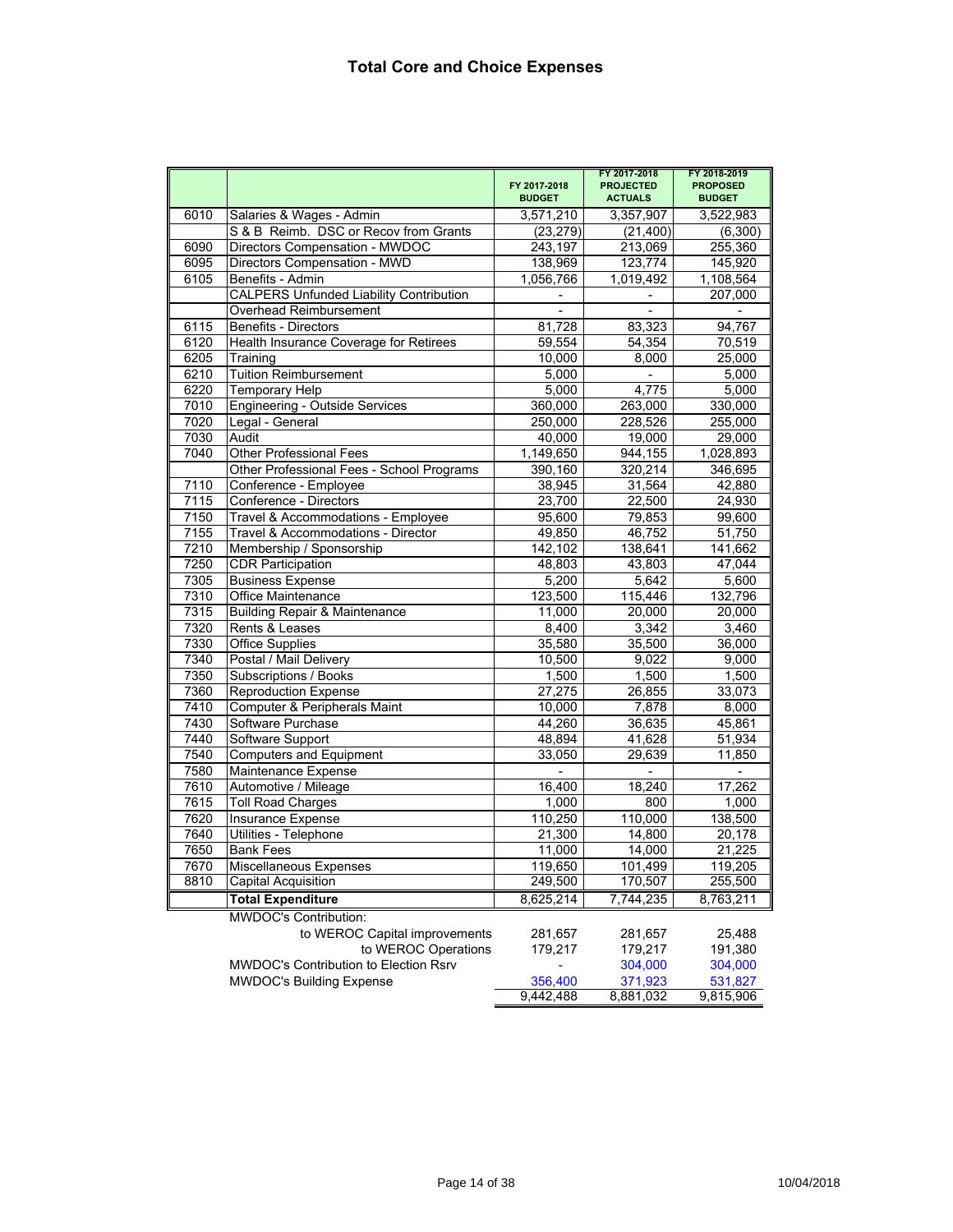## **Administrative - Board 11**

|      |                                        | FY 2017-2018<br><b>BUDGET</b> | FY 2017-2018<br><b>PROJECTED</b><br><b>ACTUALS</b> | FY 2018-2019<br><b>PROPOSED</b><br><b>BUDGET</b> |   |                                   |               |
|------|----------------------------------------|-------------------------------|----------------------------------------------------|--------------------------------------------------|---|-----------------------------------|---------------|
| 6010 | Salaries & Wages - Admin               | 265,231                       | 249,935                                            | 258,131                                          |   |                                   |               |
| 6090 | Directors Compensation - MWDOC         | 243,197                       | 213,069                                            | 255,360 1                                        |   | 1&2 Based on 5% increase from Jan |               |
| 6095 | Directors Compensation - MWD           | 138,969                       | 123,774                                            | 145,920 2                                        |   | to June 2019.                     |               |
| 6105 | Benefits - Admin                       | 72,968                        | 71,533                                             | 77,533                                           |   |                                   |               |
| 6115 | Benefits - Directors                   | 81,728                        | 83,323                                             | 94,767                                           | 3 | Best, Best & Krieger              | \$<br>200,000 |
| 6120 | Health Insurance Coverage for Retirees |                               |                                                    |                                                  |   | Aleshire & Wynder                 | \$<br>18,526  |
| 6205 | Training                               |                               |                                                    |                                                  |   |                                   | 218,526       |
| 6210 | <b>Tuition Reimbursement</b>           |                               |                                                    |                                                  |   |                                   |               |
| 6220 | <b>Temporary Help</b>                  |                               |                                                    |                                                  |   |                                   |               |
| 7010 | Engineering - Outside Services         |                               |                                                    |                                                  | 4 | Best, Best & Krieger              | 200,000       |
| 7020 | Legal - General                        | 220,000                       | $218,526$ 3                                        | 225,000                                          |   | Aleshire & Wynder                 | 25,000        |
| 7030 | Audit                                  |                               |                                                    |                                                  |   |                                   | 225,000       |
| 7040 | <b>Other Professional Fees</b>         |                               |                                                    |                                                  |   |                                   |               |
| 7110 | Conference - Employee                  |                               |                                                    |                                                  |   |                                   |               |
| 7115 | Conference - Directors                 | 23,700                        | 22,500                                             | $24,930$ [5]                                     | 5 | See Exhibit F.                    |               |
| 7150 | Travel & Accommodations - Employee     |                               |                                                    |                                                  |   |                                   |               |
| 7155 | Travel & Accommodations - Director     | 49,850                        | 46,752                                             | $51,750$ $5$                                     | 6 | <b>LAFCO Annual Assessment</b>    |               |
| 7210 | Membership / Sponsorship               | 25,141                        | 26,449                                             | $27,040$ 6                                       |   | See Exhibit D.                    |               |
| 7250 | <b>CDR Participation</b>               |                               |                                                    |                                                  |   |                                   |               |
| 7310 | Office Maintenance                     |                               |                                                    |                                                  |   |                                   |               |
| 7320 | Rents & Leases                         |                               |                                                    |                                                  | 7 | Misc board expenses (supplies)    |               |
| 7330 | <b>Office Supplies</b>                 |                               |                                                    |                                                  |   |                                   |               |
| 7340 | Postal / Mail Delivery                 | 3.900                         | 4.322                                              | 4,100                                            |   |                                   |               |
| 7350 | Subscriptions / Books                  |                               |                                                    |                                                  |   |                                   |               |
| 7360 | <b>Reproduction Expense</b>            |                               |                                                    |                                                  |   |                                   |               |
| 7410 | Computer & Peripherals Maint           |                               |                                                    |                                                  |   |                                   |               |
| 7430 | Software Purchase                      |                               |                                                    |                                                  |   |                                   |               |
| 7440 | Software Support                       |                               |                                                    |                                                  |   |                                   |               |
| 7540 | Computers and Equipment                |                               |                                                    |                                                  |   |                                   |               |
| 7580 | Maintenance Expense                    |                               |                                                    |                                                  |   |                                   |               |
| 7610 | Automotive / Mileage                   | 9,800                         | 11,840                                             | 10,662                                           |   |                                   |               |
| 7615 | <b>Toll Road Charges</b>               | 600                           | 450                                                | 600                                              |   |                                   |               |
| 7620 | Insurance Expense                      |                               |                                                    |                                                  |   |                                   |               |
| 7640 | Utilities - Telephone                  | 1.300                         | 800                                                | 1,200                                            |   |                                   |               |
| 7650 | <b>Bank Fees</b>                       |                               |                                                    |                                                  |   |                                   |               |
| 7670 | Miscellaneous Expenses                 | 12,000                        | 11,000                                             | 12,000                                           |   |                                   |               |
| 8410 | Overhead Reimbursement                 |                               |                                                    |                                                  |   |                                   |               |
| 8810 | <b>Capital Acquisition</b>             |                               |                                                    |                                                  |   |                                   |               |
|      | <b>Total Expenditure</b>               | 1,148,384                     | 1,084,273                                          | 1,188,992                                        |   |                                   |               |

| 3 | Best, Best & Krieger<br>Aleshire & Wynder | S  | 200,000<br>18,526 |
|---|-------------------------------------------|----|-------------------|
|   |                                           | \$ | 218,526           |
| 4 | Best, Best & Krieger                      | S  | 200.000           |
|   | Aleshire & Wynder                         |    | 25.000            |
|   |                                           |    | 225.000           |

MWDOC's Contribution to Election Rsrv<br>
1,148,384 1,388,273 1,492,992 1,148,384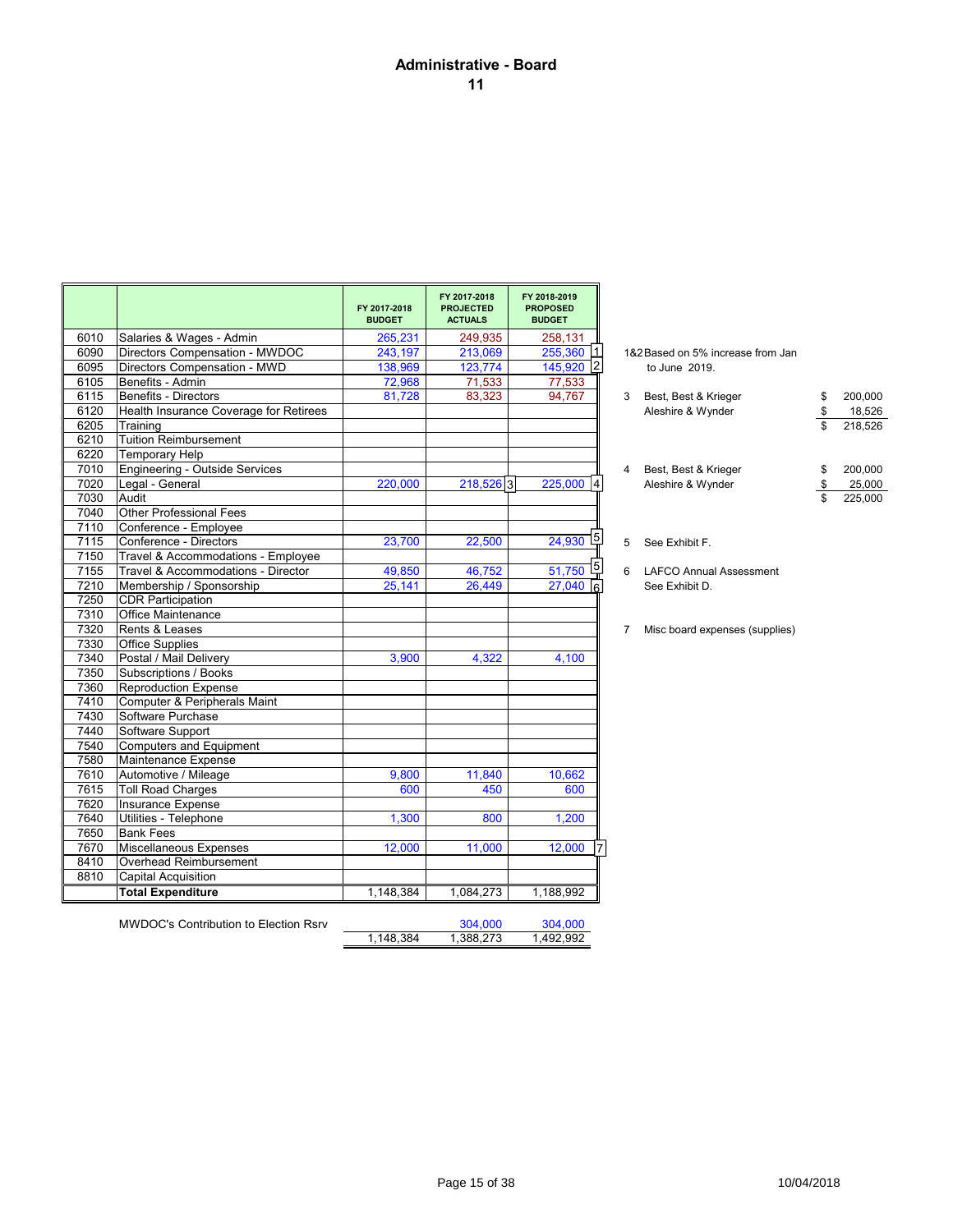## **Administrative - General 12**

|      |                                        | FY 2017-2018<br><b>BUDGET</b> | FY 2017-2018<br><b>PROJECTED</b><br><b>ACTUALS</b> | FY 2018-2019<br><b>PROPOSED</b><br><b>BUDGET</b> |                |                  |
|------|----------------------------------------|-------------------------------|----------------------------------------------------|--------------------------------------------------|----------------|------------------|
| 6010 | Salaries & Wages - Admin               | 291,603                       | 260,091                                            | 260,272                                          |                |                  |
| 6090 | Directors Compensation - MWDOC         |                               |                                                    |                                                  |                |                  |
| 6095 | Directors Compensation - MWD           |                               |                                                    |                                                  |                |                  |
| 6105 | Benefits - Admin                       | 98,842                        | 87,263                                             | 94,306                                           |                |                  |
| 6115 | <b>Benefits - Directors</b>            |                               |                                                    |                                                  |                |                  |
| 6120 | Health Insurance Coverage for Retirees |                               |                                                    |                                                  |                |                  |
| 6205 | Training                               |                               |                                                    |                                                  |                |                  |
| 6210 | <b>Tuition Reimbursement</b>           |                               |                                                    |                                                  |                |                  |
| 6220 | <b>Temporary Help</b>                  | 5.000                         | 4.775                                              | 5.000                                            |                |                  |
| 7010 | <b>Engineering - Outside Services</b>  |                               |                                                    |                                                  |                |                  |
| 7020 | Legal - General                        |                               |                                                    |                                                  |                |                  |
| 7030 | Audit                                  |                               |                                                    |                                                  |                | 1 See Exhibit J. |
| 7040 | <b>Other Professional Fees</b>         | 5,000                         | 5,000                                              | 6,000                                            |                |                  |
| 7110 | Conference - Employee                  | 38.945                        | 31.564                                             | 42.880                                           | $\overline{2}$ |                  |
| 7115 | Conference - Directors                 |                               |                                                    |                                                  |                | 2 See Exhibit E. |
| 7150 | Travel & Accommodations - Employee     | 95,600                        | 79,853                                             | 99,600                                           | $\overline{2}$ |                  |
| 7155 | Travel & Accommodations - Director     |                               |                                                    |                                                  |                |                  |
| 7210 | Membership / Sponsorship               | 94,356                        | 90,353                                             | 91,660                                           | 3              | 3 See Exhibit D. |
| 7250 | <b>CDR Participation</b>               |                               |                                                    |                                                  |                |                  |
| 7305 | <b>Business Expense</b>                | 5,200                         | 5,642                                              | 5,600                                            |                |                  |
| 7310 | <b>Office Maintenance</b>              |                               |                                                    |                                                  |                |                  |
| 7320 | Rents & Leases                         |                               |                                                    |                                                  |                |                  |
| 7330 | <b>Office Supplies</b>                 |                               |                                                    |                                                  |                |                  |
| 7340 | Postal / Mail Delivery                 |                               |                                                    |                                                  |                |                  |
| 7350 | Subscriptions / Books                  | 1.500                         | 1.500                                              | 1.500                                            |                |                  |
| 7360 | <b>Reproduction Expense</b>            |                               |                                                    |                                                  |                |                  |
| 7410 | Computer & Peripherals Maint           |                               |                                                    |                                                  |                |                  |
| 7430 | Software Purchase                      |                               |                                                    |                                                  |                |                  |
| 7440 | Software Support                       |                               |                                                    |                                                  |                |                  |
| 7540 | <b>Computers and Equipment</b>         |                               |                                                    |                                                  |                |                  |
| 7580 | Maintenance Expense                    |                               |                                                    |                                                  |                |                  |
| 7610 | Automotive / Mileage                   | 6,600                         | 6,400                                              | 6,600                                            |                |                  |
| 7615 | <b>Toll Road Charges</b>               | 400                           | 350                                                | 400                                              |                |                  |
| 7620 | Insurance Expense                      |                               |                                                    |                                                  |                |                  |
| 7640 | Utilities - Telephone                  |                               |                                                    |                                                  |                |                  |
| 7650 | <b>Bank Fees</b>                       |                               |                                                    |                                                  |                |                  |
| 7670 | Miscellaneous Expenses                 | 2,100                         | 2.763                                              | 2.800                                            |                |                  |
| 8810 | Capital Acquisition                    |                               |                                                    |                                                  |                |                  |
|      | <b>Total Expenditure</b>               | 645,146                       | 575,554                                            | 616,618                                          |                |                  |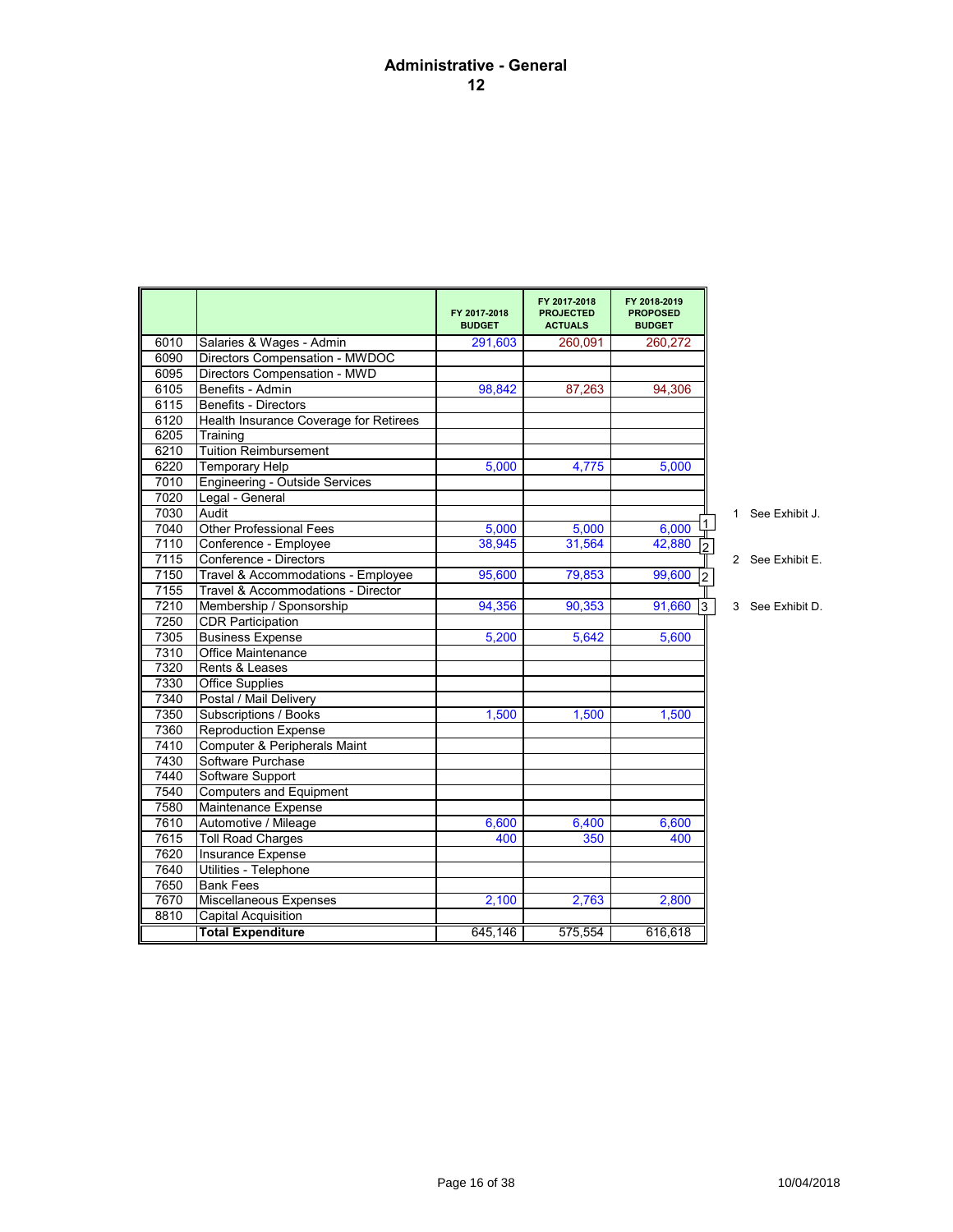## **Personnel / Staff Development 13**

|      |                                        | FY 2017-2018<br><b>BUDGET</b> | FY 2017-2018<br><b>PROJECTED</b><br><b>ACTUALS</b> | FY 2018-2019<br><b>PROPOSED</b><br><b>BUDGET</b> |                                                         |
|------|----------------------------------------|-------------------------------|----------------------------------------------------|--------------------------------------------------|---------------------------------------------------------|
| 6010 | Salaries & Wages - Admin               | 173,664                       | 166.108                                            | 179,875                                          |                                                         |
| 6090 | Directors Compensation - MWDOC         |                               |                                                    |                                                  |                                                         |
| 6095 | Directors Compensation - MWD           |                               |                                                    |                                                  | 1 • Staff Technical Training & Leadership               |
| 6105 | Benefits - Admin                       | 51,625                        | 48.818                                             | 54,453                                           | <b>Development Training</b>                             |
| 6115 | Benefits - Directors                   |                               |                                                    |                                                  |                                                         |
| 6120 | Health Insurance Coverage for Retirees |                               |                                                    |                                                  |                                                         |
| 6205 | Training                               | 10,000                        | 8,000                                              | 25,000                                           |                                                         |
| 6210 | <b>Tuition Reimbursement</b>           | 5,000                         |                                                    | 5,000                                            |                                                         |
| 6220 | <b>Temporary Help</b>                  |                               |                                                    |                                                  |                                                         |
| 7010 | Engineering - Outside Services         |                               |                                                    |                                                  |                                                         |
| 7020 | Legal - General                        | 30.000                        | 10.000                                             | 30,000<br> 2                                     | 2 • Best, Best & Krieger                                |
| 7030 | Audit                                  |                               |                                                    |                                                  |                                                         |
| 7040 | <b>Other Professional Fees</b>         | 49,000                        | 48,800                                             |                                                  |                                                         |
| 7110 | Conference - Employee                  |                               |                                                    |                                                  |                                                         |
| 7115 | Conference - Directors                 |                               |                                                    |                                                  |                                                         |
| 7150 | Travel & Accommodations - Emplovee     |                               |                                                    |                                                  |                                                         |
| 7155 | Travel & Accommodations - Director     |                               |                                                    |                                                  |                                                         |
| 7210 | Membership / Sponsorship               |                               |                                                    |                                                  |                                                         |
| 7250 | <b>CDR Participation</b>               |                               |                                                    |                                                  | 3 • Employee Recognition<br>5.000<br>\$                 |
| 7310 | <b>Office Maintenance</b>              |                               |                                                    |                                                  | • Applicant Background Checks & Physical<br>2,500<br>\$ |
| 7320 | Rents & Leases                         |                               |                                                    |                                                  | • Team Building, Lunch meetings<br>2,500<br>\$          |
| 7330 | <b>Office Supplies</b>                 |                               |                                                    |                                                  | • Holiday Lunch<br>2,500<br>\$                          |
| 7340 | Postal / Mail Delivery                 |                               |                                                    |                                                  | • OCWD Health Fair<br>200<br>\$                         |
| 7350 | Subscriptions / Books                  |                               |                                                    |                                                  | 200<br>• Employee Flu Shots<br>\$                       |
| 7360 | <b>Reproduction Expense</b>            |                               |                                                    |                                                  | 4,000<br>• Job Ads Recruiting<br>\$                     |
| 7410 | Computer & Peripherals Maint           |                               |                                                    |                                                  | • TAD Executive Assessments<br>4,500<br>\$              |
| 7430 | Software Purchase                      |                               |                                                    |                                                  | 21,400                                                  |
| 7440 | Software Support                       |                               |                                                    |                                                  |                                                         |
| 7540 | Computers and Equipment                |                               |                                                    |                                                  |                                                         |
| 7580 | Maintenance Expense                    |                               |                                                    |                                                  |                                                         |
| 7610 | Automotive / Mileage                   |                               |                                                    |                                                  |                                                         |
| 7615 | <b>Toll Road Charges</b>               |                               |                                                    |                                                  |                                                         |
| 7620 | Insurance Expense                      |                               |                                                    |                                                  |                                                         |
| 7640 | Utilities - Telephone                  |                               |                                                    |                                                  |                                                         |
| 7650 | <b>Bank Fees</b>                       |                               |                                                    |                                                  |                                                         |
| 7670 | Miscellaneous Expenses                 | 16,300                        | 14,500                                             | $21,400$ 3                                       |                                                         |
| 8810 | <b>Capital Acquisition</b>             |                               |                                                    |                                                  |                                                         |
|      | <b>Total Expenditure</b>               | 335.590                       | 296.226                                            | 315,728                                          |                                                         |
|      |                                        |                               |                                                    |                                                  |                                                         |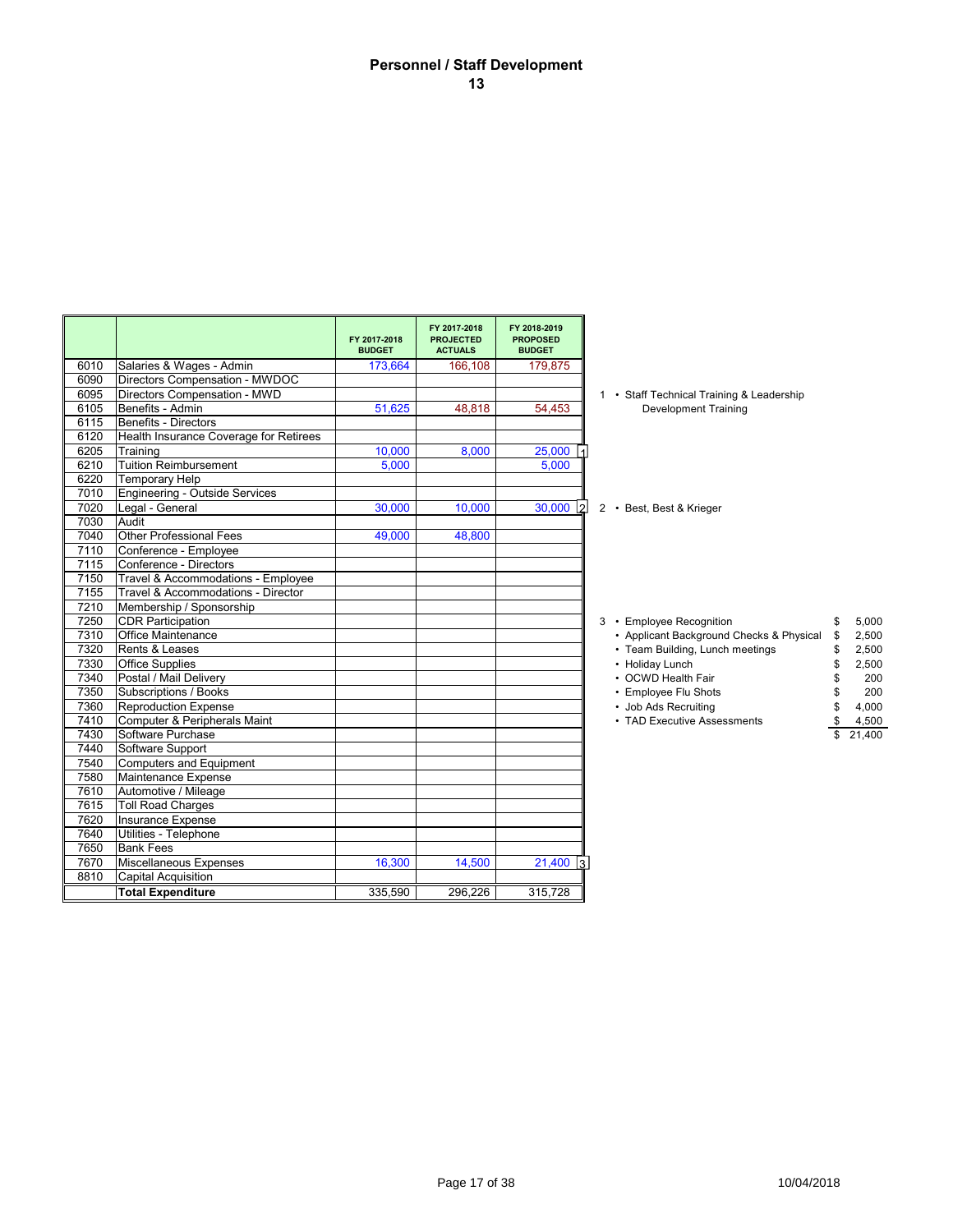|              |                                                                | FY 2017-2018<br><b>BUDGET</b> | FY 2017-2018<br><b>PROJECTED</b><br><b>ACTUALS</b> | FY 2018-2019<br><b>PROPOSED</b><br><b>BUDGET</b> |                |                                                     |          |                |
|--------------|----------------------------------------------------------------|-------------------------------|----------------------------------------------------|--------------------------------------------------|----------------|-----------------------------------------------------|----------|----------------|
| 6010         | Salaries & Wages - Admin                                       | 470,533                       | 435,980                                            | 444,512                                          |                |                                                     |          |                |
| 6090         | Directors Compensation - MWDOC                                 |                               |                                                    |                                                  |                |                                                     |          |                |
| 6095         | Directors Compensation - MWD                                   |                               |                                                    |                                                  |                |                                                     |          |                |
| 6105         | Benefits - Admin                                               | 134,457                       | 128,455                                            | 138,248                                          |                |                                                     |          |                |
| 6109         | <b>CALPERS Unfunded Liability Contribution</b>                 |                               |                                                    | 207,000                                          |                |                                                     |          |                |
| 6111         | Overhead Reimbursement from Choice                             | (151, 910)                    | (140, 612)                                         | (161, 317)                                       |                |                                                     |          |                |
| 6115         | <b>Benefits - Directors</b>                                    |                               |                                                    |                                                  |                | 1 Retirees:                                         |          |                |
| 6120         | Health Insurance Coverage for Retirees                         | 59,554                        | 54,354                                             | 70,519                                           | $\mathbf{1}$   | • 12 Retirees                                       |          |                |
| 6205         | Training                                                       |                               |                                                    |                                                  |                |                                                     |          |                |
| 6210         | <b>Tuition Reimbursement</b>                                   |                               |                                                    |                                                  |                |                                                     |          |                |
| 6220<br>7010 | <b>Temporary Help</b><br><b>Engineering - Outside Services</b> |                               |                                                    |                                                  |                | 2 • Pension Plan administration by                  |          |                |
| 7020         | Legal - General                                                |                               |                                                    |                                                  |                | <b>Dissinger Associates</b>                         | \$<br>\$ | 4,500          |
| 7030         | Audit                                                          |                               |                                                    |                                                  |                | • Cafeteria Plan Wageworks                          |          | 2,223<br>6,723 |
| 7040         | <b>Other Professional Fees</b>                                 | 6,500                         | 6,200                                              | 6,723                                            | $\overline{2}$ |                                                     |          |                |
| 7110         | Conference - Employee                                          |                               |                                                    |                                                  |                |                                                     |          |                |
| 7115         | Conference - Directors                                         |                               |                                                    |                                                  |                |                                                     |          |                |
| 7150         | Travel & Accommodations - Employee                             |                               |                                                    |                                                  |                |                                                     |          |                |
| 7155         | Travel & Accommodations - Director                             |                               |                                                    |                                                  |                |                                                     |          |                |
| 7210         | Membership / Sponsorship                                       |                               |                                                    |                                                  |                |                                                     |          |                |
| 7250         | <b>CDR Participation</b>                                       |                               |                                                    |                                                  |                | 3 • Window Cleaning                                 | \$       | 1.200          |
| 7310         | Office Maintenance                                             | 123,500                       | 115,446                                            | 132,796                                          | <u> 3</u>      | • Sewer Flush & Extra Office Cleaning               | \$       | 1,300          |
| 7315         | Building Repair & Maintenance                                  | 11,000                        | 20,000                                             | 20,000                                           |                | from OCWD                                           | \$       | 121,780        |
| 7320         | Rents & Leases                                                 | 8,400                         | 3,342                                              | 3,460                                            | 14 I           | • Plant Maintenance                                 | \$       | 2,696          |
| 7330         | <b>Office Supplies</b>                                         | 35,580                        | 35,500                                             | 36,000                                           |                | • Landscape/Maintenance Atrium                      | \$       | 3,720          |
| 7340         | Postal / Mail Delivery                                         | 5,800                         | 4,300                                              | 4,500                                            |                | • Binding Machine Renewal                           | \$       | 700            |
| 7350         | Subscriptions / Books                                          |                               |                                                    |                                                  |                | • Carpet Cleaning                                   | \$       | 1,400          |
| 7360<br>7410 | <b>Reproduction Expense</b>                                    | 3,800                         | 3,700                                              | 4,473                                            |                |                                                     |          | 132,796        |
| 7430         | Computer & Peripherals Maint<br>Software Purchase              |                               |                                                    |                                                  |                |                                                     |          |                |
| 7440         | Software Support                                               |                               |                                                    |                                                  |                |                                                     |          |                |
| 7540         | <b>Computers and Equipment</b>                                 |                               |                                                    |                                                  |                | 4 • Iron Mountain                                   | \$       | 2,460          |
| 7580         | Maintenance Expense                                            |                               |                                                    |                                                  |                | • El Toro Water District                            |          |                |
| 7610         | Automotive / Mileage                                           |                               |                                                    |                                                  |                | (South EOC site)                                    |          | 1.000          |
| 7615         | <b>Toll Road Charges</b>                                       |                               |                                                    |                                                  |                |                                                     |          | 3.460          |
| 7620         | Insurance Expense                                              | 110,250                       | 110.000                                            | 138,500                                          |                |                                                     |          |                |
| 7640         | Utilities - Telephone                                          | 20,000                        | 14,000                                             | 18,978                                           |                |                                                     |          |                |
| 7650         | <b>Bank Fees</b>                                               | 11,000                        | 14,000                                             | 21,225                                           |                | 5 • Misc equipment repairs, fees etc.               |          |                |
| 7670         | Miscellaneous Expenses                                         | 8,000                         | 4.000                                              | 4.500                                            | $\overline{5}$ |                                                     |          |                |
| 8810         | <b>Capital Acquisition</b>                                     | 249.500                       | 170,507                                            | 193,000                                          |                | $ 6 6 \cdot$ Office Furniture/Generator             |          |                |
|              | <b>Total Expenditure</b>                                       | 1,105,965                     | 979,172                                            | 1,283,116                                        |                | See Exhibit H                                       |          |                |
|              |                                                                |                               |                                                    |                                                  |                | 7 • Bldg Improvements - Eval / Design / Roof / HVAC |          |                |
|              | MWDOC's Building Expense (8811)                                | 356,400                       | 371,923                                            | 531,827                                          | $\sqrt{7}$     |                                                     |          |                |
|              |                                                                | 1,462,365                     | 1,351,095                                          | 1,814,943                                        |                |                                                     |          |                |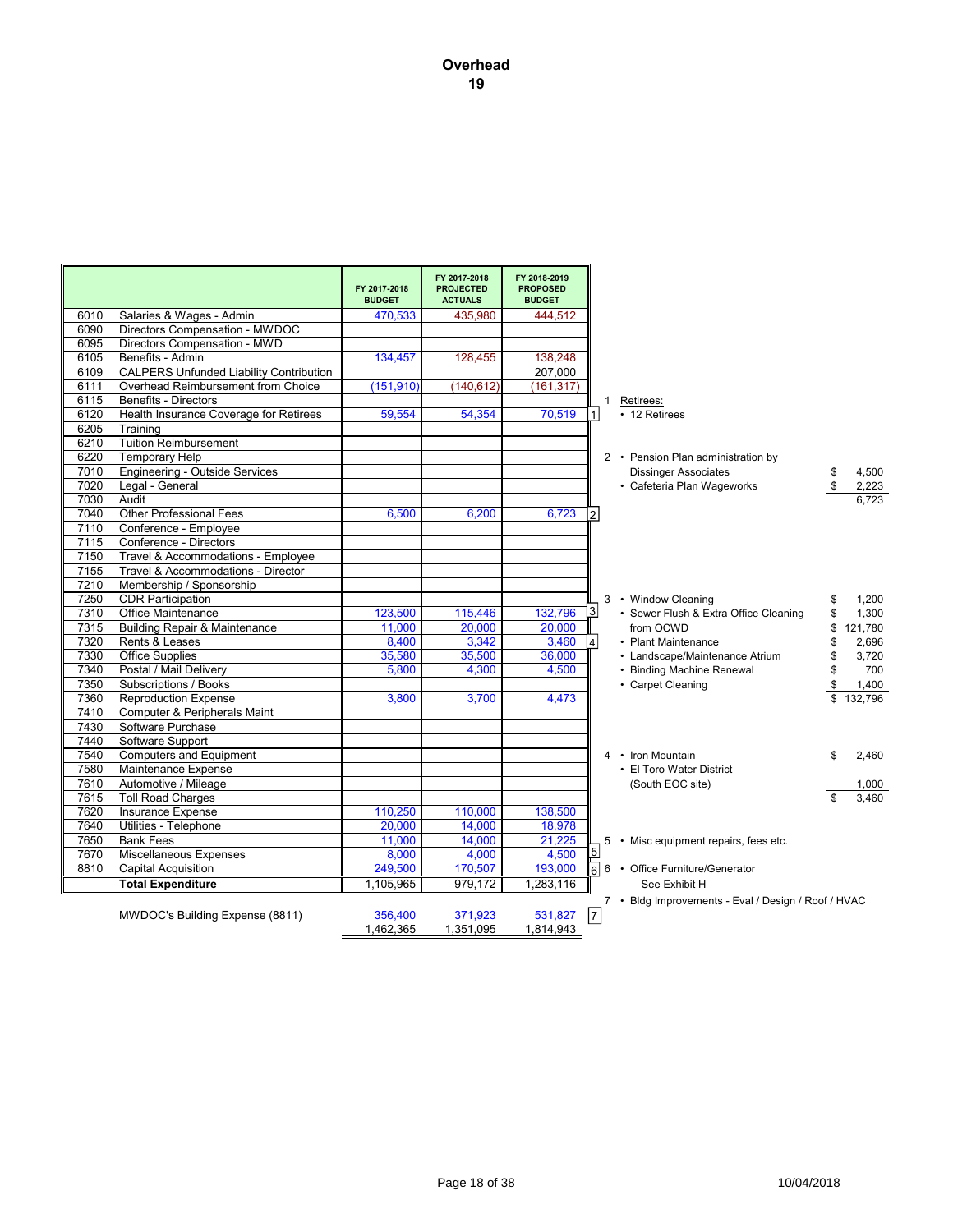## **Planning and Resource Development 21**

|      |                                        | FY 2017-2018<br><b>BUDGET</b> | FY 2017-2018<br><b>PROJECTED</b><br><b>ACTUALS</b> | FY 2018-2019<br><b>PROPOSED</b><br><b>BUDGET</b> |                                         |
|------|----------------------------------------|-------------------------------|----------------------------------------------------|--------------------------------------------------|-----------------------------------------|
| 6010 | Salaries & Wages - Admin               | 460,941                       | 443,396                                            | 490,675                                          |                                         |
| 6090 | Directors Compensation - MWDOC         |                               |                                                    |                                                  |                                         |
| 6095 | Directors Compensation - MWD           |                               |                                                    |                                                  |                                         |
| 6105 | Benefits - Admin                       | 116.005                       | 118.539                                            | 133,136                                          |                                         |
| 6115 | <b>Benefits - Directors</b>            |                               |                                                    |                                                  |                                         |
| 6120 | Health Insurance Coverage for Retirees |                               |                                                    |                                                  |                                         |
| 6205 | Training                               |                               |                                                    |                                                  |                                         |
| 6210 | <b>Tuition Reimbursement</b>           |                               |                                                    |                                                  | 1 Includes general consulting,          |
| 6220 | <b>Temporary Help</b>                  |                               |                                                    |                                                  | reliability of MET, conjunctive         |
| 7010 | <b>Engineering - Outside Services</b>  | 155,000                       | 155,000                                            | 155,000                                          | use, climate change and<br>$\mathbf{1}$ |
| 7020 | Legal - General                        |                               |                                                    |                                                  | value of being reliable. \$5,000 to     |
| 7030 | Audit                                  |                               |                                                    |                                                  | cover Hazard Mitigation Plan.           |
| 7040 | <b>Other Professional Fees</b>         |                               |                                                    |                                                  |                                         |
| 7110 | Conference - Employee                  |                               |                                                    |                                                  |                                         |
| 7115 | Conference - Directors                 |                               |                                                    |                                                  |                                         |
| 7150 | Travel & Accommodations - Employee     |                               |                                                    |                                                  |                                         |
| 7155 | Travel & Accommodations - Director     |                               |                                                    |                                                  |                                         |
| 7210 | Membership / Sponsorship               |                               |                                                    |                                                  |                                         |
| 7250 | <b>CDR Participation</b>               |                               |                                                    |                                                  |                                         |
| 7310 | <b>Office Maintenance</b>              |                               |                                                    |                                                  |                                         |
| 7320 | Rents & Leases                         |                               |                                                    |                                                  |                                         |
| 7330 | <b>Office Supplies</b>                 |                               |                                                    |                                                  |                                         |
| 7340 | Postal / Mail Delivery                 |                               |                                                    |                                                  |                                         |
| 7350 | Subscriptions / Books                  |                               |                                                    |                                                  |                                         |
| 7360 | <b>Reproduction Expense</b>            |                               |                                                    |                                                  |                                         |
| 7410 | Computer & Peripherals Maint           |                               |                                                    |                                                  |                                         |
| 7430 | Software Purchase                      |                               |                                                    |                                                  |                                         |
| 7440 | Software Support                       |                               |                                                    |                                                  |                                         |
| 7540 | <b>Computers and Equipment</b>         |                               |                                                    |                                                  |                                         |
| 7580 | Maintenance Expense                    |                               |                                                    |                                                  |                                         |
| 7610 | Automotive / Mileage                   |                               |                                                    |                                                  |                                         |
| 7615 | <b>Toll Road Charges</b>               |                               |                                                    |                                                  |                                         |
| 7620 | Insurance Expense                      |                               |                                                    |                                                  |                                         |
| 7640 | Utilities - Telephone                  |                               |                                                    |                                                  |                                         |
| 7650 | <b>Bank Fees</b>                       |                               |                                                    |                                                  |                                         |
| 7670 | <b>Miscellaneous Expenses</b>          | 7.000                         | 7,000                                              | 7.000                                            |                                         |
| 8810 | <b>Capital Acquisition</b>             |                               |                                                    |                                                  |                                         |
|      | <b>Total Expenditure</b>               | 738,946                       | 723,935                                            | 785,812                                          |                                         |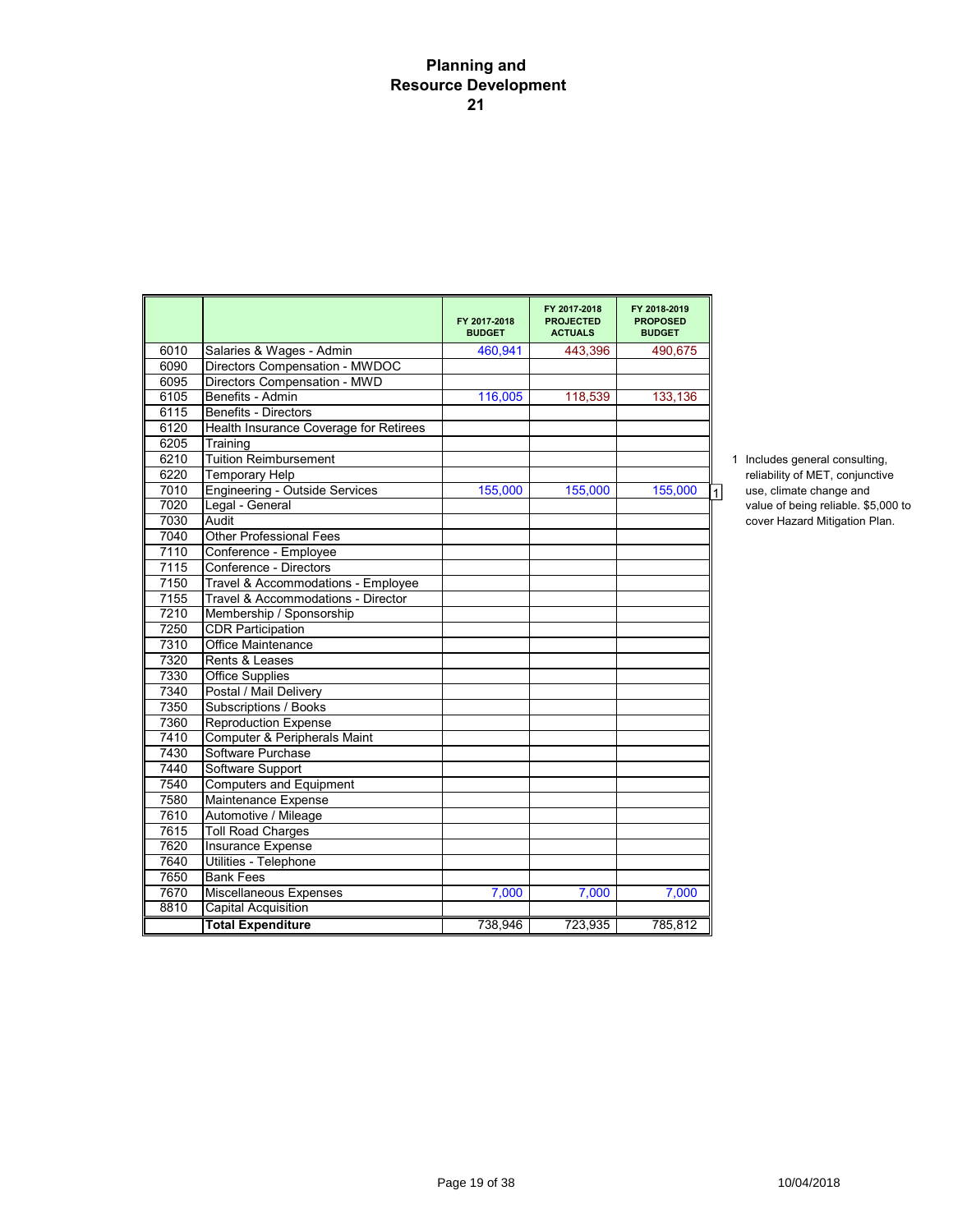## **Research Participation 22**

|      |                                        | FY 2017-2018<br><b>BUDGET</b> | FY 2017-2018<br><b>PROJECTED</b><br><b>ACTUALS</b> | FY 2018-2019<br><b>PROPOSED</b><br><b>BUDGET</b> |                                      |          |
|------|----------------------------------------|-------------------------------|----------------------------------------------------|--------------------------------------------------|--------------------------------------|----------|
| 6010 | Salaries & Wages - Admin               |                               |                                                    |                                                  |                                      |          |
| 6090 | Directors Compensation - MWDOC         |                               |                                                    |                                                  |                                      |          |
| 6095 | Directors Compensation - MWD           |                               |                                                    |                                                  | 1 Center for Demographic Research at |          |
| 6105 | Benefits - Admin                       |                               |                                                    |                                                  | Cal State University Fullerton       | \$47.044 |
| 6115 | Benefits - Directors                   |                               |                                                    |                                                  |                                      |          |
| 6120 | Health Insurance Coverage for Retirees |                               |                                                    |                                                  |                                      |          |
| 6205 | Training                               |                               |                                                    |                                                  |                                      |          |
| 6210 | Tuition Reimbursement                  |                               |                                                    |                                                  |                                      |          |
| 6220 | <b>Temporary Help</b>                  |                               |                                                    |                                                  |                                      |          |
| 7010 | <b>Engineering - Outside Services</b>  |                               |                                                    |                                                  |                                      |          |
| 7020 | Legal - General                        |                               |                                                    |                                                  |                                      |          |
| 7030 | Audit                                  |                               |                                                    |                                                  |                                      |          |
| 7040 | <b>Other Professional Fees</b>         |                               |                                                    |                                                  |                                      |          |
| 7110 | Conference - Employee                  |                               |                                                    |                                                  |                                      |          |
| 7115 | Conference - Directors                 |                               |                                                    |                                                  |                                      |          |
| 7150 | Travel & Accommodations - Employee     |                               |                                                    |                                                  |                                      |          |
| 7155 | Travel & Accommodations - Director     |                               |                                                    |                                                  |                                      |          |
| 7210 | Membership / Sponsorship               |                               |                                                    |                                                  |                                      |          |
| 7250 | CDR & UCI Water Research Center        | 48,803                        | 43,803                                             | 47,044                                           |                                      |          |
| 7310 | <b>Office Maintenance</b>              |                               |                                                    |                                                  |                                      |          |
| 7320 | Rents & Leases                         |                               |                                                    |                                                  |                                      |          |
| 7330 | <b>Office Supplies</b>                 |                               |                                                    |                                                  |                                      |          |
| 7340 | Postal / Mail Delivery                 |                               |                                                    |                                                  |                                      |          |
| 7350 | Subscriptions / Books                  |                               |                                                    |                                                  |                                      |          |
| 7360 | <b>Reproduction Expense</b>            |                               |                                                    |                                                  |                                      |          |
| 7410 | Computer & Peripherals Maint           |                               |                                                    |                                                  |                                      |          |
| 7430 | Software Purchase                      |                               |                                                    |                                                  |                                      |          |
| 7440 | Software Support                       |                               |                                                    |                                                  |                                      |          |
| 7540 | Computers and Equipment                |                               |                                                    |                                                  |                                      |          |
| 7580 | Maintenance Expense                    |                               |                                                    |                                                  |                                      |          |
| 7610 | Automotive / Mileage                   |                               |                                                    |                                                  |                                      |          |
| 7615 | <b>Toll Road Charges</b>               |                               |                                                    |                                                  |                                      |          |
| 7620 | Insurance Expense                      |                               |                                                    |                                                  |                                      |          |
| 7640 | Utilities - Telephone                  |                               |                                                    |                                                  |                                      |          |
| 7650 | <b>Bank Fees</b>                       |                               |                                                    |                                                  |                                      |          |
| 7670 | Miscellaneous Expenses                 |                               |                                                    |                                                  |                                      |          |
| 8810 | <b>Capital Acquisition</b>             |                               |                                                    |                                                  |                                      |          |
|      | <b>Total Expenditure</b>               | 48,803                        | 43,803                                             | 47,044                                           |                                      |          |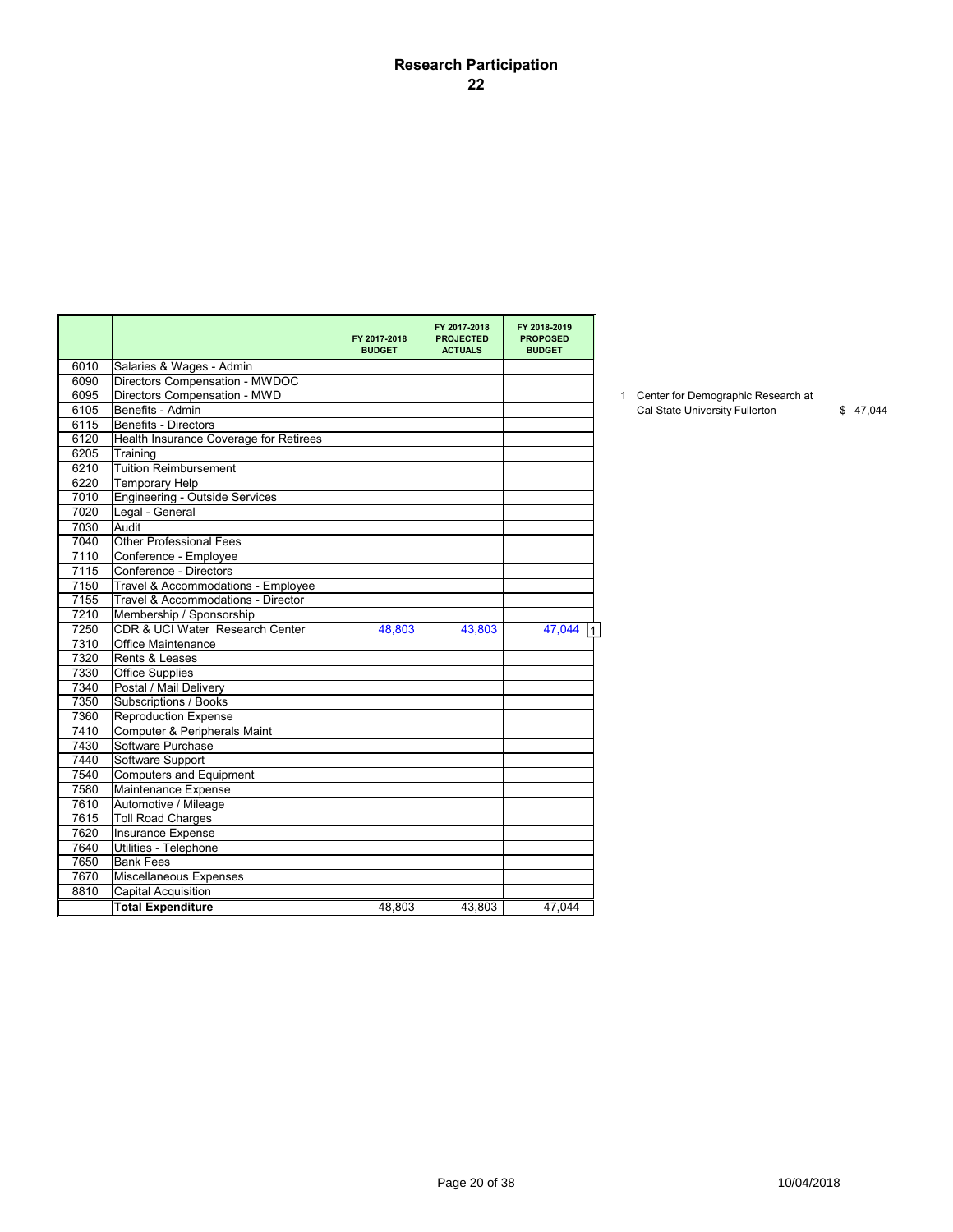## **Met Issues and Special Projects 23**

|      |                                        | FY 2017 2018<br><b>BUDGET</b> | FY 2017 2018<br><b>PROJECTED</b><br><b>ACTUALS</b> | FY 2018 2019<br><b>PROPOSED</b><br><b>BUDGET</b> |
|------|----------------------------------------|-------------------------------|----------------------------------------------------|--------------------------------------------------|
| 6010 | Salaries & Wages - Admin               | 536,677                       | 508,337                                            | 507,087                                          |
| 6090 | Directors Compensation - MWDOC         |                               |                                                    |                                                  |
| 6095 | Directors Compensation - MWD           |                               |                                                    |                                                  |
| 6105 | Benefits - Admin                       | 158,822                       | 156,098                                            | 161.046                                          |
| 6115 | Benefits - Directors                   |                               |                                                    |                                                  |
| 6120 | Health Insurance Coverage for Retirees |                               |                                                    |                                                  |
| 6205 | Training                               |                               |                                                    |                                                  |
| 6210 | <b>Tuition Reimbursement</b>           |                               |                                                    |                                                  |
| 6220 | <b>Temporary Help</b>                  |                               |                                                    |                                                  |
| 7010 | <b>Engineering - Outside Services</b>  | 205,000                       | 108,000                                            | 175,000                                          |
| 7020 | Legal - General                        |                               |                                                    |                                                  |
| 7030 | Audit                                  |                               |                                                    |                                                  |
| 7040 | <b>Other Professional Fees</b>         |                               |                                                    |                                                  |
| 7045 | Other Professional Fees - MET          |                               |                                                    |                                                  |
| 7110 | Conference - Employee                  |                               |                                                    |                                                  |
| 7115 | Conference - Directors                 |                               |                                                    |                                                  |
| 7150 | Travel & Accommodations - Employee     |                               |                                                    |                                                  |
| 7155 | Travel & Accommodations - Director     |                               |                                                    |                                                  |
| 7210 | Membership / Sponsorship               |                               |                                                    |                                                  |
| 7250 | <b>CDR Participation</b>               |                               |                                                    |                                                  |
| 7310 | Office Maintenance                     |                               |                                                    |                                                  |
| 7320 | Rents & Leases                         |                               |                                                    |                                                  |
| 7330 | <b>Office Supplies</b>                 |                               |                                                    |                                                  |
| 7340 | Postal / Mail Delivery                 |                               |                                                    |                                                  |
| 7350 | Subscriptions / Books                  |                               |                                                    |                                                  |
| 7360 | <b>Reproduction Expense</b>            |                               |                                                    |                                                  |
| 7410 | Computer & Peripherals Maint           |                               |                                                    |                                                  |
| 7430 | Software Purchase                      |                               |                                                    |                                                  |
| 7440 | Software Support                       |                               |                                                    |                                                  |
| 7540 | <b>Computers and Equipment</b>         |                               |                                                    |                                                  |
| 7580 | Maintenance Expense                    |                               |                                                    |                                                  |
| 7610 | Automotive / Mileage                   |                               |                                                    |                                                  |
| 7615 | <b>Toll Road Charges</b>               |                               |                                                    |                                                  |
| 7620 | <b>Insurance Expense</b>               |                               |                                                    |                                                  |
| 7640 | Utilities - Telephone                  |                               |                                                    |                                                  |
| 7650 | <b>Bank Fees</b>                       |                               |                                                    |                                                  |
| 7670 | Miscellaneous Expenses                 |                               |                                                    |                                                  |
| 8810 | <b>Capital Acquisition</b>             |                               |                                                    |                                                  |
|      | <b>Total Expenditure</b>               | 900,499                       | 772,435                                            | 843,133                                          |

See Exhibit J.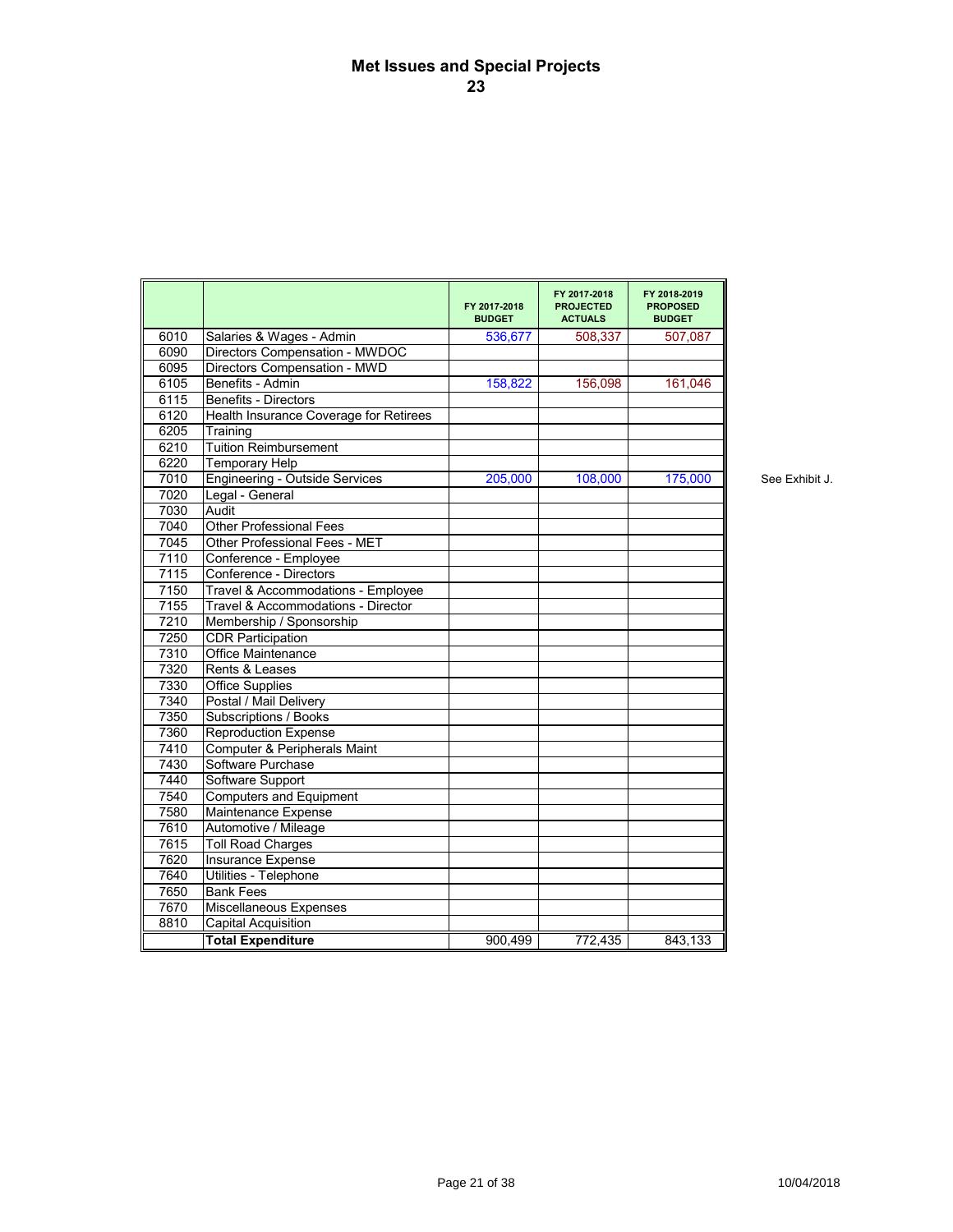## **Government Affairs 31**

|      |                                        | FY 2017-2018<br><b>BUDGET</b> | FY 2017-2018<br><b>PROJECTED</b><br><b>ACTUALS</b> | FY 2018-2019<br><b>PROPOSED</b><br><b>BUDGET</b> |                                         |              |
|------|----------------------------------------|-------------------------------|----------------------------------------------------|--------------------------------------------------|-----------------------------------------|--------------|
| 6010 | Salaries & Wages - Admin               | 124.565                       | 111.218                                            | 117.400                                          |                                         |              |
| 6090 | Directors Compensation - MWDOC         |                               |                                                    |                                                  |                                         |              |
| 6095 | Directors Compensation - MWD           |                               |                                                    |                                                  |                                         |              |
| 6105 | Benefits - Admin                       | 42,734                        | 39.930                                             | 42,784                                           |                                         |              |
| 6115 | Benefits - Directors                   |                               |                                                    |                                                  |                                         |              |
| 6120 | Health Insurance Coverage for Retirees |                               |                                                    |                                                  |                                         |              |
| 6205 | Training                               |                               |                                                    |                                                  |                                         |              |
| 6210 | <b>Tuition Reimbursement</b>           |                               |                                                    |                                                  |                                         |              |
| 6220 | Temporary Help                         |                               |                                                    |                                                  |                                         |              |
| 7010 | Engineering - Outside Services         |                               |                                                    |                                                  |                                         |              |
| 7020 | Legal - General                        |                               |                                                    |                                                  |                                         |              |
| 7030 | Audit                                  |                               |                                                    |                                                  | $1 \cdot BB8K$                          | \$<br>90.000 |
| 7040 | <b>Other Professional Fees</b>         | 294,000                       | 279,505                                            | 308,000 2                                        | • Barker                                | 96,000<br>\$ |
|      | Other Professional Fees - DSC          |                               |                                                    |                                                  | • Travel/Miscellaneous                  | 7,505<br>\$  |
| 7110 | Conference - Employee                  |                               |                                                    |                                                  | • Lewis Consulting                      | \$<br>36,000 |
| 7115 | Conference - Directors                 |                               |                                                    |                                                  | • Ackerman                              | 30,000<br>\$ |
| 7150 | Travel & Accommodations - Employee     |                               |                                                    |                                                  | • Grant Research & Acquisition          | \$<br>20,000 |
| 7155 | Travel & Accommodations - Director     |                               |                                                    |                                                  |                                         | \$279,505    |
| 7210 | Membership / Sponsorship               |                               |                                                    |                                                  |                                         |              |
| 7250 | <b>CDR Participation</b>               |                               |                                                    |                                                  | $2 \cdot BB8K$                          | \$<br>90,000 |
| 7310 | Office Maintenance                     |                               |                                                    |                                                  | • Barker                                | 96,000<br>\$ |
| 7320 | Rents & Leases                         |                               |                                                    |                                                  | • Travel/Miscellaneous                  | 8,000<br>\$  |
| 7330 | <b>Office Supplies</b>                 |                               |                                                    |                                                  | • Lewis Consulting                      | 42,000<br>\$ |
| 7340 | Postal / Mail Delivery                 |                               |                                                    |                                                  | • Ackerman                              | \$<br>36,000 |
| 7350 | Subscriptions / Books                  |                               |                                                    |                                                  | • Grant Research & Acquisition          | \$36,000     |
| 7360 | <b>Reproduction Expense</b>            | 420                           | 100                                                | 100                                              |                                         | \$308,000    |
| 7410 | Computer & Peripherals Maint           |                               |                                                    |                                                  |                                         |              |
| 7430 | Software Purchase                      |                               |                                                    |                                                  |                                         |              |
| 7440 | Software Support                       |                               |                                                    |                                                  |                                         |              |
| 7540 | Computers and Equipment                |                               |                                                    |                                                  |                                         |              |
| 7580 | Maintenance Expense                    |                               |                                                    |                                                  |                                         |              |
| 7610 | Automotive / Mileage                   |                               |                                                    |                                                  |                                         |              |
| 7615 | <b>Toll Road Charges</b>               |                               |                                                    |                                                  | 3 • Legislative Outreach & Briefings \$ | 7,000        |
| 7620 | Insurance Expense                      |                               |                                                    |                                                  | $\cdot$ WACO                            | 5,000        |
| 7640 | Utilities - Telephone                  |                               |                                                    |                                                  |                                         | 12,000       |
| 7650 | <b>Bank Fees</b>                       |                               |                                                    |                                                  |                                         |              |
| 7670 | Miscellaneous Expenses                 | 22,000                        | 8,000                                              | $\overline{12,000}$ 3                            |                                         |              |
| 8410 | Overhead Reimbursement                 |                               |                                                    |                                                  |                                         |              |
| 8610 | <b>Depreciation Expense</b>            |                               |                                                    |                                                  |                                         |              |
| 8710 | <b>Election Expenses</b>               |                               |                                                    |                                                  |                                         |              |
| 8810 | <b>Capital Acquisition</b>             |                               |                                                    |                                                  |                                         |              |
|      | <b>Total Expenditure</b>               | 483,719                       | 438.754                                            | 480.284                                          |                                         |              |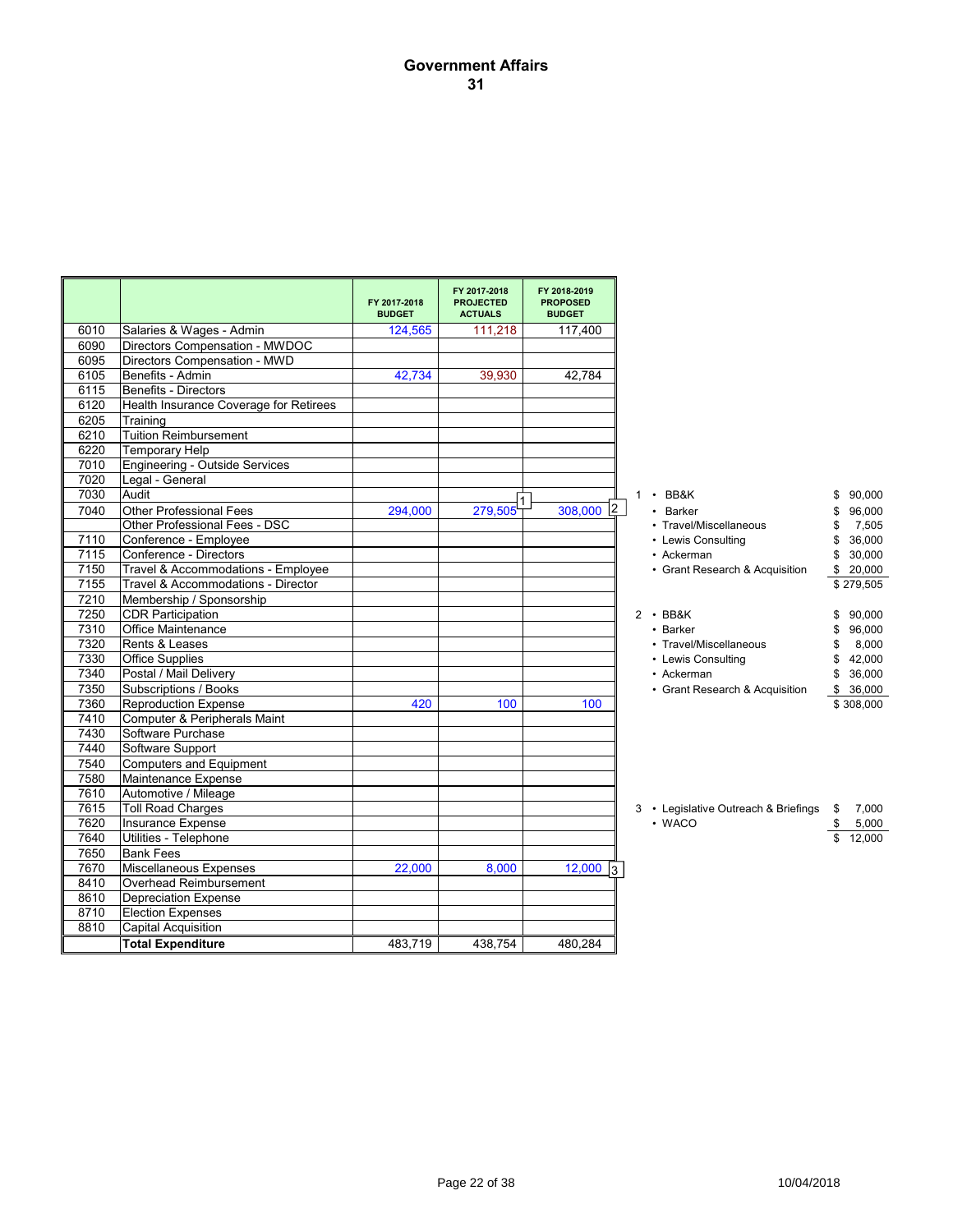|      |                                        | FY 2017-2018<br><b>BUDGET</b> | FY 2017-2018<br><b>PROJECTED</b><br><b>ACTUALS</b> | FY 2018-2019<br><b>PROPOSED</b><br><b>BUDGET</b> |                                        |                    |
|------|----------------------------------------|-------------------------------|----------------------------------------------------|--------------------------------------------------|----------------------------------------|--------------------|
| 6010 | Salaries & Wages - Admin               | 320,239                       | 280,248                                            | 305,539                                          |                                        |                    |
| 6090 | Directors Compensation - MWDOC         |                               |                                                    |                                                  | 1 Public Affairs Activities:           |                    |
| 6095 | Directors Compensation - MWD           |                               |                                                    |                                                  | • Strategic Outreach Program Support   | \$40,000           |
| 6105 | Benefits - Admin                       | 97,288                        | 88,623                                             | 105,336                                          | • Resolutions/Proclamations            | \$<br>3.000        |
| 6115 | <b>Benefits - Directors</b>            |                               |                                                    |                                                  | • Member Agency Workshops PAW          | 4.000<br>\$        |
| 6120 | Health Insurance Coverage for Retirees |                               |                                                    |                                                  | • Consumer Confidence Reports          | 38,698<br>\$       |
| 6205 | Training                               |                               |                                                    |                                                  | • Event Registration Fees              | 3,000<br>\$        |
| 6210 | <b>Tuition Reimbursement</b>           |                               |                                                    |                                                  | • PAW meeting materials                | 1,500<br>\$        |
| 6220 | <b>Temporary Help</b>                  |                               |                                                    |                                                  | • So Cal Water Coalition Outreach      | \$30,000           |
| 7010 | Engineering - Outside Services         |                               |                                                    |                                                  | • High School Program                  | \$64,000           |
| 7020 | Legal - General                        |                               |                                                    |                                                  |                                        | Subtotal \$184,198 |
| 7030 | Audit                                  |                               |                                                    |                                                  |                                        |                    |
| 7040 | <b>Other Professional Fees</b>         | 239,178                       | 219,178                                            | 269,198 1                                        | <b>Communications Plan Activities:</b> |                    |
| 7047 | Prof Service-Grant Recovery            |                               |                                                    |                                                  | • Advertising                          | \$20,000           |
| 7110 | Conference - Employee                  |                               |                                                    |                                                  | • CA Water Fix / OC Reliability        | \$60,000           |
| 7115 | Conference - Directors                 |                               |                                                    |                                                  | • Other Activities                     | 5,000<br>\$        |
| 7150 | Travel & Accommodations - Employee     |                               |                                                    |                                                  |                                        | Subtotal \$ 85,000 |
| 7155 | Travel & Accommodations - Director     |                               |                                                    |                                                  |                                        | \$269,198          |
| 7210 | Membership / Sponsorship               |                               |                                                    |                                                  |                                        |                    |
| 7250 | <b>CDR Participation</b>               |                               |                                                    |                                                  |                                        |                    |
| 7310 | Office Maintenance                     |                               |                                                    |                                                  | 2 • Promotional Attire                 | 3,000              |
| 7320 | Rents & Leases                         |                               |                                                    |                                                  | • Promotional Items / Printing         | \$20,000           |
| 7330 | <b>Office Supplies</b>                 |                               |                                                    |                                                  | • Poster Slogan Award & Ceremony       | 5,500              |
| 7340 | Postal / Mail Delivery                 |                               |                                                    |                                                  |                                        | \$ 28,500          |
| 7350 | Subscriptions / Books                  |                               |                                                    |                                                  |                                        |                    |
| 7360 | <b>Reproduction Expense</b>            | 23.055                        | 23,055                                             | 28,500<br> 2                                     |                                        |                    |
| 7410 | Computer & Peripherals Maint           |                               |                                                    |                                                  | 3 • Ricki Maint and Repair             | 2,750<br>\$        |
| 7430 | Software Purchase                      |                               |                                                    |                                                  | • Children's Water Festival            |                    |
| 7440 | Software Support                       |                               |                                                    |                                                  | Sponsorship                            | 3,500<br>\$        |
| 7450 | Software Development                   |                               |                                                    |                                                  | • Spring Smartscape Expo               | \$<br>3,755        |
| 7510 | Site Maintenance                       |                               |                                                    |                                                  | • Event Display Materials              | \$<br>4,000        |
| 7540 | Computers and Equipment                |                               |                                                    |                                                  | • Speaker Recognition                  | 500<br>\$          |
| 7580 | Maintenance Expense                    |                               |                                                    |                                                  | • Wyland Mayor's Challenge             | 10.000<br>\$       |
| 7610 | Automotive / Mileage                   |                               |                                                    |                                                  | • Boy Scout Program                    | 8,000<br>\$        |
| 7615 | <b>Toll Road Charges</b>               |                               |                                                    |                                                  | • Girl Scout Program                   | 5,000<br>\$        |
| 7620 | Insurance Expense                      |                               |                                                    |                                                  | • Legislative Staff Trip Travel Costs  | \$<br>5,000        |
| 7640 | Utilities - Telephone                  |                               |                                                    |                                                  | • Sponsorship Contigency Fund          | \$<br>5,000        |
| 7650 | <b>Bank Fees</b>                       |                               |                                                    |                                                  |                                        | 47.505<br>\$       |
| 7670 | <b>Miscellaneous Expenses</b>          | 42,250                        | 41,573                                             | 47,505<br>13.                                    |                                        |                    |
| 8810 | <b>Capital Acquisition</b>             |                               |                                                    |                                                  |                                        |                    |
|      | <b>Total Expenditure</b>               | 722.010                       | 652.677                                            | 756.078                                          |                                        |                    |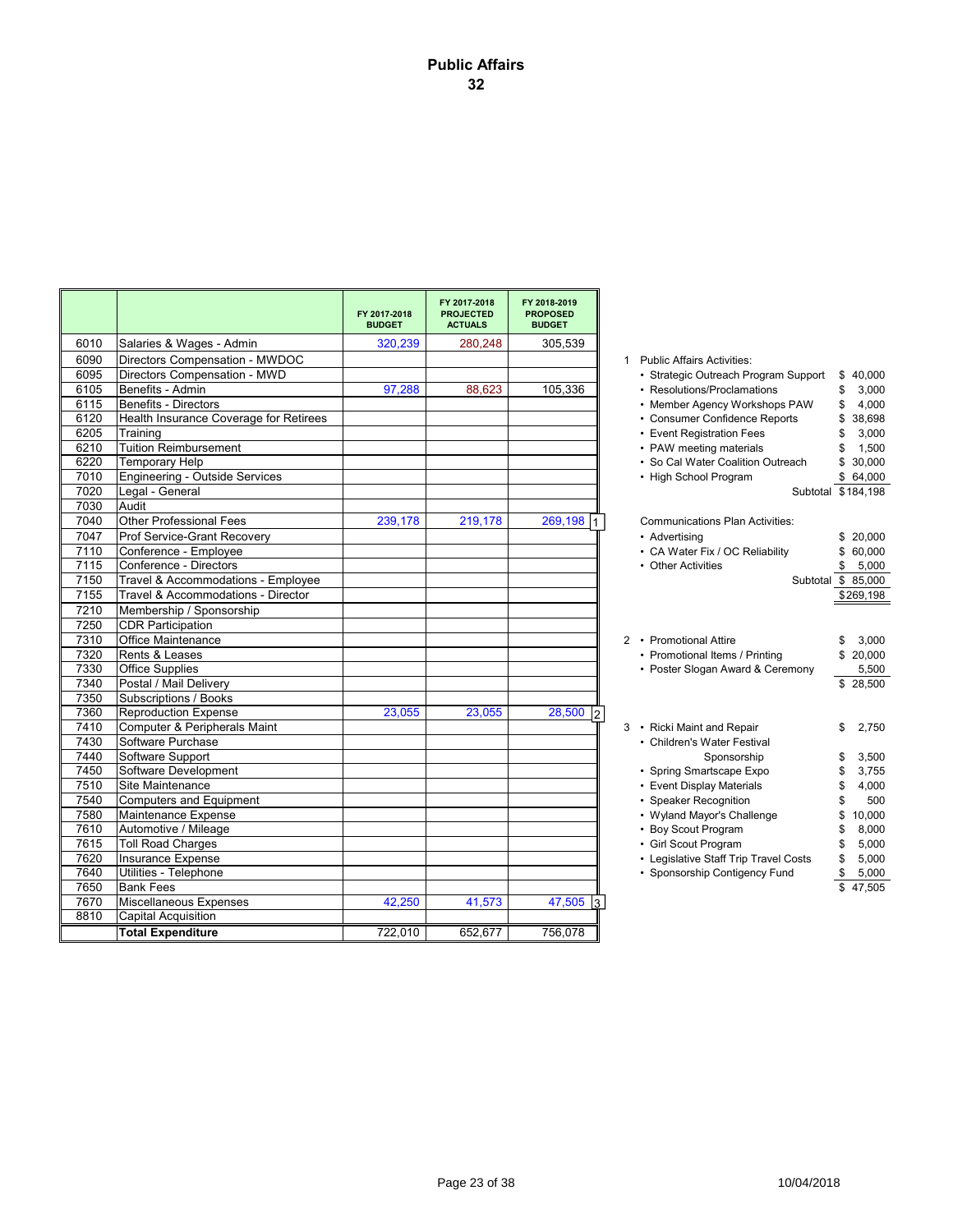## **Water Use Efficiency (Core) 35**

|      |                                        | FY 2017-2018<br><b>BUDGET</b> | FY 2017-2018<br><b>PROJECTED</b><br><b>ACTUALS</b> | FY 2018-2019<br><b>PROPOSED</b><br><b>BUDGET</b> |                               |             |
|------|----------------------------------------|-------------------------------|----------------------------------------------------|--------------------------------------------------|-------------------------------|-------------|
| 6010 | Salaries & Wages - Admin               | 93,037                        | 107,350                                            | 103.988                                          |                               |             |
| 6090 | Directors Compensation - MWDOC         |                               |                                                    |                                                  |                               |             |
| 6095 | Directors Compensation - MWD           |                               |                                                    |                                                  |                               |             |
| 6105 | Benefits - Admin                       | 27,344                        | 38,186                                             | 31,262                                           |                               |             |
| 6115 | <b>Benefits - Directors</b>            |                               |                                                    |                                                  |                               |             |
| 6120 | Health Insurance Coverage for Retirees |                               |                                                    |                                                  |                               |             |
| 6205 | Training                               |                               |                                                    |                                                  |                               |             |
| 6210 | <b>Tuition Reimbursement</b>           |                               |                                                    |                                                  | 1 • General Research          | \$75,000    |
| 6220 | Temporary Help                         |                               |                                                    |                                                  | • Landscape Education         |             |
| 7010 | Engineering - Outside Services         |                               |                                                    |                                                  | and Outreach Program          | \$50,000    |
| 7020 | Legal - General                        |                               |                                                    |                                                  | • Water Loss Control Work Grp | \$50,000    |
| 7030 | Audit                                  |                               |                                                    |                                                  | • Leak Detection Equipment    | \$50,000    |
| 7040 | <b>Other Professional Fees</b>         | 275,000                       | 252,000                                            | 225,000 1                                        |                               | \$225,000   |
| 7110 | Conference - Employee                  |                               |                                                    |                                                  |                               |             |
| 7115 | Conference - Directors                 |                               |                                                    |                                                  | 2 · CalWEP Dues               | \$12,241    |
| 7150 | Travel & Accommodations - Employee     |                               |                                                    |                                                  | • South O.C. Watershed Mngmt  | 9,096<br>\$ |
| 7155 | Travel & Accommodations - Director     |                               |                                                    |                                                  | Area Dues                     |             |
| 7210 | Membership / Sponsorship               | 22,605                        | 21,839                                             | 12<br>22,962                                     | $\cdot$ OC CLCA               | 1,625       |
| 7250 | <b>CDR Participation</b>               |                               |                                                    |                                                  |                               | 22.962      |
| 7310 | Office Maintenance                     |                               |                                                    |                                                  |                               |             |
| 7320 | Rents & Leases                         |                               |                                                    |                                                  |                               |             |
| 7330 | <b>Office Supplies</b>                 |                               |                                                    |                                                  |                               |             |
| 7340 | Postal / Mail Delivery                 |                               |                                                    |                                                  |                               |             |
| 7350 | Subscriptions / Books                  |                               |                                                    |                                                  |                               |             |
| 7360 | <b>Reproduction Expense</b>            |                               |                                                    |                                                  |                               |             |
| 7410 | Computer & Peripherals Maint           |                               |                                                    |                                                  |                               |             |
| 7430 | Software Purchase                      |                               |                                                    |                                                  |                               |             |
| 7440 | Software Support                       |                               |                                                    |                                                  |                               |             |
| 7540 | <b>Computers and Equipment</b>         |                               |                                                    |                                                  |                               |             |
| 7580 | Maintenance Expense                    |                               |                                                    |                                                  |                               |             |
| 7610 | Automotive / Mileage                   |                               |                                                    |                                                  |                               |             |
| 7615 | <b>Toll Road Charges</b>               |                               |                                                    |                                                  |                               |             |
| 7620 | <b>Insurance Expense</b>               |                               |                                                    |                                                  |                               |             |
| 7640 | Utilities - Telephone                  |                               |                                                    |                                                  |                               |             |
| 7650 | <b>Bank Fees</b>                       |                               |                                                    |                                                  |                               |             |
| 7670 | Miscellaneous Expenses                 |                               |                                                    | 3,000                                            |                               |             |
| 8810 | <b>Capital Acquisition</b>             |                               |                                                    |                                                  |                               |             |
|      | <b>Total Expenditure</b>               | 417,986                       | 419,375                                            | 386,212                                          |                               |             |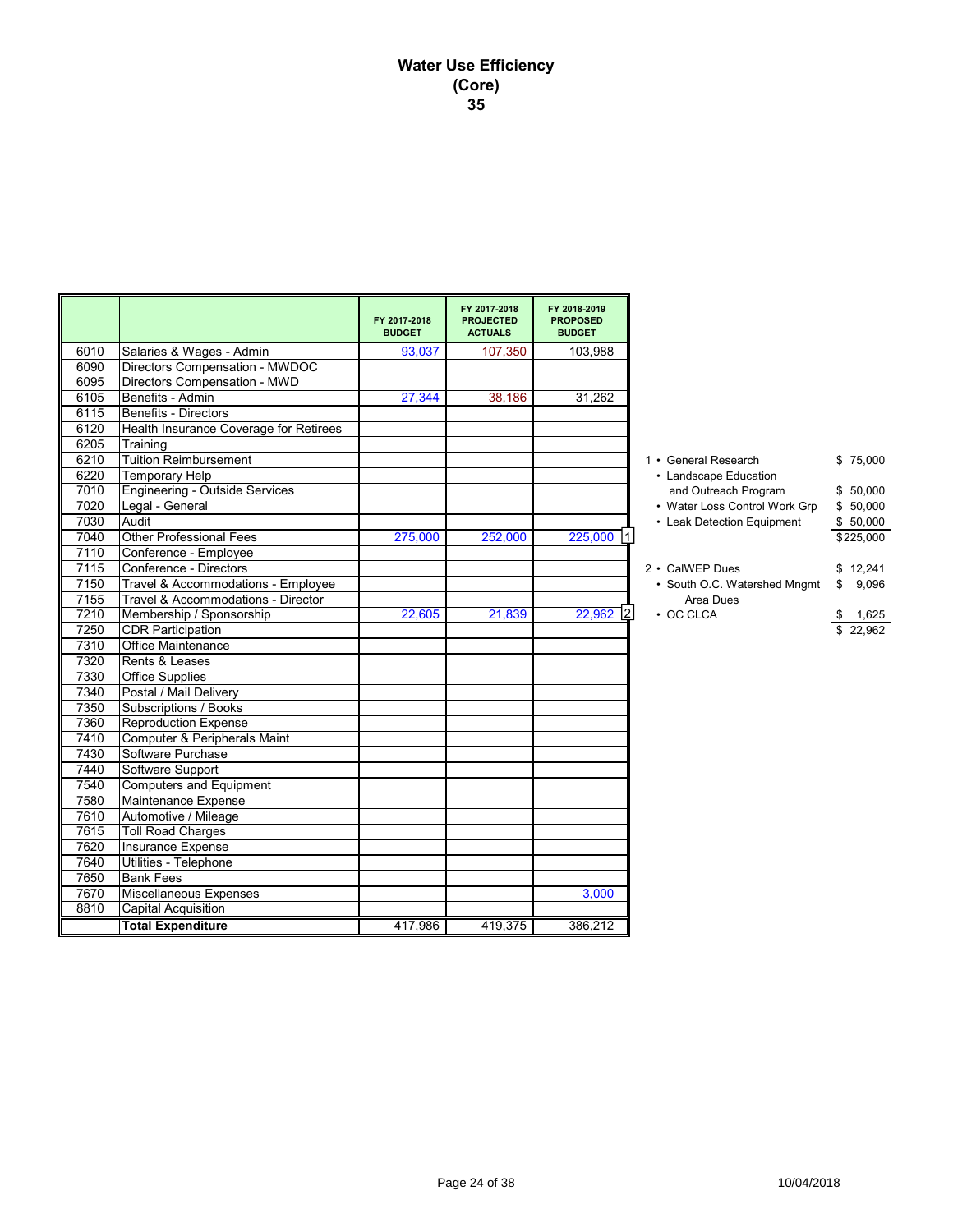## **General Finance 41**

|      |                                        |                               | FY 2017-2018                       | FY 2018-2019                     |                          |             |
|------|----------------------------------------|-------------------------------|------------------------------------|----------------------------------|--------------------------|-------------|
|      |                                        | FY 2017 2018<br><b>BUDGET</b> | <b>PROJECTED</b><br><b>ACTUALS</b> | <b>PROPOSED</b><br><b>BUDGET</b> |                          |             |
| 6010 | Salaries & Wages - Admin               | 304,554                       | 308.550                            | 328.933                          |                          |             |
| 6090 | Directors Compensation - MWDOC         |                               |                                    |                                  |                          |             |
| 6095 | Directors Compensation - MWD           |                               |                                    |                                  |                          |             |
| 6105 | Benefits - Admin                       | 91,553                        | 93,919                             | 101,648                          |                          |             |
| 6115 | <b>Benefits - Directors</b>            |                               |                                    |                                  |                          |             |
| 6120 | Health Insurance Coverage for Retirees |                               |                                    |                                  |                          |             |
| 6205 | Training                               |                               |                                    |                                  | 1 • Annual Audit         | \$19,380    |
| 6210 | <b>Tuition Reimbursement</b>           |                               |                                    |                                  | • Single Audit           | 4,620<br>\$ |
| 6220 | <b>Temporary Help</b>                  |                               |                                    |                                  | • WUE Grant Review       | 5,000<br>\$ |
| 7010 | Engineering - Outside Services         |                               |                                    |                                  |                          | 29,000      |
| 7020 | Legal - General                        |                               |                                    |                                  |                          |             |
| 7030 | Audit                                  | 40,000                        | 19,000                             | 29,000                           |                          |             |
| 7040 | <b>Other Professional Fees</b>         | 115.000                       | 20.000                             | 48,000 2                         |                          |             |
| 7110 | Conference - Employee                  |                               |                                    |                                  |                          |             |
| 7115 | Conference - Directors                 |                               |                                    |                                  | 2 • Custodial Bank fees  | 3,000<br>\$ |
| 7150 | Travel & Accommodations - Employee     |                               |                                    |                                  | • Financial Consulting   | \$40,000    |
| 7155 | Travel & Accommodations - Director     |                               |                                    |                                  | • Demsey Filliger - OPEB | \$5,000     |
| 7210 | Membership / Sponsorship               |                               |                                    |                                  |                          | \$48,000    |
| 7250 | <b>CDR Participation</b>               |                               |                                    |                                  |                          |             |
| 7310 | Office Maintenance                     |                               |                                    |                                  |                          |             |
| 7320 | Rents & Leases                         |                               |                                    |                                  |                          |             |
| 7330 | <b>Office Supplies</b>                 |                               |                                    |                                  |                          |             |
| 7340 | Postal / Mail Delivery                 |                               |                                    |                                  |                          |             |
| 7350 | Subscriptions / Books                  |                               |                                    |                                  |                          |             |
| 7360 | <b>Reproduction Expense</b>            |                               |                                    |                                  |                          |             |
| 7410 | Computer & Peripherals Maint           |                               |                                    |                                  |                          |             |
| 7430 | Software Purchase                      |                               |                                    |                                  |                          |             |
| 7440 | Software Support                       |                               |                                    |                                  |                          |             |
| 7540 | <b>Computers and Equipment</b>         |                               |                                    |                                  |                          |             |
| 7580 | Maintenance Expense                    |                               |                                    |                                  |                          |             |
| 7610 | Automotive / Mileage                   |                               |                                    |                                  |                          |             |
| 7615 | <b>Toll Road Charges</b>               |                               |                                    |                                  |                          |             |
| 7620 | Insurance Expense                      |                               |                                    |                                  |                          |             |
| 7640 | Utilities - Telephone                  |                               |                                    |                                  |                          |             |
| 7650 | <b>Bank Fees</b>                       |                               |                                    |                                  |                          |             |
| 7670 | Miscellaneous Expenses                 | 1,000                         | 500                                | 1,000                            |                          |             |
| 8810 | Capital Acquisition                    |                               |                                    |                                  |                          |             |
|      | <b>Total Expenditure</b>               | 552.106                       | 441,969                            | 508,581                          |                          |             |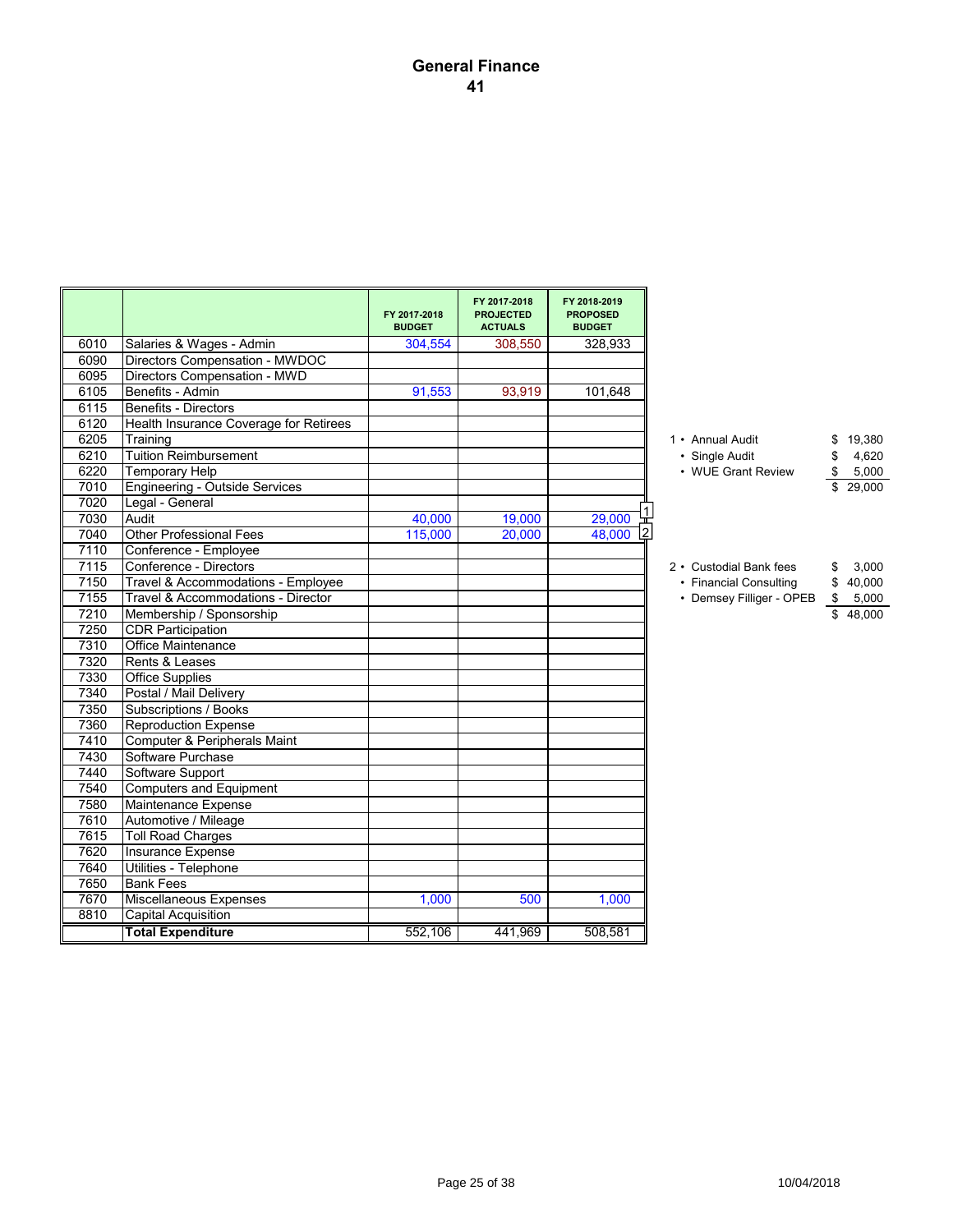## **Information Technology 45**

|      |                                        |                               | FY 2017-2018                       | FY 2018-2019                     |                                                                 |              |       |
|------|----------------------------------------|-------------------------------|------------------------------------|----------------------------------|-----------------------------------------------------------------|--------------|-------|
|      |                                        | FY 2017-2018<br><b>BUDGET</b> | <b>PROJECTED</b><br><b>ACTUALS</b> | <b>PROPOSED</b><br><b>BUDGET</b> |                                                                 |              |       |
| 6010 | Salaries & Wages - Admin               | 102.221                       | 102,791                            | 107.880                          |                                                                 |              |       |
| 6090 | Directors Compensation - MWDOC         |                               |                                    |                                  |                                                                 |              |       |
| 6095 | Directors Compensation - MWD           |                               |                                    |                                  |                                                                 |              |       |
| 6105 | Benefits - Admin                       | 38,017                        | 38,402                             | 39,977                           |                                                                 |              |       |
| 6115 | Benefits - Directors                   |                               |                                    |                                  |                                                                 |              |       |
| 6120 | Health Insurance Coverage for Retirees |                               |                                    |                                  |                                                                 |              |       |
| 6205 | Training                               |                               |                                    |                                  |                                                                 |              |       |
| 6210 | Tuition Reimbursement                  |                               |                                    |                                  |                                                                 |              |       |
| 6220 | <b>Temporary Help</b>                  |                               |                                    |                                  |                                                                 |              |       |
| 7010 | Engineering - Outside Services         |                               |                                    |                                  |                                                                 |              |       |
| 7020 | Legal - General                        |                               |                                    |                                  |                                                                 |              |       |
| 7030 | Audit                                  |                               |                                    |                                  |                                                                 |              |       |
| 7040 | <b>Other Professional Fees</b>         |                               |                                    |                                  | 1 • Misc repairs, maint & components                            |              |       |
| 7110 | Conference - Employee                  |                               |                                    |                                  |                                                                 |              |       |
| 7115 | Conference - Directors                 |                               |                                    |                                  | 2 • Misc software upgrades and license                          |              |       |
| 7150 | Travel & Accommodations - Employee     |                               |                                    |                                  |                                                                 |              |       |
| 7155 | Travel & Accommodations - Director     |                               |                                    |                                  |                                                                 |              |       |
| 7210 | Membership / Sponsorship               |                               |                                    |                                  |                                                                 |              |       |
| 7250 | <b>CDR Participation</b>               |                               |                                    |                                  | 3 • MWDOC Website Support & Enhancements                        | 15.000<br>\$ |       |
| 7310 | <b>Office Maintenance</b>              |                               |                                    |                                  | • Investment software usage cost                                | \$           | 2,340 |
| 7320 | Rents & Leases                         |                               |                                    |                                  | • Financial Management System                                   | 23,773<br>\$ |       |
| 7330 | <b>Office Supplies</b>                 |                               |                                    |                                  | • Cisco Smartnet support                                        | \$           | 3,300 |
| 7340 | Postal / Mail Delivery                 |                               |                                    |                                  | • Misc NAV development                                          | \$           | 2,000 |
| 7350 | Subscriptions / Books                  |                               |                                    |                                  | • Jet Reports support                                           | \$           | 1,521 |
| 7360 | <b>Reproduction Expense</b>            |                               |                                    |                                  | • ECS Laserfiche Annual Support                                 | \$           | 4,000 |
| 7410 | Computer & Peripherals Maint           | 10,000                        | 7,878                              | $8,000$ 1                        |                                                                 | 51,934       |       |
| 7430 | Software Purchase                      | 44,260                        | 36,635                             | $45,861$ 2                       |                                                                 |              |       |
| 7440 | Software Support                       | 48,894                        | 41,628                             | 51,934                           |                                                                 |              |       |
| 7540 | Computers and Equipment                | 33,050                        | 29,639                             | 11,850                           | $4 \cdot 3$ Laptops<br>۱4                                       | \$           | 4,500 |
| 7580 | Maintenance Expense                    |                               |                                    |                                  | • 5 desktop computers w/ 9 monitors                             | \$           | 7,000 |
| 7610 | Automotive / Mileage                   |                               |                                    |                                  | • RICOH color printer support                                   | \$           | 350   |
| 7615 | <b>Toll Road Charges</b>               |                               |                                    |                                  |                                                                 | \$<br>11.850 |       |
| 7620 | Insurance Expense                      |                               |                                    |                                  |                                                                 |              |       |
| 7640 | Utilities - Telephone                  |                               |                                    |                                  |                                                                 |              |       |
| 7650 | <b>Bank Fees</b>                       |                               |                                    |                                  |                                                                 |              |       |
| 7670 | Miscellaneous Expenses                 | 3.000                         | 2,163                              | 2,000                            |                                                                 |              |       |
| 8810 | <b>Capital Acquisition</b>             |                               |                                    |                                  | 62,500 $\left 5\right 5 \cdot$ Physical Server for Virtual Host | \$15,500     |       |
|      | <b>Total Expenditure</b>               | 279,442                       | 259.137                            | 330.002                          | • Upgrade Conference Room Screen                                |              |       |
|      |                                        |                               |                                    |                                  | and Interactive Board                                           | \$20.000     |       |

• Phone Server Upgrade  $\frac{27,000}{$62,500}$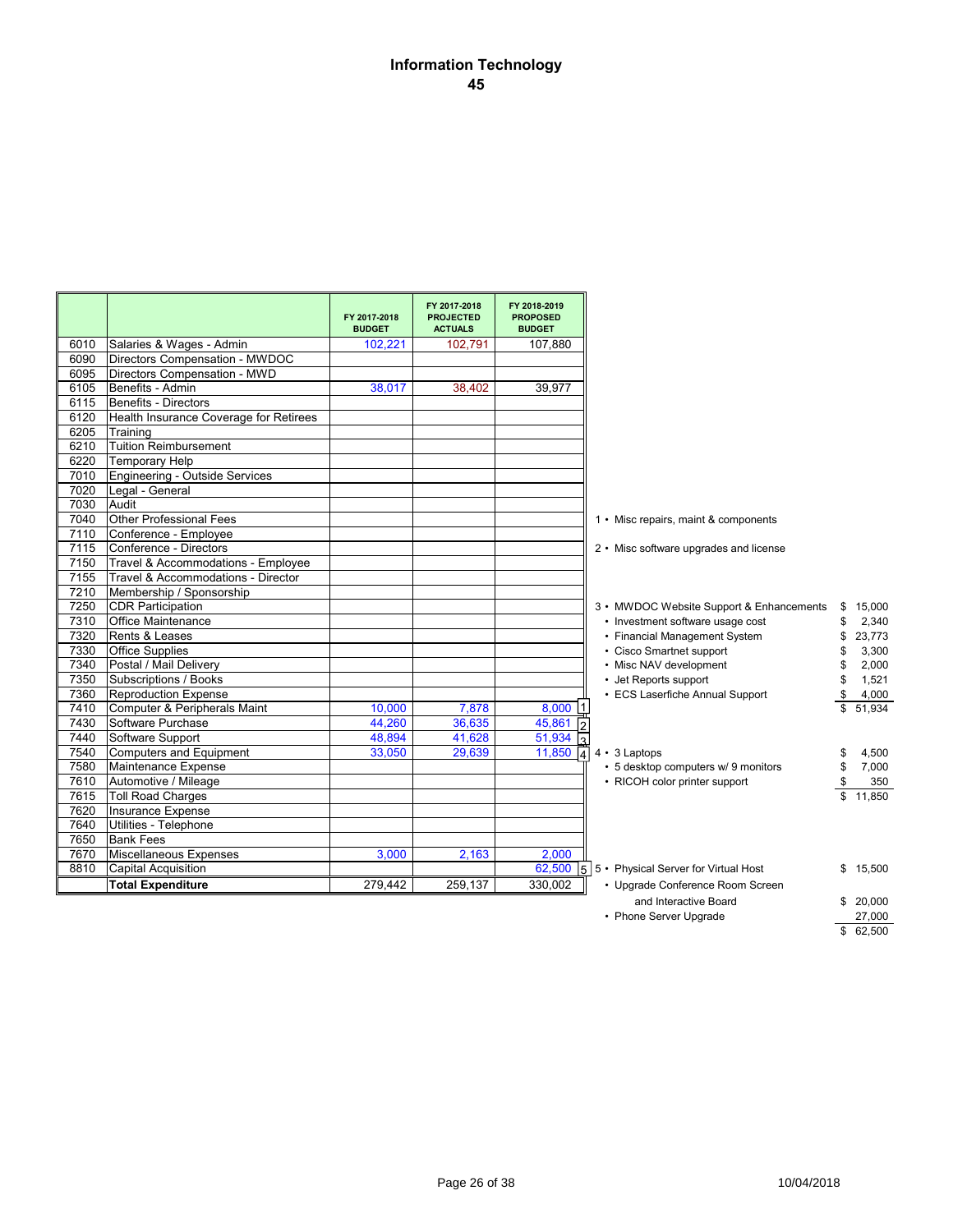#### **Water Use Efficiency (choice) 62**

|      |                           | FY 2017-2018<br><b>BUDGET</b> | FY 2017-2018<br><b>PROJECTED</b><br><b>ACTUALS</b> | FY 2018-2019<br><b>PROPOSED</b><br><b>BUDGET</b> |
|------|---------------------------|-------------------------------|----------------------------------------------------|--------------------------------------------------|
| 4215 | <b>Choice Revenue</b>     | 615,480                       | 835,106                                            | 839,155                                          |
|      |                           |                               |                                                    |                                                  |
| 4705 | Prior Year Carry over     | 219,626                       |                                                    |                                                  |
|      |                           |                               |                                                    |                                                  |
|      | Choice billing over/under |                               | (100, 483)                                         |                                                  |
|      |                           |                               |                                                    |                                                  |
|      |                           |                               |                                                    |                                                  |
|      |                           |                               |                                                    |                                                  |
|      |                           |                               |                                                    |                                                  |
|      | <b>Total Revenue</b>      | 835,106                       | 734,623                                            | 839,155                                          |

Choice billing over/under reflects revenue overage or shortfall to be reconciled with participating member agencies. Final charges will be revised by August 2018 to reflect the new budget year charges plus/minus prior year over/under.

|      |                                            | FY 2017-2018<br><b>BUDGET</b> | FY 2017-2018<br><b>PROJECTED</b><br><b>ACTUALS</b> | FY 2018-2019<br><b>PROPOSED</b><br><b>BUDGET</b> |  |                                                |              |
|------|--------------------------------------------|-------------------------------|----------------------------------------------------|--------------------------------------------------|--|------------------------------------------------|--------------|
| 6010 | Salaries & Wages - Admin                   | 415,020                       | 382.658                                            | 397,568                                          |  |                                                |              |
| 6012 | Salaries & Benefits - Recovery from Grants | (23, 279)                     | (21, 400)                                          | $(6,300)$   1                                    |  | 1 Recovery from WUE Grants for some Salaries   |              |
| 6090 | Directors Compensation - MWDOC             |                               |                                                    |                                                  |  | and Benefits:                                  | \$<br>6,300  |
| 6095 | Directors Compensation - MWD               |                               |                                                    |                                                  |  |                                                |              |
| 6105 | Benefits - Admin                           | 123,678                       | 109,236                                            | 122,007                                          |  |                                                |              |
|      | Overhead Reimbursement                     | 146,916                       | 140,257                                            | 153,508                                          |  |                                                |              |
| 6115 | <b>Benefits - Directors</b>                |                               |                                                    |                                                  |  |                                                |              |
| 6120 | Health Insurance Coverage for Retirees     |                               |                                                    |                                                  |  |                                                |              |
| 6205 | Training                                   |                               |                                                    |                                                  |  |                                                |              |
| 6210 | <b>Tuition Reimbursement</b>               |                               |                                                    |                                                  |  |                                                |              |
| 6220 | <b>Temporary Help</b>                      |                               |                                                    |                                                  |  |                                                |              |
| 7010 | Engineering - Outside Services             |                               |                                                    |                                                  |  |                                                |              |
| 7020 | Legal - General                            |                               |                                                    |                                                  |  | 2 • Marketing of WUE programs                  | \$<br>40,000 |
| 7030 | Audit                                      |                               |                                                    |                                                  |  | • Residential Installation Verification Inspec | \$<br>35,000 |
| 7040 | <b>Other Professional Fees</b>             | 165,972                       | 113,472                                            | 165,972                                          |  | • CSANS & Base Schedule Calculator Web         | \$<br>29,400 |
| 7110 | Conference - Employee                      |                               |                                                    |                                                  |  | • Turf Rebate Processing Platform - Droplet    | \$<br>39,072 |
| 7115 | Conference - Directors                     |                               |                                                    |                                                  |  | • Drip Rebate Processing Platform - Droplet    | \$<br>6.000  |
| 7150 | Travel & Accomodations - Employee          |                               |                                                    |                                                  |  | • E-Signature                                  | \$<br>16,500 |
| 7155 | Travel & Accomodations - Director          |                               |                                                    |                                                  |  |                                                | 165,972      |
| 7210 | Membership / Sponsorship                   |                               |                                                    |                                                  |  |                                                |              |
| 7250 | <b>CDR Participation</b>                   |                               |                                                    |                                                  |  |                                                |              |
| 7310 | Office Maintenance                         |                               |                                                    |                                                  |  |                                                |              |
| 7320 | Rents & Leases                             |                               |                                                    |                                                  |  |                                                |              |
| 7330 | <b>Office Supplies</b>                     |                               |                                                    |                                                  |  |                                                |              |
| 7340 | Postal / Mail Delivery                     | 800                           | 400                                                | 400                                              |  |                                                |              |
| 7350 | Subscriptions / Books                      |                               |                                                    |                                                  |  |                                                |              |
| 7360 | <b>Reproduction Expense</b>                |                               |                                                    |                                                  |  |                                                |              |
| 7410 | Computer & Peripherals Maint               |                               |                                                    |                                                  |  |                                                |              |
| 7430 | Software Purchase                          |                               |                                                    |                                                  |  |                                                |              |
| 7440 | Software Support                           |                               |                                                    |                                                  |  |                                                |              |
| 7540 | <b>Computers and Equipment</b>             |                               |                                                    |                                                  |  |                                                |              |
| 7580 | Maintenance Expense                        |                               |                                                    |                                                  |  |                                                |              |
| 7610 | Automotive / Mileage                       |                               |                                                    |                                                  |  |                                                |              |
| 7615 | <b>Toll Road Charges</b>                   |                               |                                                    |                                                  |  |                                                |              |
| 7620 | Insurance Expense                          |                               |                                                    |                                                  |  |                                                |              |
| 7640 | Utilities - Telephone                      |                               |                                                    |                                                  |  |                                                |              |
| 7650 | <b>Bank Fees</b>                           |                               |                                                    |                                                  |  |                                                |              |
| 7670 | Miscellaneous Expenses                     | 6,000                         | 10,000                                             | 6,000                                            |  |                                                |              |
| 8810 | <b>Capital Acquisition</b>                 |                               |                                                    |                                                  |  |                                                |              |
|      | <b>Total Expenditure</b>                   | 835,106                       | 734,623                                            | 839,155                                          |  |                                                |              |

- -

| • Marketing of WUE programs                    | £.  | 40.000 |
|------------------------------------------------|-----|--------|
| • Residential Installation Verification Inspec | \$  | 35,000 |
| • CSANS & Base Schedule Calculator Web         | \$  | 29.400 |
| • Turf Rebate Processing Platform - Droplet    | \$. | 39.072 |
| • Drip Rebate Processing Platform - Droplet    | \$  | 6.000  |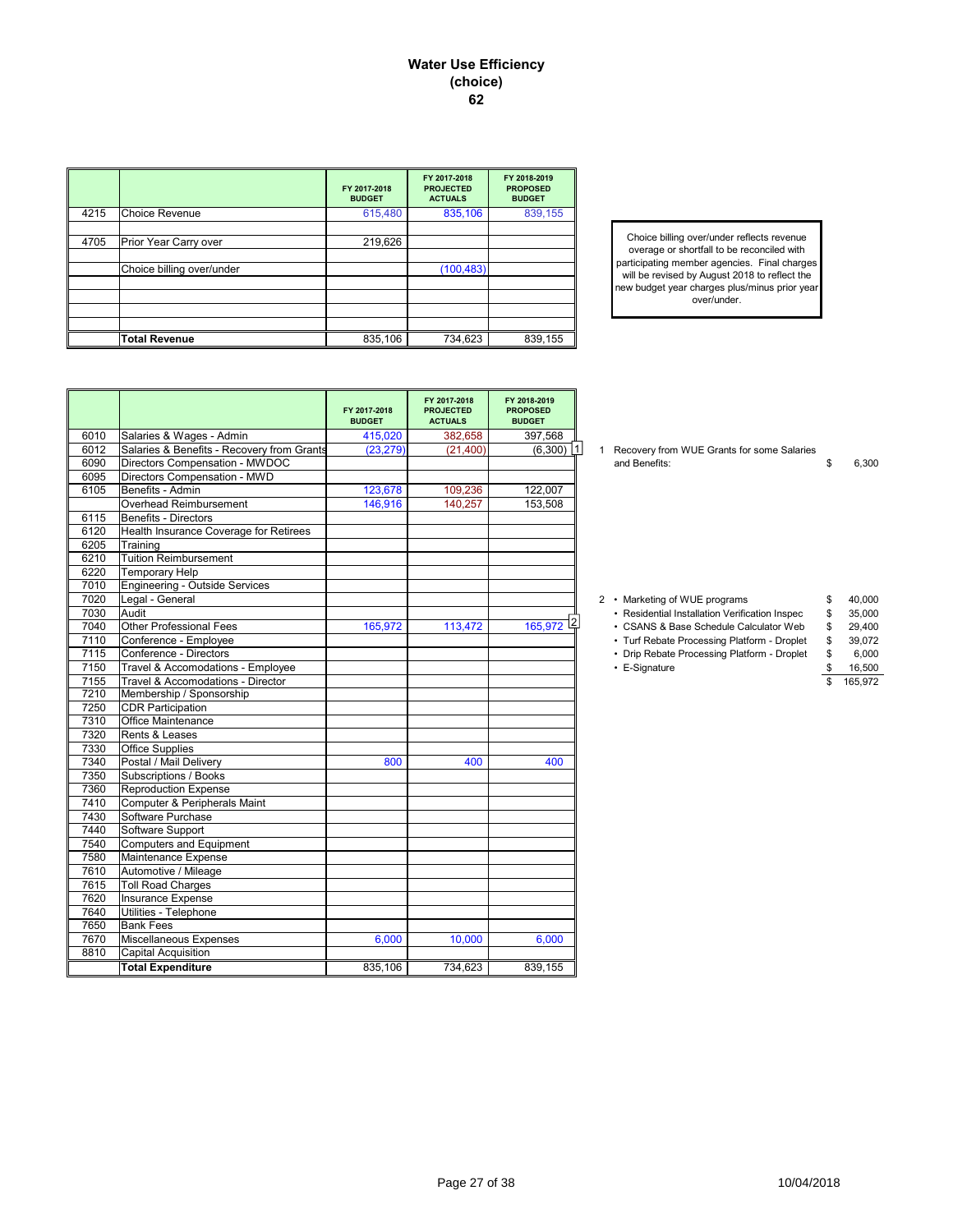|      |                           | FY 2017-2018<br><b>BUDGET</b> | FY 2017-2018<br><b>PROJECTED</b><br><b>ACTUALS</b> | FY 2018-2019<br><b>PROPOSED</b><br><b>BUDGET</b> |
|------|---------------------------|-------------------------------|----------------------------------------------------|--------------------------------------------------|
| 4215 | <b>Choice Revenue</b>     | 339,086                       | 208,384                                            | 381,334                                          |
| 4205 | <b>School Contracts</b>   | 70,000                        | 115,041                                            |                                                  |
| 4705 | Prior Year Carry over     | 2,427                         |                                                    | 1,122                                            |
|      |                           |                               |                                                    |                                                  |
|      | Choice billing over/under |                               | (1, 122)                                           |                                                  |
|      |                           |                               |                                                    |                                                  |
|      |                           |                               |                                                    |                                                  |
|      |                           |                               |                                                    |                                                  |
|      |                           |                               |                                                    |                                                  |
|      | <b>Total Revenue</b>      | 411,513                       | 322,303                                            | 382,456                                          |

Choice billing over/under reflects revenue overage or shortfall to be reconciled with participating member agencies. Final charges will be revised by August 2018 to reflect the new budget year charges plus/minus prior year over/under.

|      |                                           | FY 2017-2018<br><b>BUDGET</b> | FY 2017-2018<br><b>PROJECTED</b><br><b>ACTUALS</b> | FY 2018-2019<br><b>PROPOSED</b><br><b>BUDGET</b> |                         |              |
|------|-------------------------------------------|-------------------------------|----------------------------------------------------|--------------------------------------------------|-------------------------|--------------|
| 6010 | Salaries & Wages - Admin                  | 12,925                        | 1,244                                              | 21,123                                           |                         |              |
| 6105 | Benefits - Admin                          | 3,433                         | 490                                                | 6,828                                            |                         |              |
|      | <b>Overhead Reimbursement</b>             | 4,994                         | 355                                                | 7.810                                            |                         |              |
| 6115 | <b>Benefits - Directors</b>               |                               |                                                    |                                                  |                         |              |
| 6120 | Health Insurance Coverage for Retirees    |                               |                                                    |                                                  |                         |              |
| 6205 | Training                                  |                               |                                                    |                                                  |                         |              |
| 6210 | <b>Tuition Reimbursement</b>              |                               |                                                    |                                                  |                         |              |
| 6220 | Temporary Help                            |                               |                                                    |                                                  |                         |              |
| 7010 | Engineering - Outside Services            |                               |                                                    |                                                  |                         |              |
| 7020 | Legal - General                           |                               |                                                    |                                                  |                         |              |
| 7030 | Audit                                     |                               |                                                    |                                                  |                         |              |
| 7040 | <b>Other Professional Fees</b>            |                               |                                                    |                                                  |                         |              |
| 7040 | Other Professional Fees - School Programs | 390,160                       | 320,214                                            | 346,695                                          | 1 · Assemblies: FY18-19 |              |
| 7110 | Conference - Employee                     |                               |                                                    |                                                  | Goal is 70,000 students |              |
| 7115 | Conference - Directors                    |                               |                                                    |                                                  | • High Schools          | 87,420<br>\$ |
| 7150 | Travel & Accommodations - Employee        |                               |                                                    |                                                  | • Elementary Schools    | \$ 259,275   |
| 7155 | Travel & Accommodations - Director        |                               |                                                    |                                                  |                         | 346.695      |
| 7210 | Membership / Sponsorship                  |                               |                                                    |                                                  |                         |              |
| 7250 | <b>CDR Participation</b>                  |                               |                                                    |                                                  |                         |              |
| 7310 | <b>Office Maintenance</b>                 |                               |                                                    |                                                  |                         |              |
| 7320 | Rents & Leases                            |                               |                                                    |                                                  |                         |              |
| 7330 | <b>Office Supplies</b>                    |                               |                                                    |                                                  |                         |              |
| 7340 | Postal / Mail Delivery                    |                               |                                                    |                                                  |                         |              |
| 7350 | <b>Subscriptions / Books</b>              |                               |                                                    |                                                  |                         |              |
| 7360 | <b>Reproduction Expense</b>               |                               |                                                    |                                                  |                         |              |
| 7410 | Computer & Peripherals Maint              |                               |                                                    |                                                  |                         |              |
| 7430 | Software Purchase                         |                               |                                                    |                                                  |                         |              |
| 7440 | Software Support                          |                               |                                                    |                                                  |                         |              |
| 7450 | Software Development                      |                               |                                                    |                                                  |                         |              |
| 7510 | Site Maintenance                          |                               |                                                    |                                                  |                         |              |
| 7540 | Computers and Equipment                   |                               |                                                    |                                                  |                         |              |
| 7580 | Maintenance Expense                       |                               |                                                    |                                                  |                         |              |
| 7610 | Automotive / Mileage                      |                               |                                                    |                                                  |                         |              |
| 7615 | <b>Toll Road Charges</b>                  |                               |                                                    |                                                  |                         |              |
| 7620 | Insurance Expense                         |                               |                                                    |                                                  |                         |              |
| 7640 | Utilities - Telephone                     |                               |                                                    |                                                  |                         |              |
| 7650 | <b>Bank Fees</b>                          |                               |                                                    |                                                  |                         |              |
| 7670 | Miscellaneous Expenses                    |                               |                                                    |                                                  |                         |              |
| 8810 | <b>Capital Acquisition</b>                |                               |                                                    |                                                  |                         |              |
|      | <b>Total Expenditure</b>                  | 411,513                       | 322,303                                            | 382.456                                          |                         |              |

#### 1 • Assemblies: FY18-19

- 70,000 students<br>• High Schools
	-
- 
- 7150 Travel & Accommodations Employee Elementary Schools \$ 259,275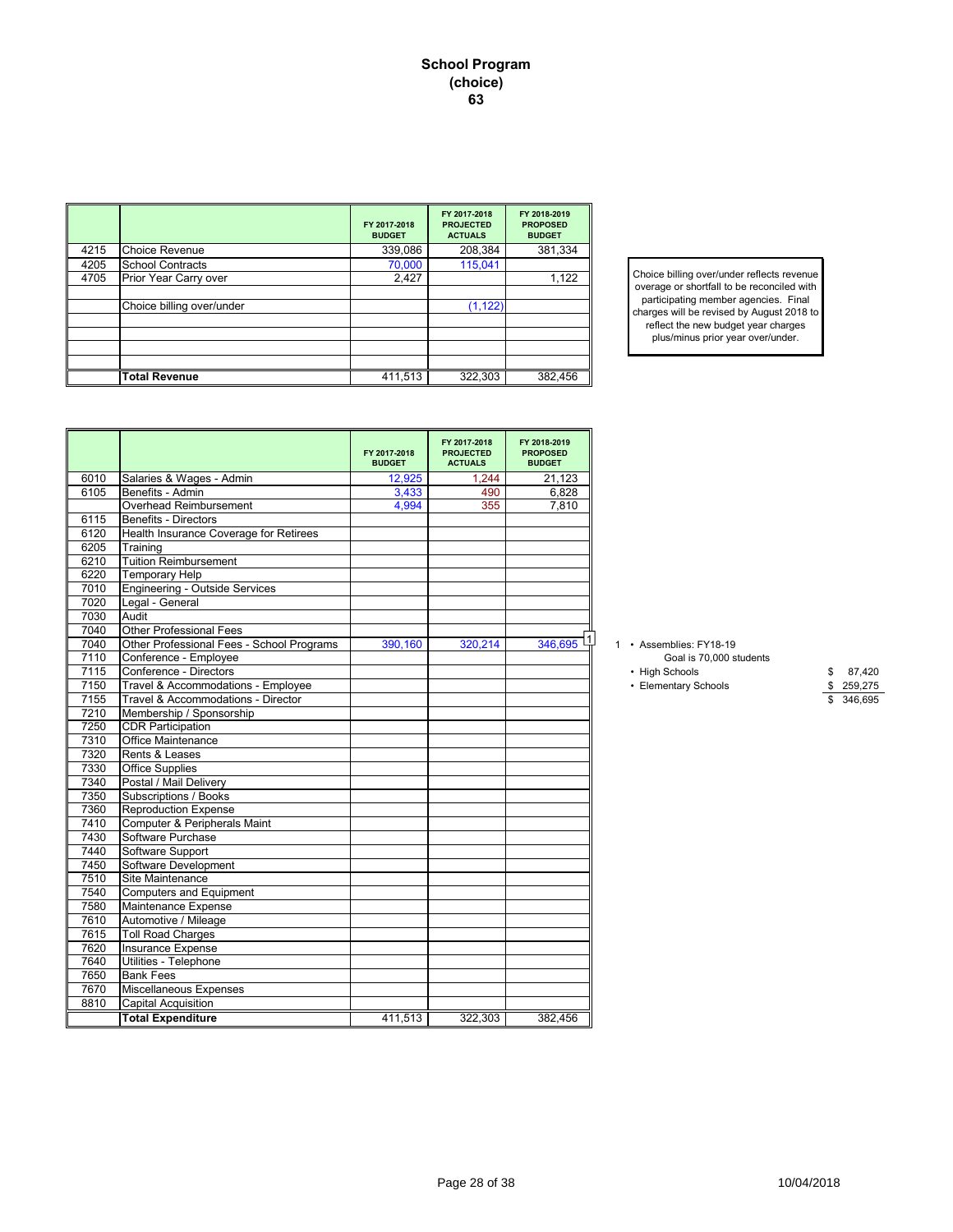# **WEROC**

**25**

|      |                                                   | <b>BUDGET</b> | FY 2017-2018   PROJECTED<br><b>ACTUALS</b> | FY 2017-2018 FY 2018-2019<br><b>PROPOSED</b><br><b>BUDGET</b> |                                  |           |
|------|---------------------------------------------------|---------------|--------------------------------------------|---------------------------------------------------------------|----------------------------------|-----------|
| 4320 | <b>MWDOC Contribution to Operations</b>           | 179,217       | 179,217                                    | 191,380                                                       | $1 \cdot$ OCSD                   | 37,510    |
| 4210 | <b>WEROC Contracts</b>                            | 179,216       | 179,216                                    | 191,380                                                       | · SOCWA                          | 14,545    |
|      |                                                   |               |                                            |                                                               | $\cdot$ OCWD                     | 95,690    |
|      |                                                   |               |                                            |                                                               | • 3 Cities -- \$14,545 ea        | 43,635    |
| 4205 |                                                   |               |                                            |                                                               |                                  | \$191,380 |
| 4230 | Reimbursements                                    |               | 5,246[2]                                   |                                                               |                                  |           |
| 4240 |                                                   |               |                                            |                                                               | 2 • Grants and sale of generator |           |
| 4410 |                                                   |               |                                            |                                                               |                                  |           |
| 4805 |                                                   |               |                                            |                                                               |                                  |           |
|      | <b>Total Revenue</b>                              | 358,433       | 363,679                                    | 382,760                                                       |                                  |           |
|      | Operational Reserves to Capital                   | 844           | 844                                        | $80,912$ 3                                                    | 3 • WEROC Reserves               |           |
|      | <b>MWDOC Contribution to Capital Improvements</b> | 281,657       | 281,657                                    | 25,488                                                        |                                  |           |
|      |                                                   | 640.934       | 646,180                                    | 489,160                                                       |                                  |           |
|      |                                                   |               |                                            |                                                               |                                  |           |
|      |                                                   |               | FY 2017-2018                               | FY 2018-2019                                                  |                                  |           |
|      |                                                   |               | FY 2017-2018   PROJECTED                   | <b>PROPOSED</b>                                               |                                  |           |
|      |                                                   | <b>BUDGET</b> | <b>ACTUALS</b>                             | <b>BUDGET</b>                                                 |                                  |           |
| 6010 | Salaries & Wages - Admin                          | 197,354       | 197,964                                    | 236,268                                                       |                                  |           |
|      | Salaries & Benefits - Recovery from Grants        |               |                                            |                                                               |                                  |           |
| 6090 | Directors Compensation - MWDOC                    |               |                                            |                                                               |                                  |           |
| 6095 | Directors Compensation - MWD                      |               |                                            |                                                               |                                  |           |
| 6105 | Benefits - Admin                                  | 64,892        | 57,360                                     | 65,137                                                        |                                  |           |
| 6115 | <b>Benefits - Directors</b>                       |               |                                            |                                                               |                                  |           |
| 6120 | Health Insurance Coverage for Retirees            |               |                                            |                                                               |                                  |           |
| 6205 | Training                                          |               |                                            | 1.150                                                         | $4 \cdot$ Exhibit E              |           |
| 6210 | <b>Tuition Reimbursement</b>                      |               |                                            |                                                               |                                  |           |
| 6220 | <b>Temporary Help</b>                             |               |                                            |                                                               |                                  |           |
| 7010 | <b>Engineering - Outside Services</b>             |               |                                            |                                                               |                                  |           |
| 7020 | Legal - General                                   |               |                                            |                                                               |                                  |           |
| 7030 | Audit                                             |               |                                            |                                                               |                                  |           |

5

4 4

 $21,049$   $21,049$   $\leq$  Catalina Repeater Lease 7330 Office & Radio Supplies 1,000 1,000 1,000 1,000 No Longer Needed

7360 Reproduction Expense 8,186 1,000 1,000 • 2017 Updated WEROC Map 7410 Computer & Peripherals Maint  $\begin{array}{|c|c|c|c|c|c|c|c|c|} \hline \text{5,805} & \text{6,991} & \text{5,060} & \text{Printing.} \end{array}$ 

Capital Improvements 282,500 276,819 106,400 6 6 • Exhibit H<br>640,934 614,870 489,160

6

| 7440 | Software Support               | 6,750 | 6,750  | 6,750  |                              |
|------|--------------------------------|-------|--------|--------|------------------------------|
| 7510 | Site Maintenance               | 710   | 810    | 900    |                              |
| 7540 | <b>Computers and Equipment</b> |       |        |        |                              |
| 7580 | Maintenance - Generators       | 2,000 | 900    | 2,000  |                              |
| 7581 | Maintenance - Radios           | 2,000 | 1.901  | 1,838  |                              |
| 7582 | Maintenance - EOC's            | 3,000 | 1,270  | 3,000  |                              |
| 7610 | Automotive / Mileage           | 1,700 | 1,501  | 1,700  |                              |
| 7615 | <b>Toll Road Charges</b>       | 100   | 111    | 115    |                              |
| 7620 | Insurance Expense              | 1,500 |        |        |                              |
| 7640 | Utilities - Telephone          | 7.218 | 11.756 | 13,008 | • 2017 Phone Plans Increased |
| 7650 | <b>Bank Fees</b>               |       |        |        |                              |
| 7670 | Miscellaneous Expenses         | 1,000 | 1,000  | 1,000  |                              |
| 7671 | Miscellaneous Training         | 3,000 | 3.000  | 3,000  |                              |

**Total Expenditure** 358,434 338,051 382,760

7040 Other Professional Fees 20,000 30,000 5 11,320 30,000 7110 Conference - Employee 3,835 3,220 2,800

7210 Membership / Sponsorship 620 605 605

Travel & Accomodations - Employee 3,900 1,356 6,430

7115 Conference - Directors<br>7150 Travel & Accomodation

7250 CDR Participation<br>7310 Office Maintenanc 7310 Office Maintenance<br>7320 Rents & Leases

7340 Postal / Mail Delivery 7350 Subscriptions / Books

7430 Software Purchase<br>7440 Software Support

8810 Capital Acquisition

7155 | Travel & Accomodations - Director

Page 29 of 38 10/04/2018

614,870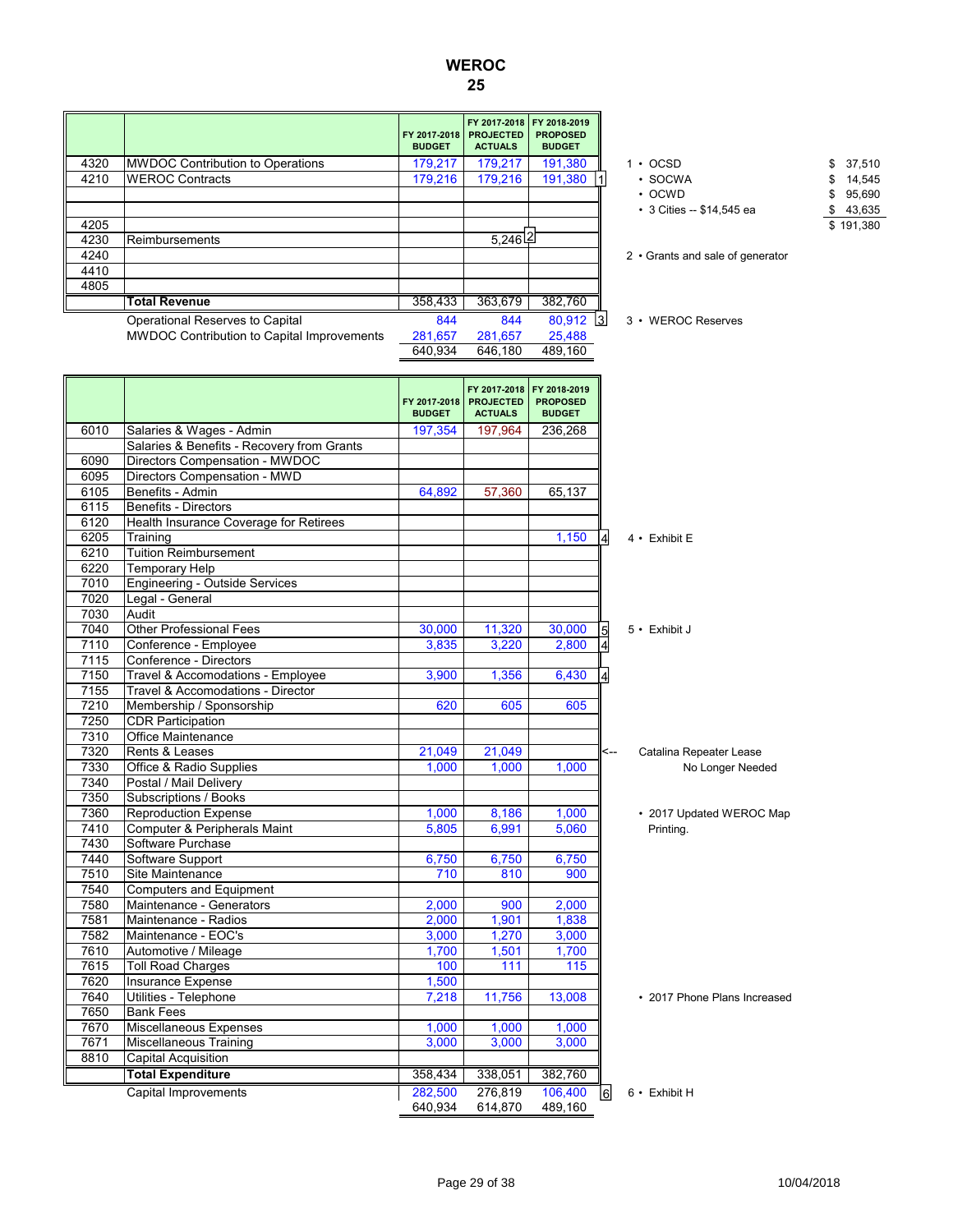## **AMP Proceeds Agreement Administration 61**

|      |                             | FY 2017-2018<br><b>BUDGET</b> | FY 2017-2018<br><b>PROJECTED</b><br><b>ACTUALS</b> | FY 2018-2019<br><b>PROPOSED</b><br><b>BUDGET</b> |
|------|-----------------------------|-------------------------------|----------------------------------------------------|--------------------------------------------------|
| 4020 | Interest Revenue            |                               |                                                    |                                                  |
| 4050 | O & M Maintenance Deposit   |                               |                                                    |                                                  |
| 4230 | Reimbursement               | 19,505                        |                                                    |                                                  |
| 4680 | Miscellaneous Income        |                               |                                                    |                                                  |
|      |                             |                               |                                                    |                                                  |
|      | <b>Prior Year Carryover</b> |                               |                                                    | 28,397                                           |
|      |                             |                               |                                                    |                                                  |
|      |                             |                               |                                                    |                                                  |
|      |                             |                               |                                                    |                                                  |
|      | <b>Total Revenue</b>        | 19,505                        |                                                    | 28,397                                           |

Participating member agencies prior year carryover will potentially be used per the AMP sales admin agreement to cover legal and audit expenses

|      |                                        | FY 2017-2018<br><b>BUDGET</b> | FY 2017 2018<br><b>PROJECTED</b><br><b>ACTUALS</b> | FY 2018-2019<br><b>PROPOSED</b><br><b>BUDGET</b> |
|------|----------------------------------------|-------------------------------|----------------------------------------------------|--------------------------------------------------|
| 6010 | Salaries & Wages - Admin               | 6,403                         | ÷                                                  | $\overline{\phantom{a}}$                         |
| 6090 | Directors Compensation - MWDOC         |                               |                                                    |                                                  |
| 6095 | Directors Compensation - MWD           |                               |                                                    |                                                  |
| 6105 | Benefits - Admin                       | 1,548                         | ÷                                                  |                                                  |
| 6115 | <b>Benefits - Directors</b>            |                               |                                                    |                                                  |
| 6120 | Health Insurance Coverage for Retirees |                               |                                                    |                                                  |
| 6205 | Training                               |                               |                                                    |                                                  |
| 6210 | <b>Tuition Reimbursement</b>           |                               |                                                    |                                                  |
| 6220 | <b>Temporary Help</b>                  |                               |                                                    |                                                  |
| 7010 | <b>Engineering - Outside Services</b>  |                               |                                                    |                                                  |
| 7020 | Legal - General                        | 11.553                        |                                                    |                                                  |
| 7030 | Audit                                  |                               |                                                    |                                                  |
| 7040 | <b>Other Professional Fees</b>         |                               |                                                    |                                                  |
| 7110 | Conference - Employee                  |                               |                                                    |                                                  |
| 7115 | Conference - Directors                 |                               |                                                    |                                                  |
| 7150 | Travel & Accomodations - Employee      |                               |                                                    |                                                  |
| 7155 | Travel & Accomodations - Director      |                               |                                                    |                                                  |
| 7210 | Membership / Sponsorship               |                               |                                                    |                                                  |
| 7220 | <b>CUWA Participation</b>              |                               |                                                    |                                                  |
| 7240 | <b>AAWARF Participation</b>            |                               |                                                    |                                                  |
| 7250 | <b>CDR Participation</b>               |                               |                                                    |                                                  |
| 7310 | Office Maintenance                     |                               |                                                    |                                                  |
| 7320 | Rents & Leases                         |                               |                                                    |                                                  |
| 7330 | <b>Office Supplies</b>                 |                               |                                                    |                                                  |
| 7340 | Postal / Mail Delivery                 |                               |                                                    |                                                  |
| 7350 | Subscriptions / Books                  |                               |                                                    |                                                  |
| 7360 | <b>Reproduction Expense</b>            |                               |                                                    |                                                  |
| 7410 | Computer & Peripherals Maint           |                               |                                                    |                                                  |
| 7430 | Software Purchase                      |                               |                                                    |                                                  |
| 7440 | Software Support                       |                               |                                                    |                                                  |
| 7540 | <b>Computers and Equipment</b>         |                               |                                                    |                                                  |
| 7580 | Maintenance Expense                    |                               |                                                    |                                                  |
| 7610 | Automotive / Mileage                   |                               |                                                    |                                                  |
| 7615 | <b>Toll Road Charges</b>               |                               |                                                    |                                                  |
| 7620 | Insurance Expense                      |                               |                                                    |                                                  |
| 7640 | Utilities - Telephone                  |                               |                                                    |                                                  |
| 7650 | <b>Bank Fees</b>                       |                               |                                                    |                                                  |
| 7670 | Miscellaneous Expenses                 |                               |                                                    |                                                  |
| 8810 | <b>Capital Acquisition</b>             |                               |                                                    |                                                  |
|      | <b>Total Expenditure</b>               | 19,505                        | $\overline{a}$                                     | $\overline{\phantom{0}}$                         |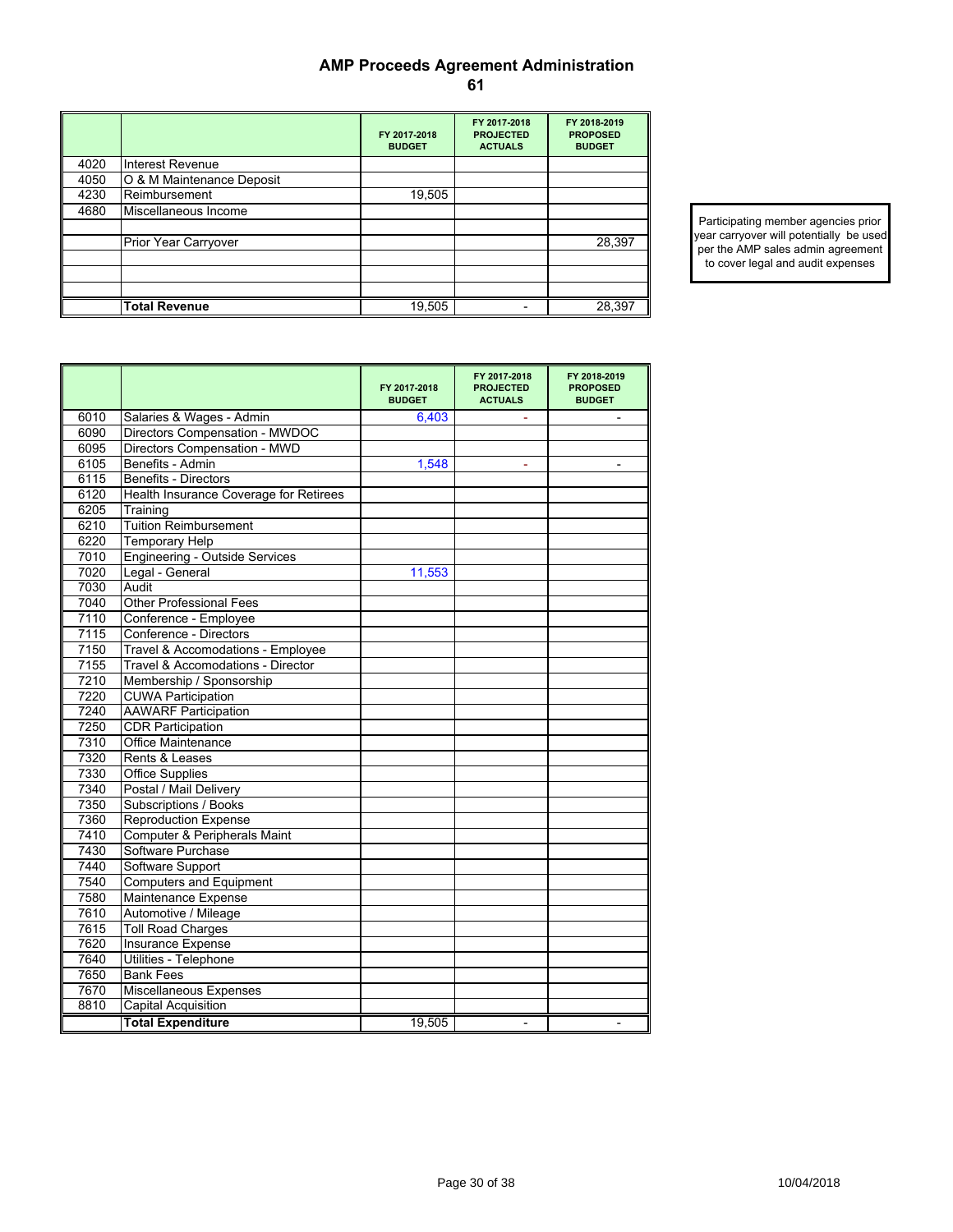## **Exhibit D**

## **MUNICIPAL WATER DISTRICT OF ORANGE COUNTY Proposed District Participation Costs Fiscal Year 2018-2019**

|                                                                     |                         | <b>Budget</b><br>FY 2017-2018 |          | Projected<br>FY 2017-2018<br>Actuals |                         | <b>Budget</b><br>FY 2018-2019 | Approval included in<br><b>Budget Approval</b> |
|---------------------------------------------------------------------|-------------------------|-------------------------------|----------|--------------------------------------|-------------------------|-------------------------------|------------------------------------------------|
| <b>Required Participation or Service</b>                            |                         |                               |          |                                      |                         |                               |                                                |
| LAFCO                                                               |                         | 25,101                        | \$<br>\$ | 26,419                               |                         | 27,000                        | $\sqrt{}$                                      |
| <b>Subtotal Cost Center 11</b>                                      |                         | 25.101                        |          | 26.419                               | \$                      | 27,000                        |                                                |
| Association of Calif. Water Agencies (ACWA)                         | \$                      | 18,000                        | \$       | 17,765                               | \$                      | 18,000                        | $\sqrt{}$                                      |
| <b>Subtotal Cost Center 12</b>                                      | $\mathfrak{L}$          | 18,000                        | \$       | 17.765                               | \$                      | 18,000                        |                                                |
| South OC Watershed Management Area Dues                             | \$                      | 9,096                         | \$       | 8,973                                | \$                      | 9,096                         | $\sqrt{}$                                      |
| <b>Subtotal Cost Center 35</b>                                      | $\mathfrak{L}$          | 9.096                         | \$       | 8.973                                | \$                      | 9,096                         |                                                |
| Subtotal - Required Participation or Service                        | \$                      | 52,197                        | \$       | 53,156                               | \$                      | 54,096                        |                                                |
| <b>Elective Participation</b>                                       |                         |                               |          |                                      |                         |                               |                                                |
| Colorado River Water Users Assn. (CRWUA 2-Director's)               | \$                      | 40                            |          | 30                                   | \$                      | 40                            | $\sqrt{}$                                      |
| <b>Subtotal Cost Center 11</b>                                      | $\overline{\mathbf{s}}$ | 40                            | \$<br>\$ | 30                                   | $\overline{\mathbf{s}}$ | 40                            |                                                |
| Association of California Cities- Orange County (ACCOC)             | \$                      | 5,000                         | \$       | 5,000                                | \$                      | 5,100                         | $\sqrt{}$                                      |
| American Water Works Association (AWWA)                             |                         | 1,589                         |          | 1,629                                |                         | 1,675                         | $\sqrt{}$                                      |
| Association of Metropolitan Water Agencies (AMWA)                   |                         | 17,645                        |          | 18,527                               |                         | 18,900                        | $\sqrt{}$                                      |
| CA Chamber of Commerce (HR California)                              |                         | 499                           |          | 469                                  |                         | 480                           | $\sqrt{}$                                      |
| CALDESAL                                                            |                         | 5,000                         |          | 5,000                                |                         | 5,100                         | $\sqrt{}$                                      |
| California Association of Public Information Officers (CAPIO)       |                         | 250                           |          | 250                                  |                         | 255                           | $\sqrt{}$                                      |
| California Municipal Treasurers Association (CMTA)                  |                         | 155                           |          | 155                                  |                         | 160                           | $\sqrt{}$                                      |
| California Society of Municipal Finance Officers (CSMFO)            |                         | 125                           |          | 125                                  |                         | 130                           | $\sqrt{}$                                      |
| CA Special Districts Assn. (CSDA)                                   |                         | 6,485                         |          | 6,842                                |                         | 6,980                         | $\sqrt{}$                                      |
| Colorado River Water Users Assn. (CRWUA 3-staff)                    |                         | 60                            |          | 60                                   |                         | 65                            | $\sqrt{}$                                      |
| Government Finance Officers Association (GFOA)                      |                         | 165                           |          | 165                                  |                         | 170                           | $\sqrt{ }$                                     |
| Indep. Special Districts of Or. Co. (ISDOC)                         |                         | 200                           |          | 200                                  |                         | 50                            | $\sqrt{}$                                      |
| International Personnel Management Association                      |                         | 105                           |          | 109                                  |                         | 50                            | $\sqrt{}$                                      |
| Municipal Information Systems Association of California (MISAC)     |                         | 200                           |          | 200                                  |                         | ä,                            | $\sqrt{}$                                      |
| National Water Resources Assn., Mun. Caucus                         |                         | 500                           |          | 500                                  |                         | 510                           | $\sqrt{}$                                      |
| Orange County Business Council (OC Chamber)                         |                         | 5,000                         |          | 5,000                                |                         | 5,100                         | $\sqrt{}$                                      |
| Orange County Public Affairs Association                            |                         | 200                           |          | 200                                  |                         | 205                           | $\sqrt{}$                                      |
| California Council for Environmental & Economic Balance             |                         | 29,500                        |          | 24,500                               |                         | 24,990                        | $\sqrt{}$                                      |
| Orange County Water Association (OCWA)                              |                         | 100                           |          | 100                                  |                         | 105                           | $\sqrt{}$                                      |
| Public Agency Risk Managers Association (PARMA)                     |                         | 100                           |          | 100                                  |                         | 105                           | $\sqrt{}$                                      |
| Public Relations Society of America/O.C.                            |                         | 300                           |          | 300                                  |                         | 305                           | $\sqrt{}$                                      |
| Society of Human Resources Management (SHRM)                        |                         | 200                           |          | 179                                  |                         | 185                           | $\sqrt{}$                                      |
| Southern California Personnel Management Assoc. (SCPMA)             |                         | 50                            |          | 50                                   |                         | 55                            | $\sqrt{}$                                      |
| South Orange County Economic Coalition                              |                         | 1,500                         |          | 1,500                                |                         | 1,530                         | $\sqrt{}$                                      |
| Southern California Water Committee                                 |                         | 850                           |          | 850                                  |                         | 865                           | $\sqrt{}$<br>$\sqrt{}$                         |
| <b>Water Education Foundation</b><br><b>Subtotal Cost Center 12</b> | \$                      | 578<br>76,356                 | \$       | 578<br>72,588                        | \$                      | 590<br>73,660                 |                                                |
| OC Chapter-Calif. Landscape Contractors Assoc.                      | \$                      | 1,500                         | \$       | 1,500                                | \$                      | 1,625                         |                                                |
| CA Water Efficiency Partnership (formerly CA Urban Water Cnvr Cncl) |                         | 12.009                        |          | 11,366                               |                         | 12,241                        | $\sqrt{ }$                                     |
| <b>Subtotal Cost Center 35</b>                                      | \$                      | 13,509                        | \$       | 12,866                               | \$                      | 13,866                        |                                                |
| <b>Subtotal - Elective Participation</b>                            |                         | 89,905                        | \$       | 85,484                               | \$                      | 87,566                        |                                                |
| International Association of Emergency Managers                     | \$                      | 380                           | \$       | 380                                  | \$                      | 380                           | $\sqrt{}$                                      |
| California Emergency Services Association                           |                         | 240                           |          | 225                                  |                         | 225                           | $\sqrt{}$                                      |
| <b>WEROC Program Total</b>                                          |                         | 620                           |          | 605                                  |                         | 605                           |                                                |
| <b>GRAND TOTAL</b>                                                  | \$                      | 142,722                       | \$       | 139,245                              | \$                      | 142,267                       |                                                |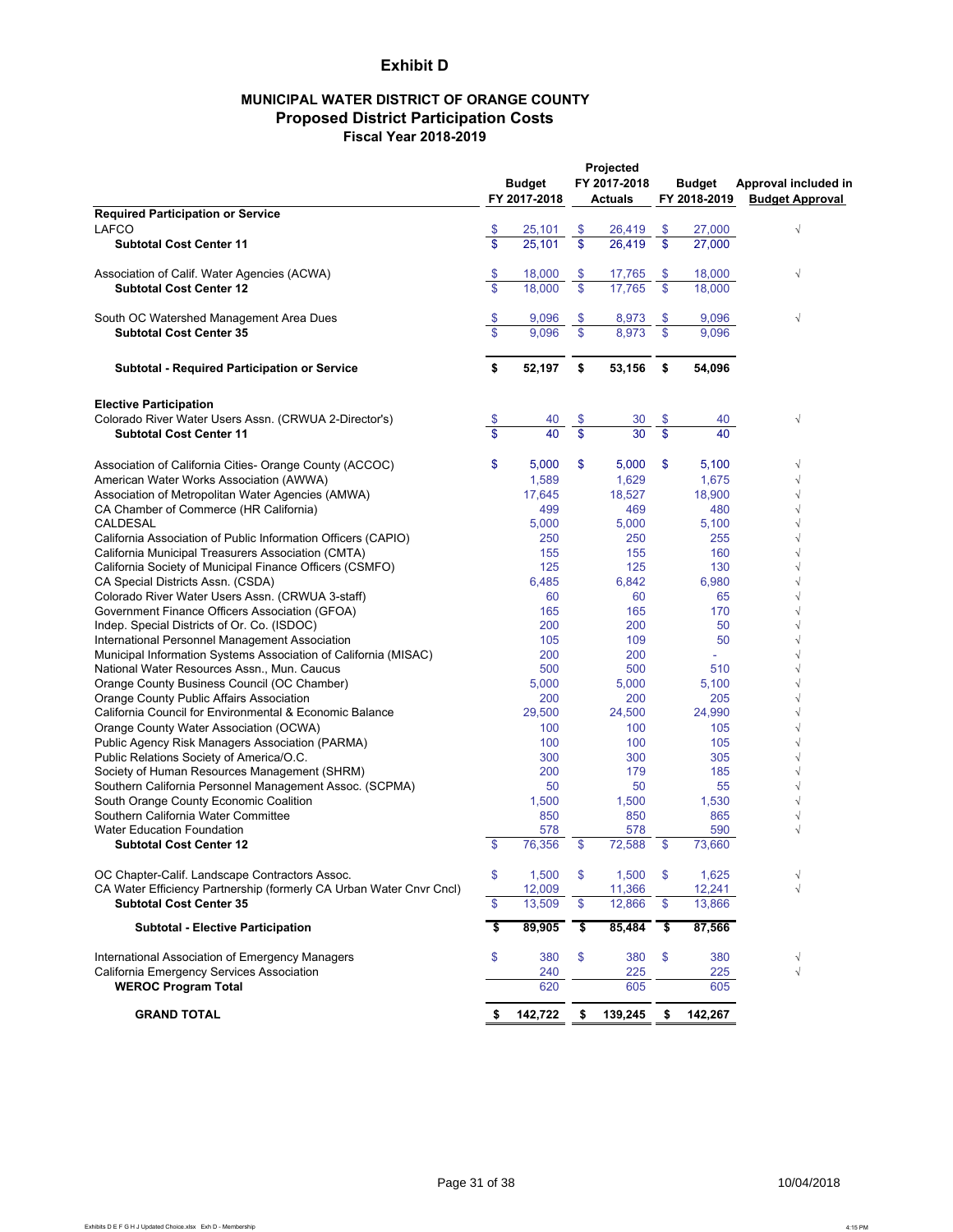## **Exhibit E**

## **MUNICIPAL WATER DISTRICT OF ORANGE COUNTY Summary of Proposed Staff Registration & Travel Budget (1) Fiscal Year 2018-2019**

|                                                                                |    |              |                       |        | Approval included in    |
|--------------------------------------------------------------------------------|----|--------------|-----------------------|--------|-------------------------|
| <b>Conference / Meeting</b>                                                    |    | Registration | Travel <sup>(1)</sup> |        | <b>Budget Approval</b>  |
| ACWA - DC Conference (3 staff)                                                 | \$ | 3,000        | \$                    | 6,600  | $\sqrt{}$               |
| - Fall Conference, San Diego (6 staff)                                         |    | 4,200        |                       | 3,600  | $\sqrt{}$               |
| - Spring Conference, Sacramento, California (6 staff)                          |    | 3,500        |                       | 6.000  | $\sqrt{}$               |
| - Legislative Symposium (2 staff)                                              |    | 600          |                       | 1,800  | $\sqrt{}$               |
| ACCOC Advocacy Trip - Sacramento (2 staff)                                     |    | 2,000        |                       | 2,800  | $\sqrt{ }$              |
| ACCOC Advocacy Trip - Washington DC (1 staff)                                  |    | 1,200        |                       | 3,200  | $\sqrt{}$               |
| ACWA Region 10 (2 Staff)                                                       |    | 130          |                       | 200    |                         |
| Assoc. of Metrop. Water Agencies Misc. Conference (AMWA), TBD (1 staff)        |    | 1,600        |                       | 2,200  | $\sqrt{}$               |
| Assoc. of Metrop. Wtr Agencies Exec. (AMWA) Conf., San Francisco (1 staff)     |    | 900          |                       | 1,800  |                         |
| Assoc. of Metrop. Water Agencies Water Policy Conference, TBD (AMWA) (1 staff) |    | 900          |                       | 2,200  | $\sqrt{}$               |
| AWWA Cal Nevada & National Conf, Fall Conference, Rancho Mirage (3 Staff)      |    | 1,500        |                       | 3,000  | $\sqrt{}$               |
| AWWA Cal Nevada & National Conf, Spring, TBD (3 Staff)                         |    | 1,500        |                       | 3,300  | $\sqrt{}$               |
| AWWA ACE Annual Conference, TBD (4 staff)                                      |    | 1,500        |                       | 3,300  | $\sqrt{\phantom{a}}$    |
| Bond Buyers Conference (1 Staff)                                               |    | 200          |                       |        |                         |
| California Assoc.of Public Inform. Officials Conference (2 Staff) Santa Rosa   |    | 600          |                       | 3,200  | $\sqrt{ }$              |
| California Council for Environmental & Economic Balance (5 Trips)              |    |              |                       | 5,000  | $\sqrt{}$               |
| California Council for Environmental & Economic Balance, TBD (2 staff)         |    | 2,200        |                       | 3,000  | $\sqrt{ }$              |
| Calif. Soc. of Mun. Finance Officers (1 staff)                                 |    | 400          |                       | 100    | $\sqrt{\phantom{a}}$    |
|                                                                                |    | 250          |                       |        | $\sqrt{}$               |
| Cal Desal Conference (1 staff)                                                 |    |              |                       | 600    | $\sqrt{ }$              |
| CRWUA, Las Vegas - Fall (4 staff)                                              |    | 2.000        |                       | 3,500  | $\sqrt{\phantom{a}}$    |
| CSDA Annual Conference (2 staff)                                               |    | 1,200        |                       | 2,000  | $\sqrt{ }$              |
| CSDA Legislative Days (2 staff)                                                |    | 400          |                       | 1,200  | $\sqrt{}$               |
| CALWEP California Water Efficiency Partnership (formerly CUWCC) 6 trips        |    |              |                       | 1,800  |                         |
| CALWEP Peer to Peer - So. Cal - (5 staff)                                      |    | 625          |                       | 2,750  | $\sqrt{}$<br>$\sqrt{ }$ |
| DWR Stakeholder Meetings (4 trips)                                             |    |              |                       | 1,200  |                         |
| Gov. Finance Officers Assoc. Seminar (1 staff)                                 |    | 600          |                       | 100    | $\sqrt{ }$              |
| Information Technology Seminar (2 staff)                                       |    | 500          |                       | 1,000  | $\sqrt{}$               |
| Orange Co.Business Council (OCBC) Advocacy Trip-Sacramento (1 Staff)           |    | 1,200        |                       | 1,000  | $\sqrt{\phantom{a}}$    |
| Orange Co.Business Council (OCBC) Advocacy Trip-DC (1 Staff)                   |    | 1,800        |                       | 1,400  | $\sqrt{\phantom{a}}$    |
| Sacramento Legislative Advocacy (18 trips)                                     |    |              |                       | 9,500  | $\sqrt{\phantom{a}}$    |
| Urban Water Institute Annual Conference, San Diego (4 Staff)                   |    | 1,900        |                       | 3,200  | $\sqrt{}$               |
| Urban Water Institute Spring Conference, Palm Springs (4 Staff)                |    | 1,425        |                       | 2,400  | $\sqrt{ }$              |
| Washington Legislative Advocacy (6 trips)                                      |    |              |                       | 10,800 | $\sqrt{\phantom{a}}$    |
| Water Smart Innovations, Las Vegas Nevada (2 Staff)                            |    | 800          |                       | 900    | $\sqrt{}$               |
| Women in Water, 11/1-2, 2018, Santa Barbara (2 Staff)                          |    | 1,000        |                       | 1,200  | $\sqrt{}$               |
| Miscellaneous*                                                                 |    | 3,250        |                       | 3,750  | $\sqrt{}$               |
| General Fund Total **                                                          | \$ | 42,880       | \$                    | 99,600 |                         |
| International Assoc. of Emergency Managers (Michigan) (1 Staff)                | \$ | 700          | \$                    | 1,850  | $\sqrt{}$               |
| California State Training Institute (1 staff)                                  |    | 700          |                       | 1,140  | $\sqrt{\phantom{a}}$    |
| American Red Cross Disaster Academy- (3 staff)                                 |    | 450          |                       |        | $\sqrt{}$               |
| AWWA National Emergency Management Conference (Texas) -(1 Staff)               |    | 700          |                       | 1,440  | $\sqrt{}$               |
| California Emergency Services Association (2 staff)                            |    | 1,400        |                       | 2,000  | $\sqrt{}$               |
| <b>WEROC Program Total</b>                                                     | \$ | 3,950        | \$                    | 6,430  |                         |
|                                                                                |    |              |                       |        |                         |
| <b>PROPOSED GENERAL FUND BUDGET</b>                                            | \$ | 42,880       | \$                    | 99,600 |                         |
|                                                                                |    |              |                       |        |                         |

\* Includes OCWA lunch meetings, ISDOC, OCBC, SCWC, League of Cities, Misc. Assoc/Committee meetings and related business meeting expenses.

\*\* Excludes automotive mileage.

(1) Includes all modes of travel (except automotive mileage), room accommodations, meals, and related misc. expenses.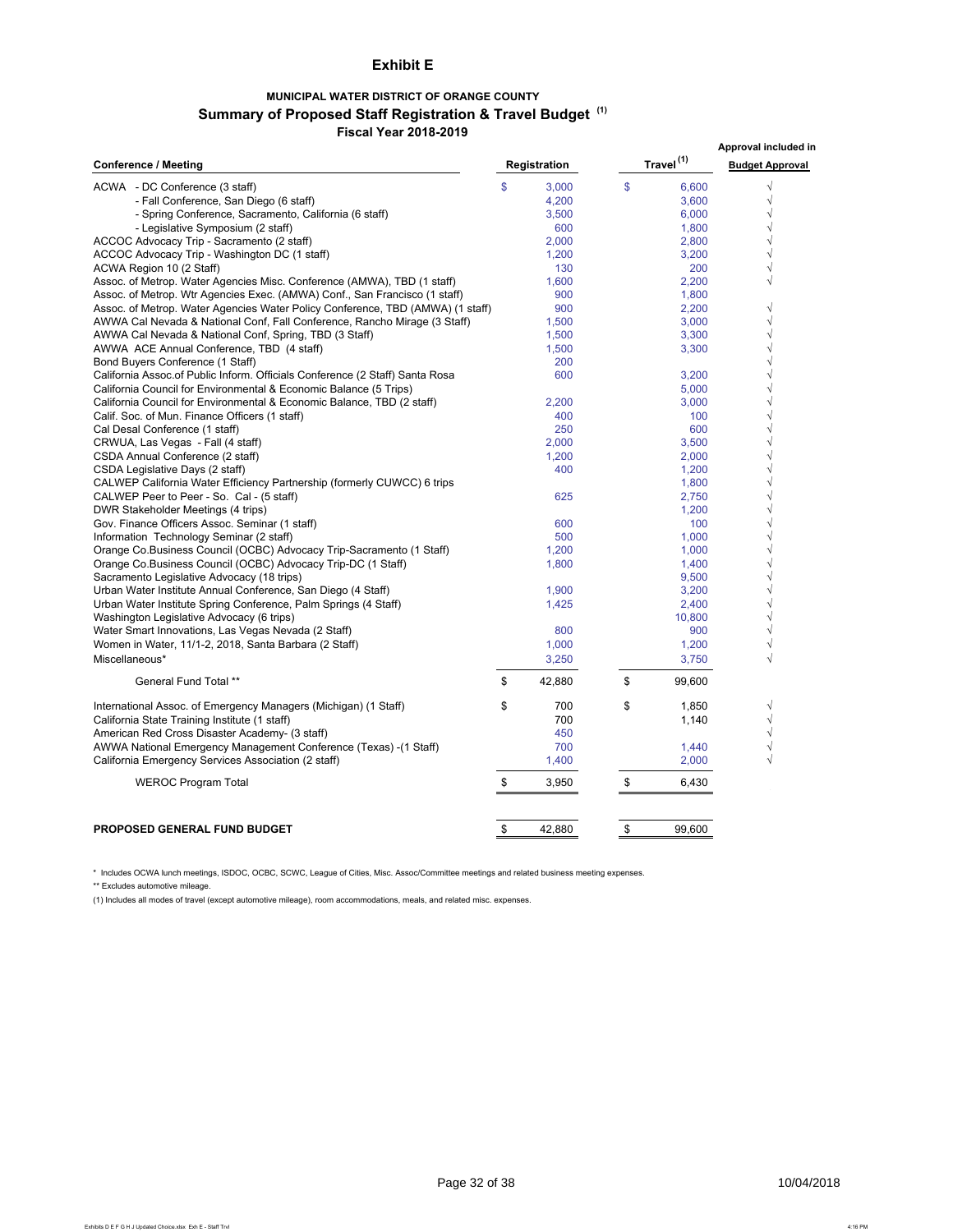## **Exhibit F**

## **MUNICIPAL WATER DISTRICT OF ORANGE COUNTY Summary of Proposed Board Registration & Travel Budget Fiscal Year 2018-2019**

|                                                                              |    |              |                       | Approval included in   |
|------------------------------------------------------------------------------|----|--------------|-----------------------|------------------------|
| Conference                                                                   |    | Registration | Travel <sup>(1)</sup> | <b>Budget Approval</b> |
| ACCOC Advocacy Trip - Sacramento (2 Directors)                               | S  | 2.000        | \$<br>2,800           |                        |
| ACCOC Advocacy Trip - Washington DC (2 Directors)                            |    | 2,400        | 3,200                 |                        |
| ACWA DC Conference (2 Directors)                                             |    | 2,000        | 4,400                 |                        |
| ACWA Fall Conference, San Diego (3 Directors)                                |    | 2,100        | 1,800                 |                        |
| ACWA Spring Conference, Monterey (3 Directors)                               |    | 2,100        | 3,600                 |                        |
| ACWA Region 10 (2 Directors)                                                 |    | 130          | 200                   |                        |
| <b>Bond Buyers Conference (2 Directors)</b>                                  |    | 400          |                       |                        |
| CRWUA Fall Conf, Las Vegas (2 Directors)                                     |    | 1.000        | 1.750                 |                        |
| CSDA Annual Conference (1 Director)                                          |    | 600          | 1,000                 |                        |
| CSDA Legislative Day (1 Director)                                            |    | 200          | 600                   |                        |
| California Council for Environmental & Economic Balance (5 Trips)            |    |              | 5.000                 |                        |
| Calif. Council for Environ. & Econ. Balance Conf. TBD(1 Dir.)                |    | 1.100        | 1,500                 |                        |
| Orange County Business Council (OCBC) Advocacy Trip-Sacramento (2 Directors) |    | 2,400        | 2,000                 |                        |
| Orange County Business Council (OCBC) Advocacy Trip-DC (2 Directors)         |    | 3,600        | 2,800                 |                        |
| Sacramento Legislative Advocacy (8 Trips)                                    |    |              | 4.000                 |                        |
| Washington DC Legislative Advocacy (6 trips)                                 |    |              | 10,800                |                        |
| Urban Water Institute Annual Conference, San Diego (2 Directors)             |    | 950          | 1,600                 |                        |
| Urban Water Institute Spring Conference, Palm Desert (2 Directors)           |    | 950          | 1,600                 |                        |
| Women in Water Conference, 11/1-2, 2018, Santa Barbara (1Director)           |    | 500          | 600                   |                        |
| Miscellaneous*                                                               |    | 2,500        | 2,500                 | V                      |
| TOTAL**                                                                      | \$ | 24,930       | \$<br>51,750          |                        |
| <b>PROPOSED GENERAL FUND BUDGET</b>                                          |    | 24,930       | \$<br>51,750          |                        |

\* Includes OCWA lunch meetings, ISDOC, OCBC, SCWC, League of Cities, Misc. Assoc/Committee meetings and related business meeting expenses.

\*\* Excludes automotive mileage.

(1) Includes all modes of travel (except automotive mileage), room accommodations, meals, and related misc. expenses.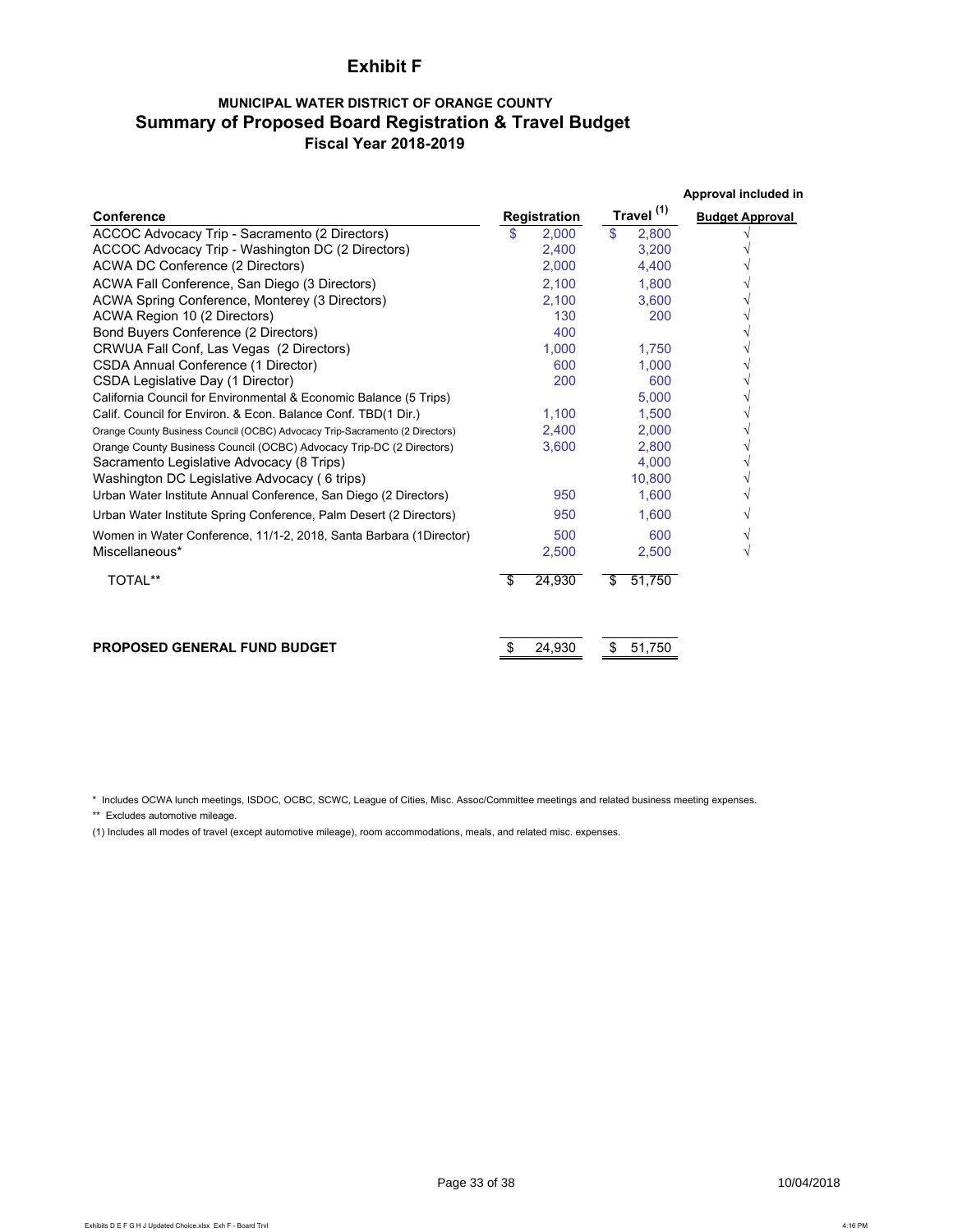## **Exhibit H**

## **MUNICIPAL WATER DISTRICT OF ORANGE COUNTY Schedule of Capital Expenditures Fiscal Year 2018-2019**

|                                                                                                                  | <b>Proposed</b><br><b>Budget</b> | Approval included in<br><b>Budget Approval</b> |  |
|------------------------------------------------------------------------------------------------------------------|----------------------------------|------------------------------------------------|--|
| Finance - 45-8810:                                                                                               |                                  |                                                |  |
| Physical Server for Virtual Host<br>Upgrade Conference Room Screen and Interactive Board<br>Phone Server Upgrade | \$<br>15,500<br>20,000<br>27,000 | V<br>$\sqrt{}$<br>$\sqrt{ }$                   |  |
| <b>Subtotal Cost Center 45</b>                                                                                   | \$<br>62,500                     |                                                |  |
| <b>Furniture and Fixtures-19-8810:</b>                                                                           |                                  |                                                |  |
| Workstations                                                                                                     | \$<br>36,000                     | $\sqrt{}$                                      |  |
| Generator                                                                                                        | 122,000                          | $\sqrt{}$                                      |  |
| Office furniture for former 102 area & cabinetry for hallway areas                                               | 35,000                           | $\sqrt{}$                                      |  |
| <b>Subtotal Cost Center 19</b>                                                                                   | \$<br>193,000                    |                                                |  |
| <b>WEROC - 25-8811:</b>                                                                                          |                                  |                                                |  |
| <b>SEOC Electrical</b>                                                                                           | \$<br>9.000                      | $\sqrt{}$                                      |  |
| <b>SEOC Furniture &amp; Layout</b>                                                                               | 95,000                           | $\sqrt{}$                                      |  |
| <b>Subtotal Cost Center 25</b>                                                                                   | \$<br>104,000                    |                                                |  |
| <b>Total Capital Expenditures - General Fund</b>                                                                 | \$<br>255,500                    |                                                |  |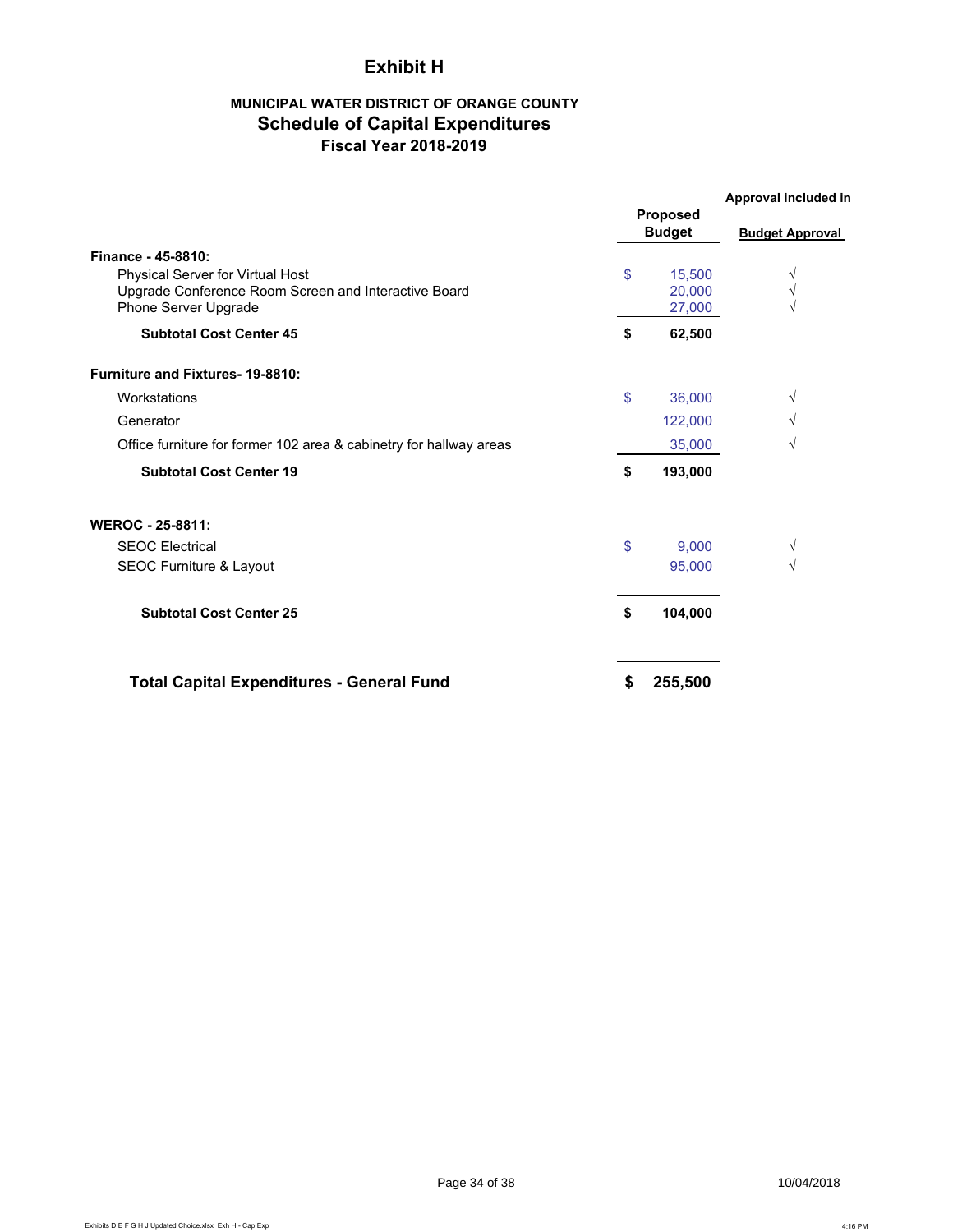#### **Exhibit J Professional / Special Services Authorized Core Fund**

|                                         |                                                  |                                                                                                           | <b>Budget</b>                                                             | <b>Budget</b>  | * Approval<br>included in<br><b>Budget</b> |
|-----------------------------------------|--------------------------------------------------|-----------------------------------------------------------------------------------------------------------|---------------------------------------------------------------------------|----------------|--------------------------------------------|
| <b>Department</b>                       | Consultant                                       | Service                                                                                                   | FY 17-18                                                                  | FY 18-19       | Approval                                   |
| <b>Engineering Expenses</b>             |                                                  |                                                                                                           |                                                                           |                |                                            |
| <b>Planning &amp; Operation</b><br>(21) | (To be determined)                               | Various Engineering/Technical Services                                                                    | 155,000                                                                   | 155.000        |                                            |
| Met Issues & Special                    | Ed Means Consulting                              | Consulting on MET issues                                                                                  | 50,000                                                                    | 25,000         | $\sqrt{}$                                  |
| Projects (23)                           | (To be determined)                               | <b>MET and Reliability Planning</b>                                                                       | 155,000                                                                   | 150,000        |                                            |
|                                         |                                                  | <b>Total Engineering Expenses</b>                                                                         | 360,000                                                                   | 330,000        |                                            |
| <b>Legal Expenses</b>                   |                                                  |                                                                                                           |                                                                           |                |                                            |
| <b>Administration</b>                   | Best, Best & Krieger                             | General Legal Counsel Services                                                                            | 195,000                                                                   | 200,000        | $\sqrt{ }$                                 |
| (11 & 813)                              | Aleshire & Wynder                                | Legal Counsel Services Regarding San Diego CWA                                                            | 25,000                                                                    | 25,000         | $\sqrt{}$                                  |
|                                         | Best, Best & Krieger                             | Labor Counsel Services                                                                                    | 30,000                                                                    | 30,000         | $\sqrt{ }$                                 |
|                                         |                                                  | <b>Total Legal Expenses</b>                                                                               | 250.000                                                                   | 255.000        |                                            |
| <b>Audit Expenses</b>                   |                                                  |                                                                                                           |                                                                           |                |                                            |
| Finance                                 | Vasquez & Company LLP                            | Annual Financial Audit and Federal Single Audit                                                           | 40.000                                                                    | 29,000         | $\sqrt{}$                                  |
| (41)                                    |                                                  |                                                                                                           |                                                                           |                |                                            |
| Training<br><b>Administration</b>       |                                                  |                                                                                                           |                                                                           |                |                                            |
| (13)                                    | TBD/Cal State University Fullerton<br>Leadership | Staff Development/Technical Training/Leadership<br>Training                                               | 10,000                                                                    | 25,000         | $\sqrt{}$                                  |
| <b>Building Expenses</b>                |                                                  |                                                                                                           |                                                                           |                |                                            |
| Overhead<br>(19)                        | (To be determined)                               | Bldg Improvements - Eval /design/Interior<br>Design/Construction Mgmt. Costs/bid package docs.            | 100.000                                                                   | 71.775         |                                            |
| <b>Professional Fees</b>                |                                                  |                                                                                                           |                                                                           |                |                                            |
|                                         | <b>Dissinger Associates</b>                      | Pension Plan Administration                                                                               | 4,500                                                                     | 4.500          | √                                          |
| Administration                          | Wage Works                                       | Cafeteria Plan Administration                                                                             | 2.000                                                                     | 2.223          | √                                          |
| (12 & 13 & 19)                          | (To Be determined)                               |                                                                                                           |                                                                           |                |                                            |
|                                         | <b>Gladwell Services</b>                         | Evaluate fund Portfolios for 401 and 457 Plans<br>Records Management Consulting<br><b>Benchmark Study</b> |                                                                           |                | $\sqrt{}$                                  |
|                                         | (To Be determined)                               | State Legislative Advocate                                                                                | 9,000<br>5,000<br>6,000<br>40,000<br>90.000<br>90.000<br>96.000<br>96,000 |                | $\sqrt{}$                                  |
|                                         | <b>BBK Legislation</b><br>James C. Barker        | Federal Legislative Advocate                                                                              |                                                                           |                | √                                          |
| <b>Governmental Affairs</b>             | Lewis Consulting                                 | County Issues Consulting                                                                                  | 42.000                                                                    | 42,000         | $\sqrt{}$                                  |
| (31)                                    | (To be determined)                               | Grant Research and Acquisition Assistance                                                                 | 20,000                                                                    | 36,000         |                                            |
|                                         | Ackerman                                         | Legal and Regulatory                                                                                      | 36,000                                                                    | 36,000         | $\overline{\sqrt{ }}$                      |
|                                         | (To be determined)                               | Miscellaneous                                                                                             | 10,000                                                                    | 8,000          |                                            |
|                                         | <b>Stetson Engineers</b>                         | Consumer Confidence Report (CCR) Technical Water<br><b>Quality Advisor</b>                                | 34,178                                                                    | 38,698         | $\sqrt{2}$                                 |
|                                         | So Cal Water Coalition                           | So Cal Water Coalition Outreach                                                                           |                                                                           | 30,000         | $\sqrt{}$                                  |
|                                         | (To be determined)                               | Collateral materials update and resolutions/proclamations                                                 | 2.000                                                                     | 3.000          |                                            |
|                                         | (To be determined)                               | <b>Event Registration Fees</b>                                                                            | 2,500                                                                     | 3,000          |                                            |
| <b>Public Affairs</b>                   | (To be determined)                               | Strategic Outreach Program Support                                                                        | 40,000                                                                    | 40,000         |                                            |
| (32)                                    | (To be determined)<br>(To be determined)         | <b>PAW Meeting Materials</b>                                                                              | 1,500<br>7,000                                                            | 1,500<br>4,000 |                                            |
|                                         | (To be determined)                               | Client Agency Workshops for PAW<br>CA Water Fix PSA Campaign                                              | 60,000                                                                    | 60,000         |                                            |
|                                         | (To be determined)                               | <b>Other Activities</b>                                                                                   |                                                                           | 5,000          |                                            |
|                                         | (To be determined)                               | Advertisina                                                                                               | 20.000                                                                    | 20.000         |                                            |
|                                         | (To be determined)                               | Core High School Program                                                                                  | 64,000                                                                    | 64,000         |                                            |
|                                         | (To be determined)                               | Website updates and Maintenance                                                                           | 8,000                                                                     |                |                                            |
|                                         | (To be determined)                               | General WUE Research                                                                                      | 75,000                                                                    | 75,000         |                                            |
| <b>WUE - Core (35)</b>                  | Blue Watchdog Conservation, Inc                  | Landscape Education and Outreach Program                                                                  | 50.000                                                                    | 50.000         | $\sqrt{ }$                                 |
|                                         | Water Systems Optimization                       | Water Loss Control Work Grp                                                                               | 50,000                                                                    | 50,000         | $\sqrt{2}$                                 |
|                                         | (To be determined)                               | <b>Leak Detection Equipment</b>                                                                           | 100,000                                                                   | 50,000         |                                            |
| Finance & IT                            | Union Bank                                       | Custodial Bank fees                                                                                       | 3,000                                                                     | 3,000          | $\sqrt{ }$                                 |
| (41 & 45)                               | Davis Farr                                       | <b>Financial Consulting</b>                                                                               | 112,000                                                                   | 40,000         | $\overline{\sqrt{ }}$                      |
|                                         | Demsey Filliger                                  | Demsey Filliger - OPEB                                                                                    |                                                                           | 5,000          | $\sqrt{}$                                  |
|                                         |                                                  | <b>Total Professional Fees</b>                                                                            | 983.678                                                                   | 862,921        |                                            |

#### **WEROC**

| <b>Department</b>        | <b>Consultant</b>     | Service                            | <b>Budget</b><br>FY 17-18 | <b>Budget</b><br>FY 18-19 | * Approval<br>included in<br><b>Budget</b><br>Approval |
|--------------------------|-----------------------|------------------------------------|---------------------------|---------------------------|--------------------------------------------------------|
| <b>Professional Fees</b> |                       |                                    |                           |                           |                                                        |
|                          | <b>IDS Group</b>      | SEOC Space Planning (Seismic)      | 15,000                    |                           |                                                        |
| <b>WEROC</b>             | (To be determined)    | SEOC Seismic Retrofit              | 30,000                    |                           |                                                        |
| (25)                     | Motorola / OC Sheriff | New Radio System OC Sheriff's Dept | 227,210                   |                           |                                                        |
|                          | (To be determined)    | Exercise Consultant                | 30,000                    | 30,000                    |                                                        |
|                          |                       | <b>Total Professional Fees</b>     | 302.210                   | 30.000                    |                                                        |

#### **Trustee Activities Department** Consultant Service  **Budget FY 17-18 Budget FY 18-19 \* Approval included in Budget Approval Legal Expenses AMP Administration (61)** Best, Best & Krieger AMP Administration, 1996 COPS 15,000 <sup>√</sup>

\* Approval of the budget constitutes authorization for spending within the policy guidelines set out in Chapter 8, Contracts section of the Administrative code<br>including authorization limitations. A check mark indicates fi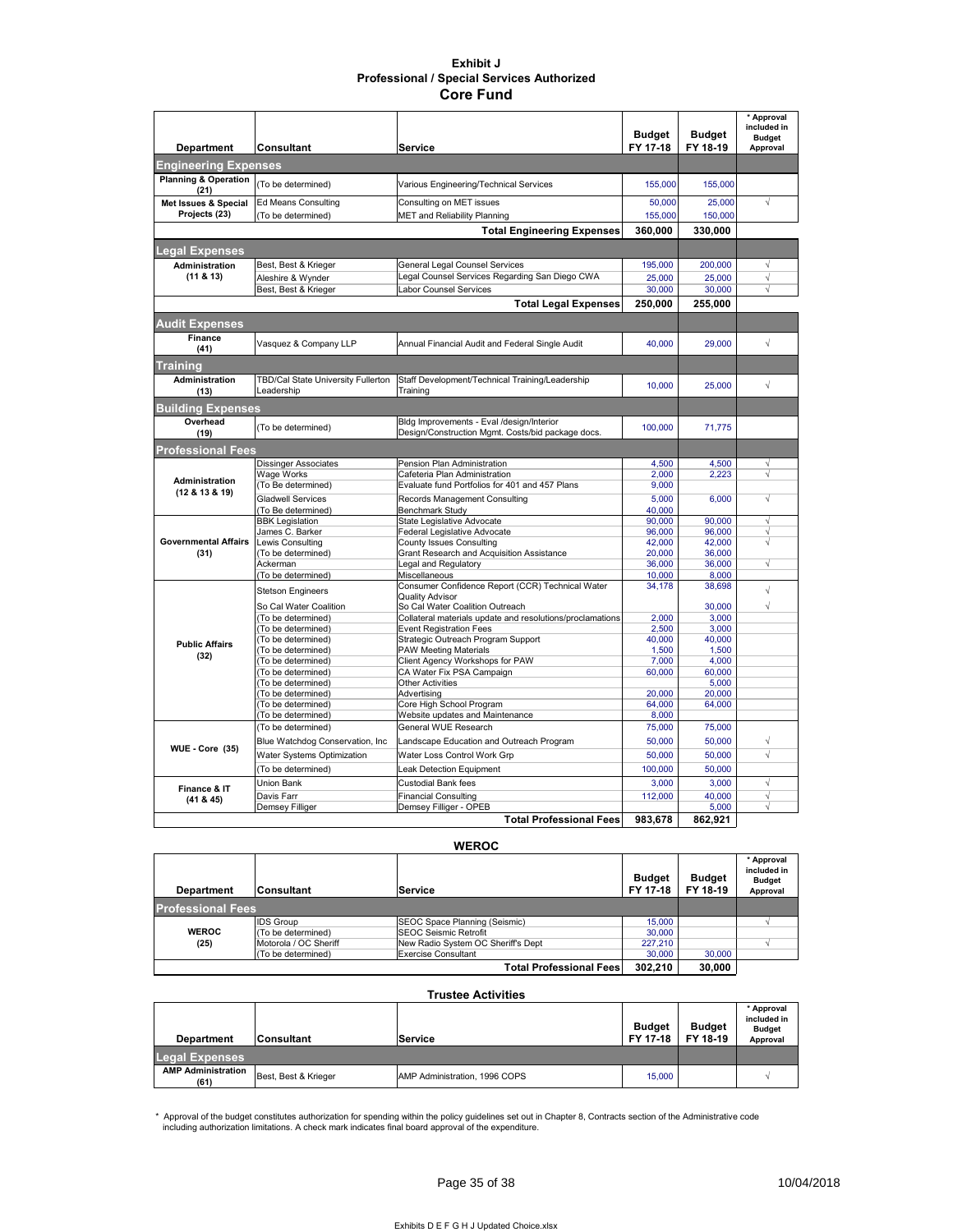## **Exhibit J1 Professional / Special Services Authorized Choice Funds**

| <b>Department</b>           | <b>Consultant</b>                     | Service                                                  | <b>Budget</b><br>FY 17-18 | <b>Budget</b><br>FY 18-19 | * Approval<br>included in<br><b>Budget</b><br>Approval |
|-----------------------------|---------------------------------------|----------------------------------------------------------|---------------------------|---------------------------|--------------------------------------------------------|
| <b>Professional Fees</b>    |                                       |                                                          |                           |                           |                                                        |
|                             | <b>Various Printers</b>               | Printing of marketing materials for all WUE programs     | 40,000                    | 40,000                    |                                                        |
| <b>Water Use Efficiency</b> | <b>Enterprise Information Systems</b> | <b>CSANS &amp; Base Schedule Calculator Web</b>          | 14.400                    | 29,400                    |                                                        |
| (62)                        | <b>Droplet</b>                        | Web Based Rebate Processing Platform (Turf & Drip)       | 45,072                    | 45,072                    |                                                        |
|                             | Droplet                               | E-Signature                                              | 16.500                    | 16.500                    |                                                        |
|                             | Mission Resource Cnsvr District       | <b>Residential Installation Verification Inspections</b> | 50,000                    | 35,000                    |                                                        |
|                             | Discovery Science Center              | Assemblies (Grades 1-6)                                  | 250.112                   | 259.275                   |                                                        |
| School Program (63)         | <b>ITO</b>                            | Assemblies (Grades 9-12)                                 | 97.612                    | 87.420                    |                                                        |
|                             | <b>ITO</b>                            | Digital Program                                          | 42.436                    | $\overline{\phantom{a}}$  |                                                        |
|                             |                                       | <b>Total Professional Fees</b>                           | 556,132                   | 512,667                   |                                                        |

\* Approval of the budget constitutes authorization for spending within the policy guidelines set out in Chapter 8, Contracts section of the Administrative code including authorization limitations. A check mark indicates final board approval of the expenditure.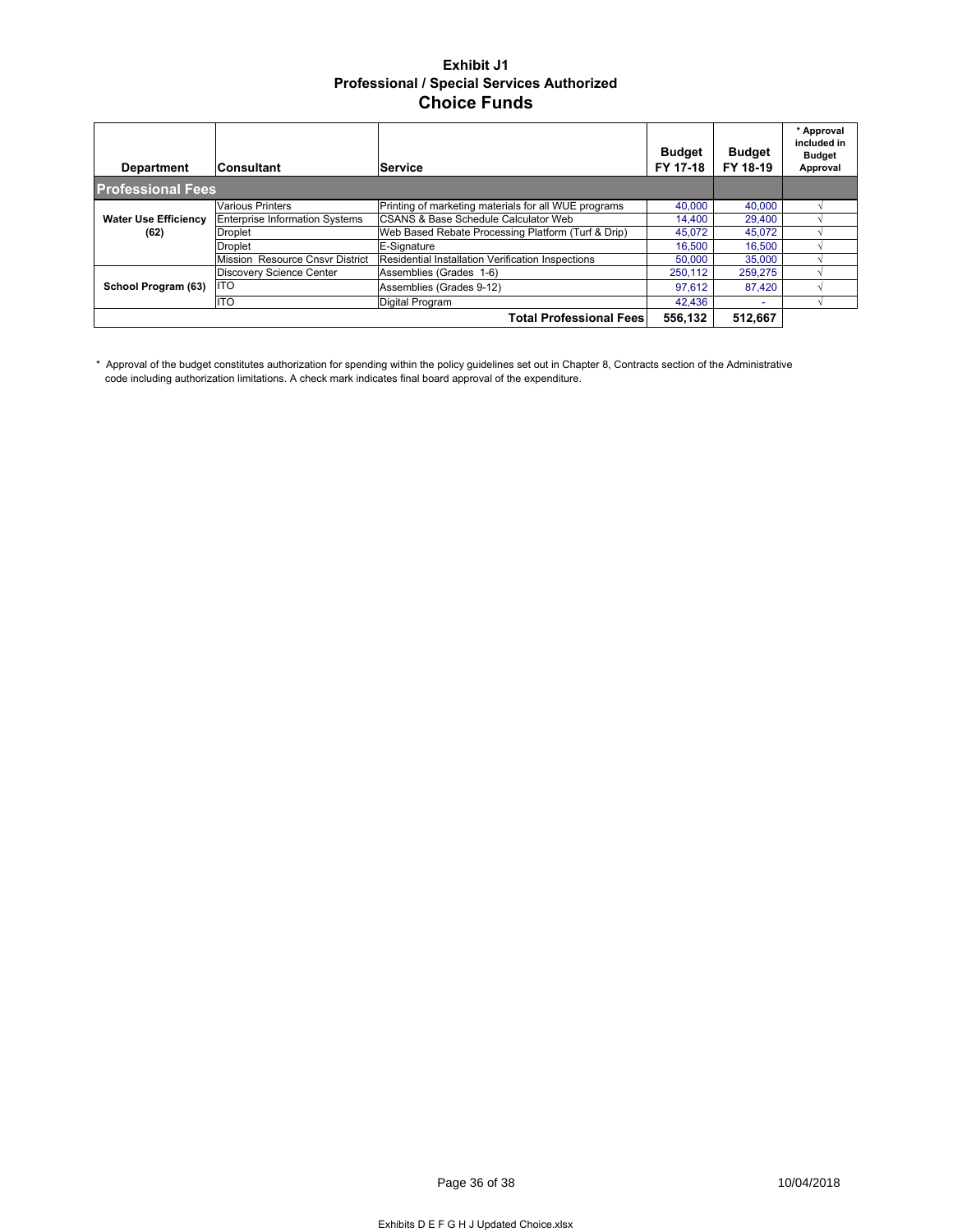# Municipal Water District of Orange County **Fiscal Year 2017-2018 Consolidated Budget Summary**

|                                                 | Core & Choice    | <b>Water Fund</b> | <b>WUE Grants</b><br>and Outside<br><b>Funding</b> | <b>WEROC</b> | <b>AMP Proceeds</b><br>Agreement<br>Administration | <b>Total with</b><br>Inter-Fund<br><b>Transfers</b> | Less<br>Inter-Fund<br>Transfers <sup>(1)</sup> | Consolidated<br><b>Budget Total</b> |
|-------------------------------------------------|------------------|-------------------|----------------------------------------------------|--------------|----------------------------------------------------|-----------------------------------------------------|------------------------------------------------|-------------------------------------|
| Revenues:                                       |                  |                   |                                                    |              |                                                    |                                                     |                                                |                                     |
| <b>Water Sales</b>                              |                  | \$ 185,673,707    |                                                    |              |                                                    | \$185,673,707                                       |                                                | \$185,673,707                       |
| Local Resource Program Incentives               |                  | (16, 574, 748)    |                                                    |              |                                                    | (16, 574, 748)                                      |                                                | (16, 574, 748)                      |
| Retail Meter Charge                             | 7,435,834        |                   |                                                    |              |                                                    | 7,435,834                                           |                                                | 7,435,834                           |
| Ground Water Customer Charge                    | 468,565          |                   |                                                    |              |                                                    | 468,565                                             |                                                | 468,565                             |
| Water Increment Charge                          |                  |                   |                                                    |              |                                                    |                                                     |                                                |                                     |
| <b>Interest Revenue</b>                         | 150,000          | 9,400             |                                                    |              |                                                    | 159,400                                             |                                                | 159,400                             |
| <b>MWDOC's Contribution</b>                     |                  |                   |                                                    | 460,874      |                                                    | 460,874                                             | (460, 874)                                     |                                     |
| <b>Outside Fundings</b>                         |                  |                   | 4,179,595                                          | 179,216      | 19,505                                             | 4,378,316                                           |                                                | 4,378,316                           |
| Carryover Funds                                 |                  |                   |                                                    | 843          |                                                    | 843                                                 |                                                | 843                                 |
| <b>Choice Revenue</b>                           | 1,246,619        |                   |                                                    |              |                                                    | 1,246,619                                           |                                                | 1,246,619                           |
| Miscellaneous Income                            | 3,000            |                   |                                                    |              |                                                    | 3,000                                               |                                                | 3,000                               |
| <b>Total Revenues</b>                           | 9,304,018        | 169,108,359       | 4,179,595                                          | 640,934      | 19,505                                             | 183,252,411                                         | (460, 874)                                     | 182,791,537                         |
| <b>Expenses:</b>                                |                  |                   |                                                    |              |                                                    |                                                     |                                                |                                     |
| <b>Water Purchases</b>                          |                  | 169,098,959       |                                                    |              |                                                    | 169,098,959                                         |                                                | 169.098.959                         |
| Salaries & Wages                                | 3,571,210        |                   |                                                    | 197,354      | 6,403                                              | 3,774,967                                           |                                                | 3,774,967                           |
| less S & W Reimb. DSC or Recov from Grants      | (23, 279)        |                   |                                                    |              |                                                    | (23, 279)                                           |                                                | (23, 279)                           |
| <b>Employee Benefits</b>                        | 1,056,766        |                   |                                                    | 64,892       | 1,548                                              | 1,123,207                                           |                                                | 1,123,207                           |
| <b>Engineering Expense</b>                      | 360,000          |                   |                                                    |              |                                                    | 360,000                                             |                                                | 360,000                             |
| <b>Professional Fees</b>                        | 1,539,810        |                   | 4,179,595                                          | 30,000       |                                                    | 5,749,405                                           |                                                | 5,749,405                           |
| Election Expense (annualized)                   |                  |                   |                                                    |              |                                                    |                                                     |                                                |                                     |
| Legal Expense - General                         | 250,000          |                   |                                                    |              | 11,553                                             | 261,553                                             |                                                | 261,553                             |
| Maintenance Expense                             | 134,500          |                   |                                                    | 4,710        |                                                    | 139,210                                             |                                                | 139,210                             |
| Insurance Expense                               | 110,250          |                   |                                                    | 1,500        |                                                    | 111,750                                             |                                                | 111,750                             |
| Membership / Sponsorship                        | 142,102          |                   |                                                    | 620          |                                                    | 142,722                                             |                                                | 142,722                             |
| <b>Director Compensation</b>                    | 243,197          |                   |                                                    |              |                                                    | 243,197                                             |                                                | 243,197                             |
| MWDOC Contribution to WEROC Operations          | 179,217          |                   |                                                    |              |                                                    | 179,217                                             | (179, 217)                                     |                                     |
| MWDOC Contribution to WEROC Capital Improv      | 281,657          |                   |                                                    |              |                                                    | 281,657                                             | (281, 657)                                     |                                     |
| RPOI Distribution to Member Agencies            |                  |                   |                                                    |              |                                                    |                                                     |                                                |                                     |
| Others:                                         |                  |                   |                                                    |              |                                                    |                                                     |                                                |                                     |
| <b>MWD Representation</b>                       | 138.969          |                   |                                                    |              |                                                    | 138.969                                             |                                                | 138.969                             |
| <b>Director Benefits</b>                        | 81,728           |                   |                                                    |              |                                                    | 81,728                                              |                                                | 81,728                              |
|                                                 |                  |                   |                                                    |              |                                                    |                                                     |                                                |                                     |
| Health Insurance Coverage for Retirees          | 59,554           |                   |                                                    |              |                                                    | 59,554                                              |                                                | 59,554                              |
| <b>Audit Expense</b>                            | 40.000           |                   |                                                    |              |                                                    | 40.000                                              |                                                | 40.000                              |
| Automotive & Toll Road Expenses                 | 17,400           |                   |                                                    | 1,800        |                                                    | 19,200                                              |                                                | 19,200                              |
| Conference Expense - Staff                      | 38,945           |                   |                                                    | 3,835        |                                                    | 42,780                                              |                                                | 42,780                              |
| Conference Expense - Directors                  | 23,700           |                   |                                                    |              |                                                    | 23,700                                              |                                                | 23,700                              |
| <b>CDR Participation</b>                        | 48,803           |                   |                                                    |              |                                                    | 48.803                                              |                                                | 48.803                              |
| <b>Business Expense</b>                         | 5,200            |                   |                                                    |              |                                                    | 5,200                                               |                                                | 5,200                               |
| Miscellaneous Expense                           | 130,650          |                   |                                                    | 7,000        |                                                    | 137,650                                             |                                                | 137,650                             |
| Postage / Mail Delivery                         | 10,500           |                   |                                                    |              |                                                    | 10.500                                              |                                                | 10,500                              |
| Rents & Leases                                  | 8,400            |                   |                                                    | 21,049       |                                                    | 29,449                                              |                                                | 29,449                              |
| Outside Printing, Subscription & Books          | 28,775           |                   |                                                    | 1,000        |                                                    | 29,775                                              |                                                | 29,775                              |
| Office Supplies                                 | 35,580           |                   |                                                    | 1,000        |                                                    | 36,580                                              |                                                | 36,580                              |
| <b>Computer Maintenance</b>                     | 10,000           |                   |                                                    | 5.805        |                                                    | 15,805                                              |                                                | 15,805                              |
| Software Support & Expense                      | 93,154           |                   |                                                    | 6,750        |                                                    | 99,904                                              |                                                | 99,904                              |
| <b>Computers and Equipment</b>                  | 33,050           |                   |                                                    |              |                                                    | 33,050                                              |                                                | 33,050                              |
| <b>Telecommunications Expense</b>               | 21,300           |                   |                                                    | 7,218        |                                                    | 28,518                                              |                                                | 28.518                              |
| Temporary Help Expense                          | 5,000            |                   |                                                    |              |                                                    | 5,000                                               |                                                | 5,000                               |
| <b>Training Expense</b>                         | 10,000           |                   |                                                    |              |                                                    | 10,000                                              |                                                | 10,000                              |
| <b>Tuition Reimbursement</b>                    | 5,000            |                   |                                                    |              |                                                    | 5,000                                               |                                                | 5,000                               |
| Travel & Accommodations - Staff                 | 95,600           |                   |                                                    | 3,900        |                                                    | 99,500                                              |                                                | 99,500                              |
| Travel & Accommodations - Directors             | 49,850           |                   |                                                    |              |                                                    | 49,850                                              |                                                | 49,850                              |
| Depreciation Expense (annualized)               |                  |                   |                                                    |              |                                                    |                                                     |                                                |                                     |
| Overhead Expenses billed to AMP and WFC         |                  |                   |                                                    |              |                                                    |                                                     |                                                | $\overline{a}$                      |
| Overhead Reimbursement                          |                  |                   |                                                    |              |                                                    |                                                     |                                                |                                     |
| <b>MWDOC Building Expense</b>                   | 356,400          |                   |                                                    |              |                                                    | 356,400                                             |                                                | 356,400                             |
| WEROC Sinking Fund Expense (generator & radios) |                  |                   |                                                    |              |                                                    |                                                     |                                                |                                     |
| <b>Capital Acquisition</b>                      | 249,500          |                   |                                                    | 282,500      |                                                    | 532,000                                             |                                                | 532,000                             |
| All Other Expenses                              | 1,597,058        |                   |                                                    | 341,857      |                                                    | 1,938,915                                           |                                                | 1,938,915                           |
| <b>Total Expenses</b>                           | 9,442,488        | 169,098,959       | 4,179,595                                          | 640,934      | 19,505                                             | 183,381,480                                         | (460, 874)                                     | 182,920,606                         |
|                                                 |                  | (2)               |                                                    |              |                                                    |                                                     |                                                |                                     |
| <b>EFFECT ON RESERVES / FUND BALANCE</b>        | \$<br>(138, 470) | 9.400<br>\$       |                                                    |              |                                                    | (129, 069)<br>Ŝ                                     |                                                | (129, 069)<br>S                     |

1 Adjustment for MWDOC's contributions to other funds. 2 Net change to restricted reserves for Interest revenue.